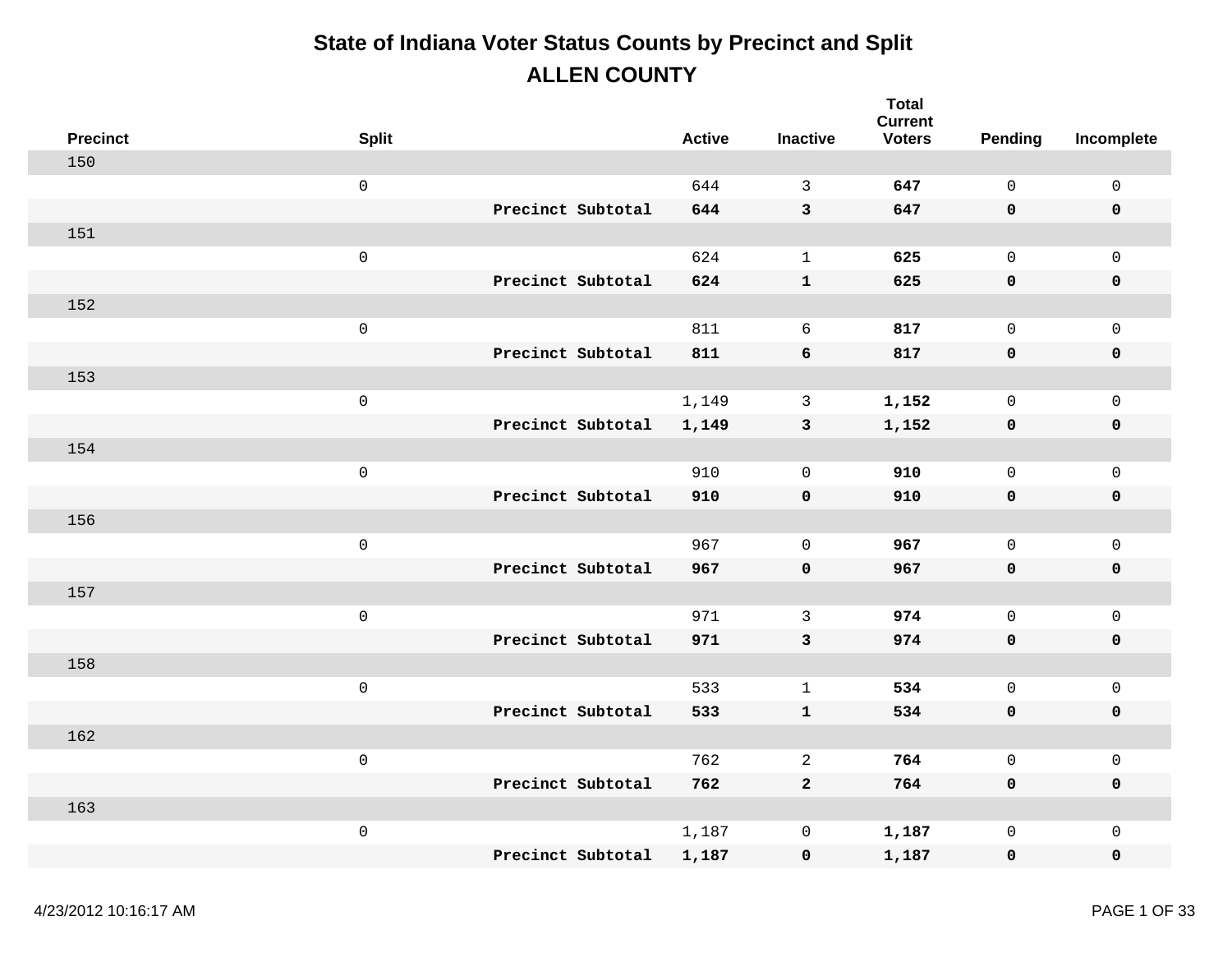| <b>Precinct</b> | <b>Split</b> |                   | <b>Active</b>   | <b>Inactive</b> | <b>Total</b><br><b>Current</b><br><b>Voters</b> | <b>Pending</b> | Incomplete  |
|-----------------|--------------|-------------------|-----------------|-----------------|-------------------------------------------------|----------------|-------------|
| 164             |              |                   |                 |                 |                                                 |                |             |
|                 | $\mathsf 0$  |                   | 243             | $\mathbf{1}$    | 244                                             | $\mathsf{O}$   | $\mathsf 0$ |
|                 |              | Precinct Subtotal | 243             | $\mathbf{1}$    | 244                                             | $\mathbf 0$    | $\mathbf 0$ |
| 165             |              |                   |                 |                 |                                                 |                |             |
|                 | $\mathsf 0$  |                   | $7\overline{ }$ | $\mathbf 0$     | 7                                               | $\mathsf{O}$   | $\mathsf 0$ |
|                 |              | Precinct Subtotal | $7\phantom{.0}$ | $\mathbf 0$     | $\overline{7}$                                  | $\mathbf 0$    | $\pmb{0}$   |
| 166             |              |                   |                 |                 |                                                 |                |             |
|                 | $\mathsf 0$  |                   | 1,210           | $\overline{a}$  | 1,212                                           | $\mathsf{O}$   | $\mathsf 0$ |
|                 |              | Precinct Subtotal | 1,210           | $\mathbf{2}$    | 1,212                                           | 0              | $\mathbf 0$ |
| 168             |              |                   |                 |                 |                                                 |                |             |
|                 | $\mathsf 0$  |                   | 1,060           | $\mathbf 0$     | 1,060                                           | $\mathsf{O}$   | $\mathsf 0$ |
|                 |              | Precinct Subtotal | 1,060           | $\pmb{0}$       | 1,060                                           | $\mathbf 0$    | $\pmb{0}$   |
| 169             |              |                   |                 |                 |                                                 |                |             |
|                 | $\mathsf 0$  |                   | 982             | 2               | 984                                             | $\mathsf{O}$   | $\mathsf 0$ |
|                 |              | Precinct Subtotal | 982             | $\mathbf{2}$    | 984                                             | 0              | $\mathbf 0$ |
| 170             |              |                   |                 |                 |                                                 |                |             |
|                 | $\mathsf 0$  |                   | 1,006           | $\overline{a}$  | 1,008                                           | $\mathsf{O}$   | $\mathsf 0$ |
|                 |              | Precinct Subtotal | 1,006           | $\mathbf{2}$    | 1,008                                           | $\mathbf 0$    | $\mathbf 0$ |
| 171             |              |                   |                 |                 |                                                 |                |             |
|                 | $\mathsf 0$  |                   | 786             | $\mathbf{1}$    | 787                                             | $\mathbf 0$    | $\mathbf 0$ |
|                 |              | Precinct Subtotal | 786             | $\mathbf{1}$    | 787                                             | 0              | $\mathbf 0$ |
| 172             |              |                   |                 |                 |                                                 |                |             |
|                 | $\mathsf 0$  |                   | 1,097           | $\mathbf 1$     | 1,098                                           | $\mathsf{O}$   | $\mathsf 0$ |
|                 |              | Precinct Subtotal | 1,097           | $\mathbf{1}$    | 1,098                                           | 0              | $\mathbf 0$ |
| 174             |              |                   |                 |                 |                                                 |                |             |
|                 | $\mathsf 0$  |                   | 525             | 2               | 527                                             | $\mathbf 0$    | $\mathsf 0$ |
|                 |              | Precinct Subtotal | 525             | $\overline{a}$  | 527                                             | $\mathbf 0$    | $\mathbf 0$ |
| 175             |              |                   |                 |                 |                                                 |                |             |
|                 | $\mathsf 0$  |                   | 790             | $\mathbf{1}$    | 791                                             | $\mathsf{O}$   | $\mathbf 0$ |
|                 |              | Precinct Subtotal | 790             | ${\bf 1}$       | 791                                             | 0              | $\pmb{0}$   |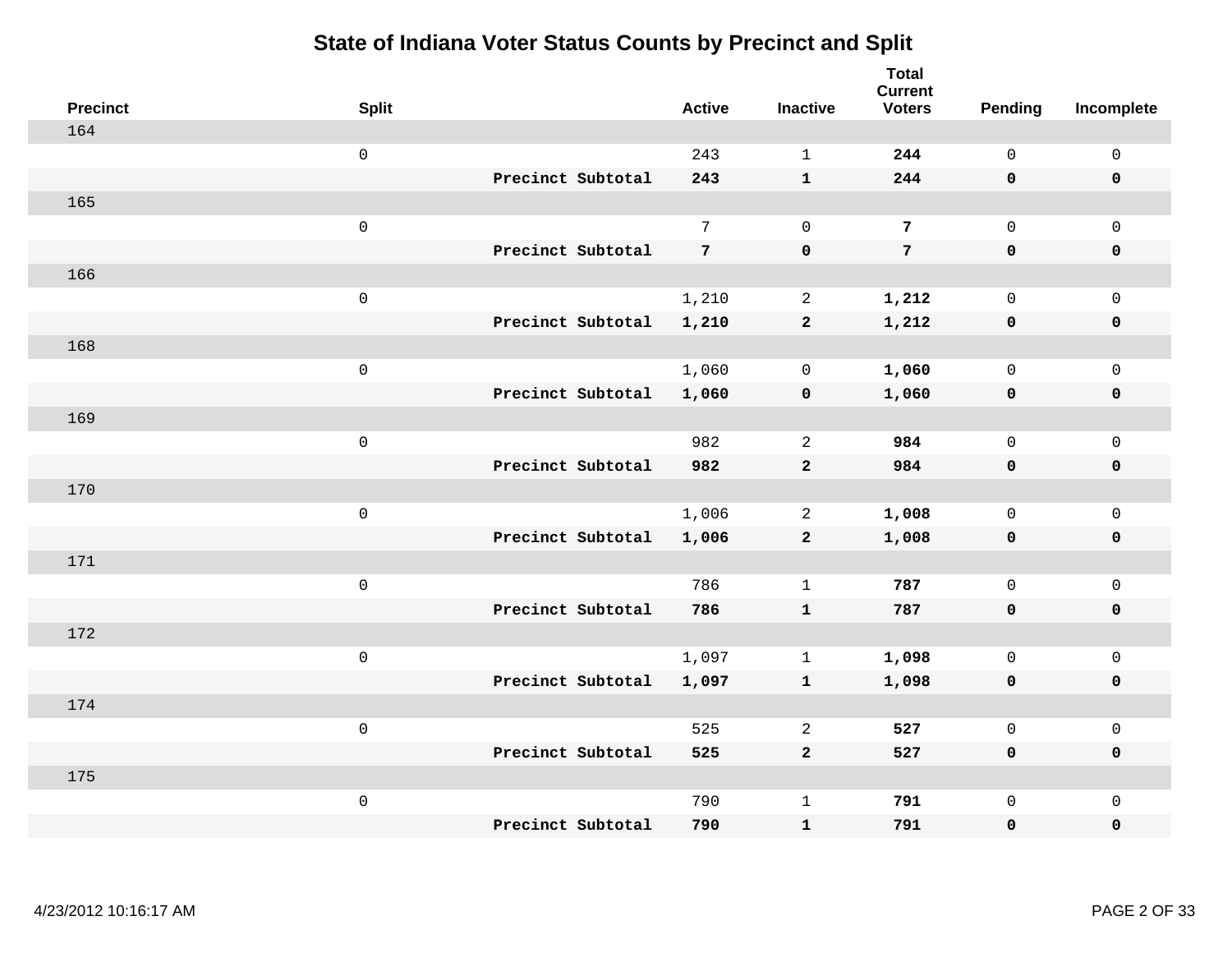| <b>Precinct</b> | <b>Split</b>        |                   | <b>Active</b> | <b>Inactive</b> | <b>Total</b><br><b>Current</b><br><b>Voters</b> | Pending      | Incomplete          |
|-----------------|---------------------|-------------------|---------------|-----------------|-------------------------------------------------|--------------|---------------------|
| 176             |                     |                   |               |                 |                                                 |              |                     |
|                 | $\mathsf 0$         |                   | 899           | $\Omega$        | 899                                             | $\mathbf{0}$ | $\mathsf{O}\xspace$ |
|                 |                     | Precinct Subtotal | 899           | $\mathbf 0$     | 899                                             | $\mathbf 0$  | $\mathbf 0$         |
| 177             |                     |                   |               |                 |                                                 |              |                     |
|                 | $\mathsf 0$         |                   | 769           | $\overline{a}$  | 771                                             | $\mathbf 0$  | $\mathsf{O}$        |
|                 |                     | Precinct Subtotal | 769           | $\mathbf{2}$    | 771                                             | $\mathbf 0$  | 0                   |
| 178             |                     |                   |               |                 |                                                 |              |                     |
|                 | $\mathsf 0$         |                   | 1,079         | $\mathbf 0$     | 1,079                                           | $\mathbf 0$  | $\mathsf{O}$        |
|                 |                     | Precinct Subtotal | 1,079         | $\mathbf 0$     | 1,079                                           | $\mathbf 0$  | $\pmb{0}$           |
| 179             |                     |                   |               |                 |                                                 |              |                     |
|                 | $\mathsf 0$         |                   | 957           | $\mathbf{1}$    | 958                                             | $\mathsf{O}$ | $\mathsf{O}\xspace$ |
|                 |                     | Precinct Subtotal | 957           | ${\bf 1}$       | 958                                             | $\mathbf 0$  | $\pmb{0}$           |
| 180             |                     |                   |               |                 |                                                 |              |                     |
|                 | $\mathsf 0$         |                   | 946           | $\Omega$        | 946                                             | $\mathbf 0$  | $\mathsf 0$         |
|                 |                     | Precinct Subtotal | 946           | $\mathbf 0$     | 946                                             | 0            | $\mathbf 0$         |
| 181             |                     |                   |               |                 |                                                 |              |                     |
|                 | $\,0\,$             |                   | 741           | $\mathbf 0$     | 741                                             | $\mathbf 0$  | $\mathsf{O}\xspace$ |
|                 |                     | Precinct Subtotal | 741           | $\mathbf 0$     | 741                                             | $\mathbf 0$  | 0                   |
| 183             |                     |                   |               |                 |                                                 |              |                     |
|                 | $\mathbf 0$         |                   | 915           | $\overline{0}$  | 915                                             | $\mathbf 0$  | $\mathsf{O}\xspace$ |
|                 |                     | Precinct Subtotal | 915           | $\mathbf 0$     | 915                                             | 0            | 0                   |
| 184             |                     |                   |               |                 |                                                 |              |                     |
|                 | $\mathsf{O}\xspace$ |                   | 794           | $\mathbf 0$     | 794                                             | $\mathbf 0$  | $\mathsf{O}\xspace$ |
|                 |                     | Precinct Subtotal | 794           | $\mathbf 0$     | 794                                             | 0            | 0                   |
| 185             |                     |                   |               |                 |                                                 |              |                     |
|                 | $\mathbf 0$         |                   | 1,074         | $\mathbf 0$     | 1,074                                           | $\mathbf 0$  | $\mathsf 0$         |
|                 |                     | Precinct Subtotal | 1,074         | $\mathbf 0$     | 1,074                                           | 0            | 0                   |
| 186             |                     |                   |               |                 |                                                 |              |                     |
|                 | $\mathbf 0$         |                   | 1,328         | $\mathbf 1$     | 1,329                                           | $\mathsf{O}$ | $\mathsf{O}$        |
|                 |                     | Precinct Subtotal | 1,328         | ${\bf 1}$       | 1,329                                           | 0            | $\pmb{0}$           |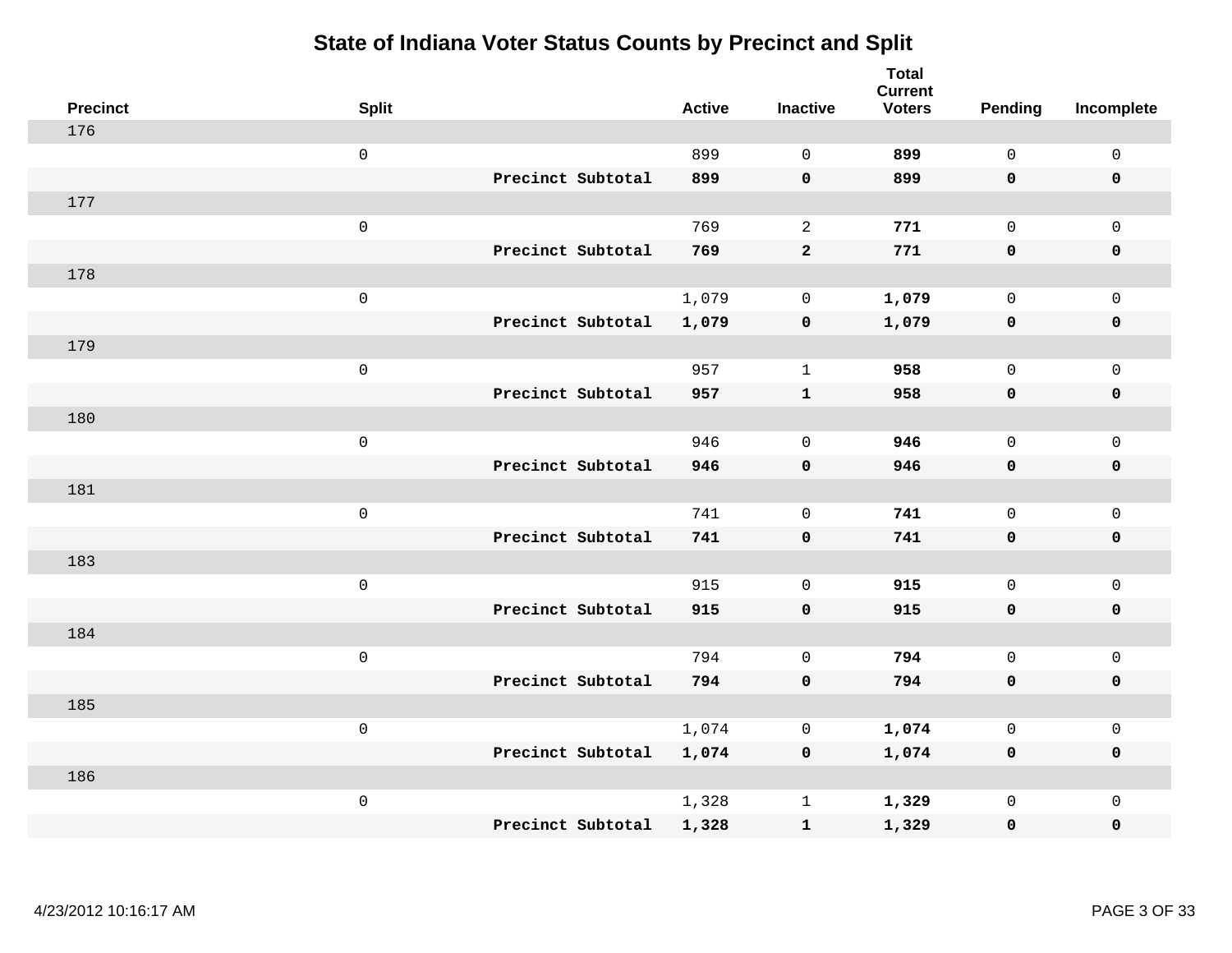| <b>Precinct</b> | <b>Split</b>        |                   | <b>Active</b> | <b>Inactive</b>     | <b>Total</b><br><b>Current</b><br><b>Voters</b> | Pending      | Incomplete  |
|-----------------|---------------------|-------------------|---------------|---------------------|-------------------------------------------------|--------------|-------------|
| 187             |                     |                   |               |                     |                                                 |              |             |
|                 | $\mathsf{O}\xspace$ |                   | 841           | 3                   | 844                                             | $\mathsf{O}$ | $\mathsf 0$ |
|                 |                     | Precinct Subtotal | 841           | $\mathbf{3}$        | 844                                             | $\mathbf 0$  | $\mathbf 0$ |
| 188             |                     |                   |               |                     |                                                 |              |             |
|                 | $\mathsf{O}\xspace$ |                   | 1,014         | $\mathbf{1}$        | 1,015                                           | $\mathsf{O}$ | $\mathbf 0$ |
|                 |                     | Precinct Subtotal | 1,014         | $\mathbf{1}$        | 1,015                                           | $\mathbf 0$  | $\mathbf 0$ |
| 189             |                     |                   |               |                     |                                                 |              |             |
|                 | $\mathsf{O}\xspace$ |                   | 1,112         | $\mathbf 0$         | 1,112                                           | $\mathbf 0$  | $\mathsf 0$ |
|                 |                     | Precinct Subtotal | 1,112         | $\pmb{0}$           | 1,112                                           | $\mathbf 0$  | $\mathbf 0$ |
| 190             |                     |                   |               |                     |                                                 |              |             |
|                 | $\mathbf 0$         |                   | 1,367         | 0                   | 1,367                                           | $\mathsf{O}$ | $\mathbf 0$ |
|                 |                     | Precinct Subtotal | 1,367         | $\pmb{0}$           | 1,367                                           | $\mathbf 0$  | $\mathbf 0$ |
| 192             |                     |                   |               |                     |                                                 |              |             |
|                 | $\mathbf 0$         |                   | 932           | $\mathbf 0$         | 932                                             | $\mathbf 0$  | $\mathsf 0$ |
|                 |                     | Precinct Subtotal | 932           | $\mathbf 0$         | 932                                             | 0            | $\mathbf 0$ |
| 193             |                     |                   |               |                     |                                                 |              |             |
|                 | $\mathbf 0$         |                   | 101           | 0                   | 101                                             | $\mathbf 0$  | $\mathsf 0$ |
|                 |                     | Precinct Subtotal | 101           | $\pmb{0}$           | 101                                             | $\mathbf 0$  | $\mathbf 0$ |
| 194             |                     |                   |               |                     |                                                 |              |             |
|                 | $\mathbf 0$         |                   | 1,216         | $\mathbf{1}$        | 1,217                                           | 0            | $\mathbf 0$ |
|                 |                     | Precinct Subtotal | 1,216         | $\mathbf{1}$        | 1,217                                           | 0            | 0           |
| 195             |                     |                   |               |                     |                                                 |              |             |
|                 | $\mathbf 0$         |                   | 1,172         | $\mathbf 0$         | 1,172                                           | $\mathsf{O}$ | $\mathbf 0$ |
|                 |                     | Precinct Subtotal | 1,172         | $\mathbf 0$         | 1,172                                           | 0            | $\pmb{0}$   |
| 196             |                     |                   |               |                     |                                                 |              |             |
|                 | $\mathbf 0$         |                   | 10            | 0                   | 10                                              | $\mathbf 0$  | $\mathbf 0$ |
|                 |                     | Precinct Subtotal | 10            | $\mathbf 0$         | 10                                              | $\mathbf 0$  | $\mathbf 0$ |
| 197             |                     |                   |               |                     |                                                 |              |             |
|                 | $\mathbf 0$         |                   | 498           | $\mathsf{O}\xspace$ | 498                                             | $\mathsf{O}$ | $\mathbf 0$ |
|                 |                     | Precinct Subtotal | 498           | $\pmb{0}$           | 498                                             | 0            | $\pmb{0}$   |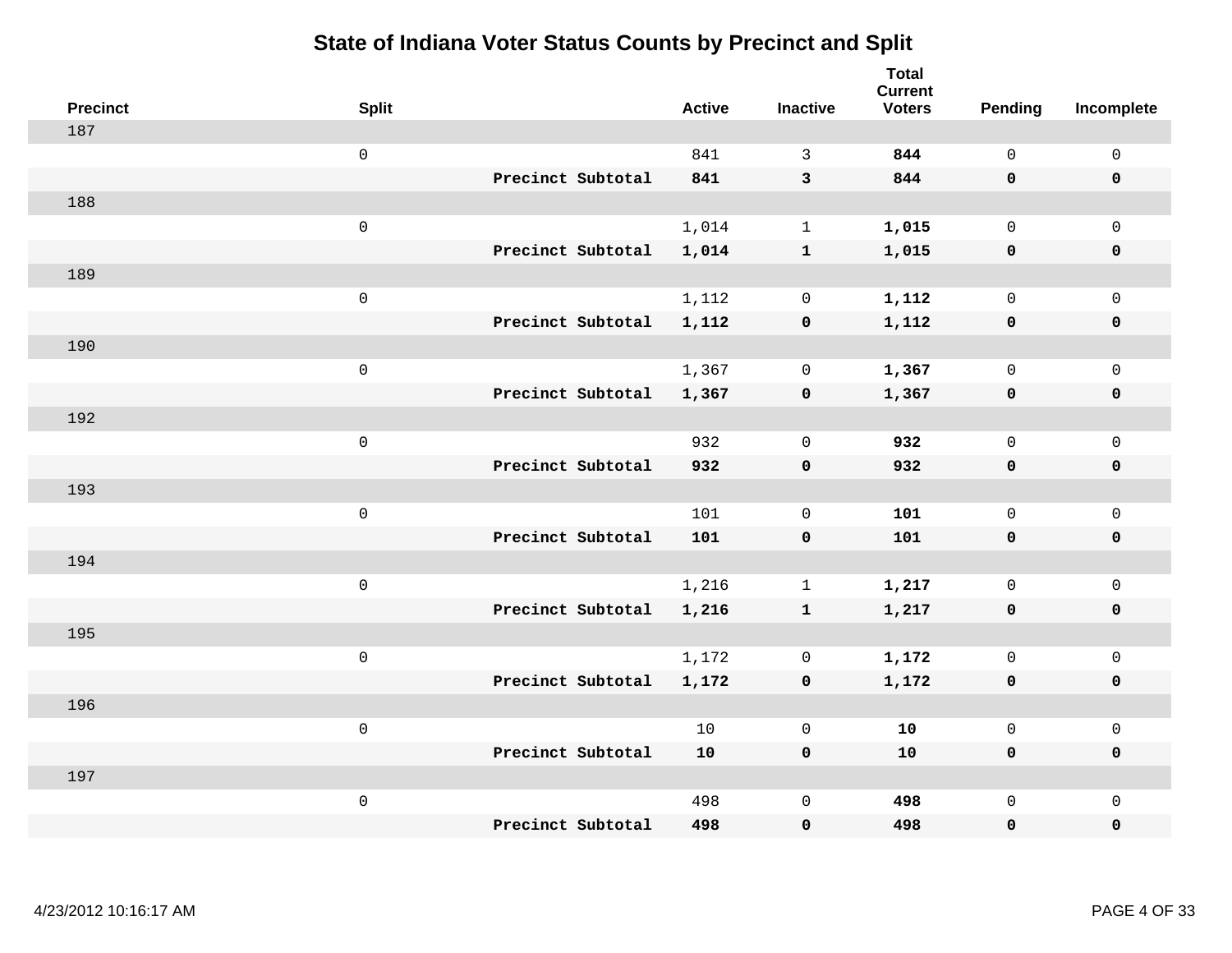| <b>Precinct</b> | <b>Split</b>        |                   | <b>Active</b> | <b>Inactive</b> | <b>Total</b><br><b>Current</b><br><b>Voters</b> | Pending      | Incomplete          |
|-----------------|---------------------|-------------------|---------------|-----------------|-------------------------------------------------|--------------|---------------------|
| 200             |                     |                   |               |                 |                                                 |              |                     |
|                 | $\mathsf 0$         |                   | 654           | $\mathbf{1}$    | 655                                             | $\mathbf{0}$ | $\mathsf{O}\xspace$ |
|                 |                     | Precinct Subtotal | 654           | $\mathbf{1}$    | 655                                             | $\mathbf 0$  | $\mathbf 0$         |
| 203             |                     |                   |               |                 |                                                 |              |                     |
|                 | $\mathsf 0$         |                   | 990           | $\mathbf{1}$    | 991                                             | $\mathbf 0$  | $\mathsf{O}$        |
|                 |                     | Precinct Subtotal | 990           | ${\bf 1}$       | 991                                             | $\mathbf 0$  | 0                   |
| 204             |                     |                   |               |                 |                                                 |              |                     |
|                 | $\mathsf{O}\xspace$ |                   | 1,094         | $\mathbf 0$     | 1,094                                           | $\mathbf 0$  | $\mathsf{O}$        |
|                 |                     | Precinct Subtotal | 1,094         | $\mathbf 0$     | 1,094                                           | $\mathbf 0$  | 0                   |
| 205             |                     |                   |               |                 |                                                 |              |                     |
|                 | $\mathsf 0$         |                   | 740           | $\mathbf{1}$    | 741                                             | $\mathbf 0$  | $\mathsf{O}\xspace$ |
|                 |                     | Precinct Subtotal | 740           | ${\bf 1}$       | 741                                             | $\mathbf 0$  | $\pmb{0}$           |
| 207             |                     |                   |               |                 |                                                 |              |                     |
|                 | $\mathsf 0$         |                   | 1,291         | 3               | 1,294                                           | $\mathbf 0$  | $\mathsf{O}\xspace$ |
|                 |                     | Precinct Subtotal | 1,291         | $\mathbf{3}$    | 1,294                                           | 0            | $\pmb{0}$           |
| 209             |                     |                   |               |                 |                                                 |              |                     |
|                 | $\,0\,$             |                   | 582           | 2               | 584                                             | $\mathbf 0$  | $\mathsf{O}\xspace$ |
|                 |                     | Precinct Subtotal | 582           | $\mathbf{2}$    | 584                                             | $\mathbf 0$  | 0                   |
| 210             |                     |                   |               |                 |                                                 |              |                     |
|                 | $\mathbf 0$         |                   | 936           | $\mathbf 0$     | 936                                             | $\mathbf 0$  | $\mathsf{O}\xspace$ |
|                 |                     | Precinct Subtotal | 936           | $\mathbf 0$     | 936                                             | 0            | 0                   |
| 211             |                     |                   |               |                 |                                                 |              |                     |
|                 | $\mathsf{O}\xspace$ |                   | 674           | $\mathbf 0$     | 674                                             | $\mathbf 0$  | $\mathsf{O}\xspace$ |
|                 |                     | Precinct Subtotal | 674           | $\mathbf 0$     | 674                                             | 0            | 0                   |
| 212             |                     |                   |               |                 |                                                 |              |                     |
|                 | $\mathsf 0$         |                   | 612           | $\mathbf{2}$    | 614                                             | $\mathbf 0$  | $\mathsf{O}\xspace$ |
|                 |                     | Precinct Subtotal | 612           | $\overline{2}$  | 614                                             | 0            | 0                   |
| 213             |                     |                   |               |                 |                                                 |              |                     |
|                 | $\mathbf 0$         |                   | 1,364         | $7\phantom{.0}$ | 1,371                                           | $\mathsf{O}$ | $\mathsf{O}$        |
|                 |                     | Precinct Subtotal | 1,364         | $\overline{7}$  | 1,371                                           | 0            | 0                   |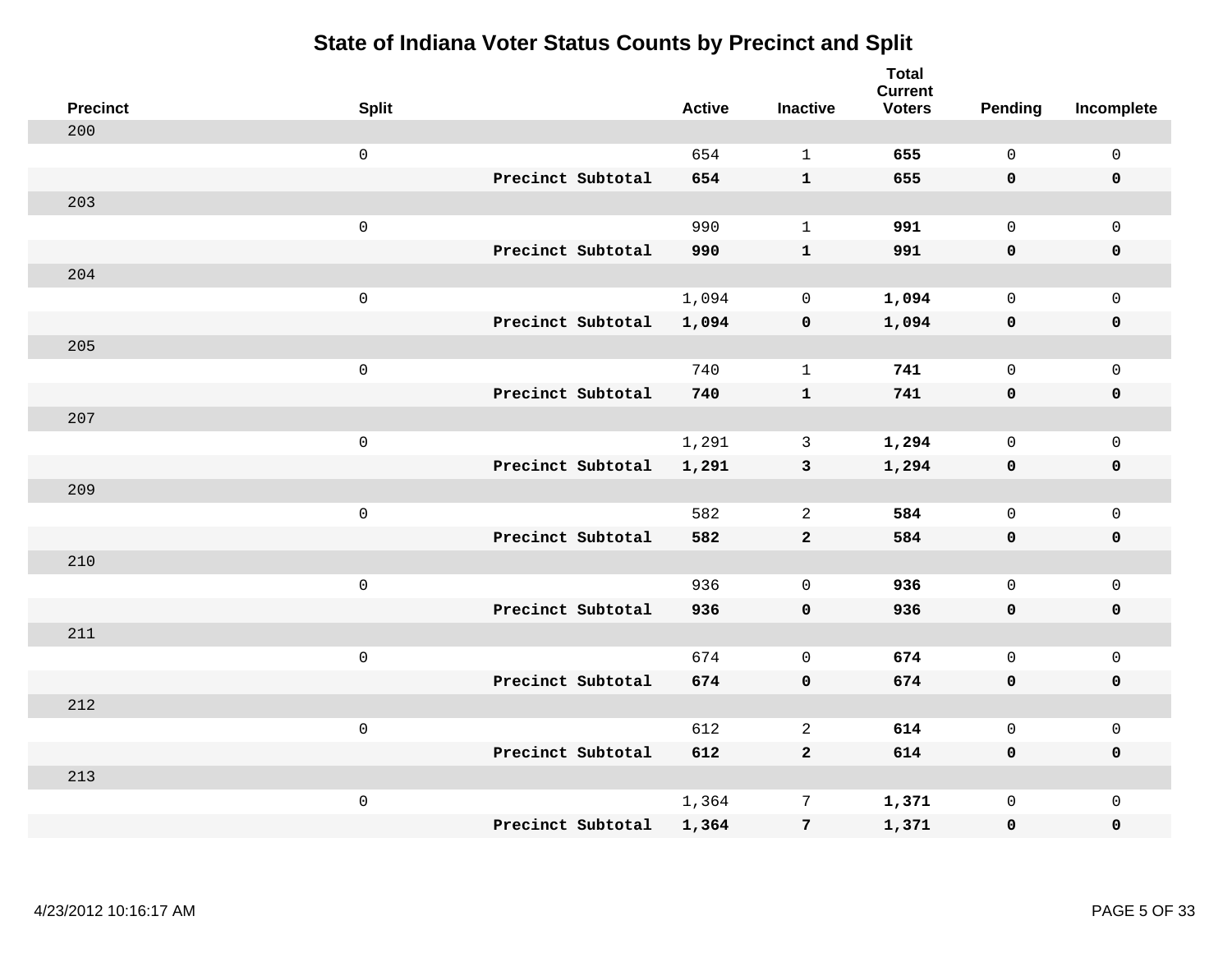| <b>Precinct</b> | <b>Split</b>        |                   | <b>Active</b> | <b>Inactive</b>         | <b>Total</b><br><b>Current</b><br><b>Voters</b> | <b>Pending</b> | Incomplete          |
|-----------------|---------------------|-------------------|---------------|-------------------------|-------------------------------------------------|----------------|---------------------|
| 214             |                     |                   |               |                         |                                                 |                |                     |
|                 | $\mathsf{O}\xspace$ |                   | 549           | $\overline{4}$          | 553                                             | $\mathbf 0$    | $\mathsf 0$         |
|                 |                     | Precinct Subtotal | 549           | $\overline{\mathbf{4}}$ | 553                                             | $\mathbf 0$    | $\mathbf 0$         |
| 217             |                     |                   |               |                         |                                                 |                |                     |
|                 | $\mathsf 0$         |                   | 1,261         | $\mathbf{1}$            | 1,262                                           | $\mathsf{O}$   | $\mathbf 0$         |
|                 |                     | Precinct Subtotal | 1,261         | $\mathbf{1}$            | 1,262                                           | 0              | $\pmb{0}$           |
| 218             |                     |                   |               |                         |                                                 |                |                     |
|                 | $\mathsf 0$         |                   | 978           | 2                       | 980                                             | $\mathbf 0$    | $\mathsf{O}\xspace$ |
|                 |                     | Precinct Subtotal | 978           | $\overline{a}$          | 980                                             | 0              | $\mathbf 0$         |
| 255             |                     |                   |               |                         |                                                 |                |                     |
|                 | $\mathsf 0$         |                   | 991           | $\mathbf{1}$            | 992                                             | $\mathbf 0$    | $\mathbf 0$         |
|                 |                     | Precinct Subtotal | 991           | $\mathbf{1}$            | 992                                             | $\mathbf 0$    | $\pmb{0}$           |
| 256             |                     |                   |               |                         |                                                 |                |                     |
|                 | $\mathsf 0$         |                   | 1,005         | $\mathbf{1}$            | 1,006                                           | $\mathbf 0$    | $\mathbf{0}$        |
|                 |                     | Precinct Subtotal | 1,005         | $\mathbf{1}$            | 1,006                                           | $\mathbf 0$    | $\mathbf 0$         |
| 257             |                     |                   |               |                         |                                                 |                |                     |
|                 | $\mathsf 0$         |                   | 818           | $\overline{4}$          | 822                                             | $\mathsf{O}$   | $\mathsf{O}\xspace$ |
|                 |                     | Precinct Subtotal | 818           | $\boldsymbol{4}$        | 822                                             | $\mathbf 0$    | $\mathbf 0$         |
| 258             |                     |                   |               |                         |                                                 |                |                     |
|                 | $\mathsf 0$         |                   | 721           | 2                       | 723                                             | $\mathbf 0$    | $\mathsf{O}\xspace$ |
|                 |                     | Precinct Subtotal | 721           | $\mathbf{2}$            | 723                                             | 0              | $\mathbf 0$         |
| 259             |                     |                   |               |                         |                                                 |                |                     |
|                 | $\mathsf 0$         |                   | 657           | $\mathbf 0$             | 657                                             | $\mathbf 0$    | $\mathsf{O}\xspace$ |
|                 |                     | Precinct Subtotal | 657           | $\mathbf 0$             | 657                                             | $\mathbf 0$    | $\mathbf 0$         |
| 260             |                     |                   |               |                         |                                                 |                |                     |
|                 | $\mathbf 0$         |                   | 1,055         | 4                       | 1,059                                           | 0              | $\mathsf 0$         |
|                 |                     | Precinct Subtotal | 1,055         | $\overline{4}$          | 1,059                                           | $\mathbf 0$    | $\mathbf 0$         |
| 261             |                     |                   |               |                         |                                                 |                |                     |
|                 | $\mathsf 0$         |                   | 855           | $\mathbf{1}$            | 856                                             | $\mathsf{O}$   | $\mathbf 0$         |
|                 |                     | Precinct Subtotal | 855           | ${\bf 1}$               | 856                                             | 0              | $\pmb{0}$           |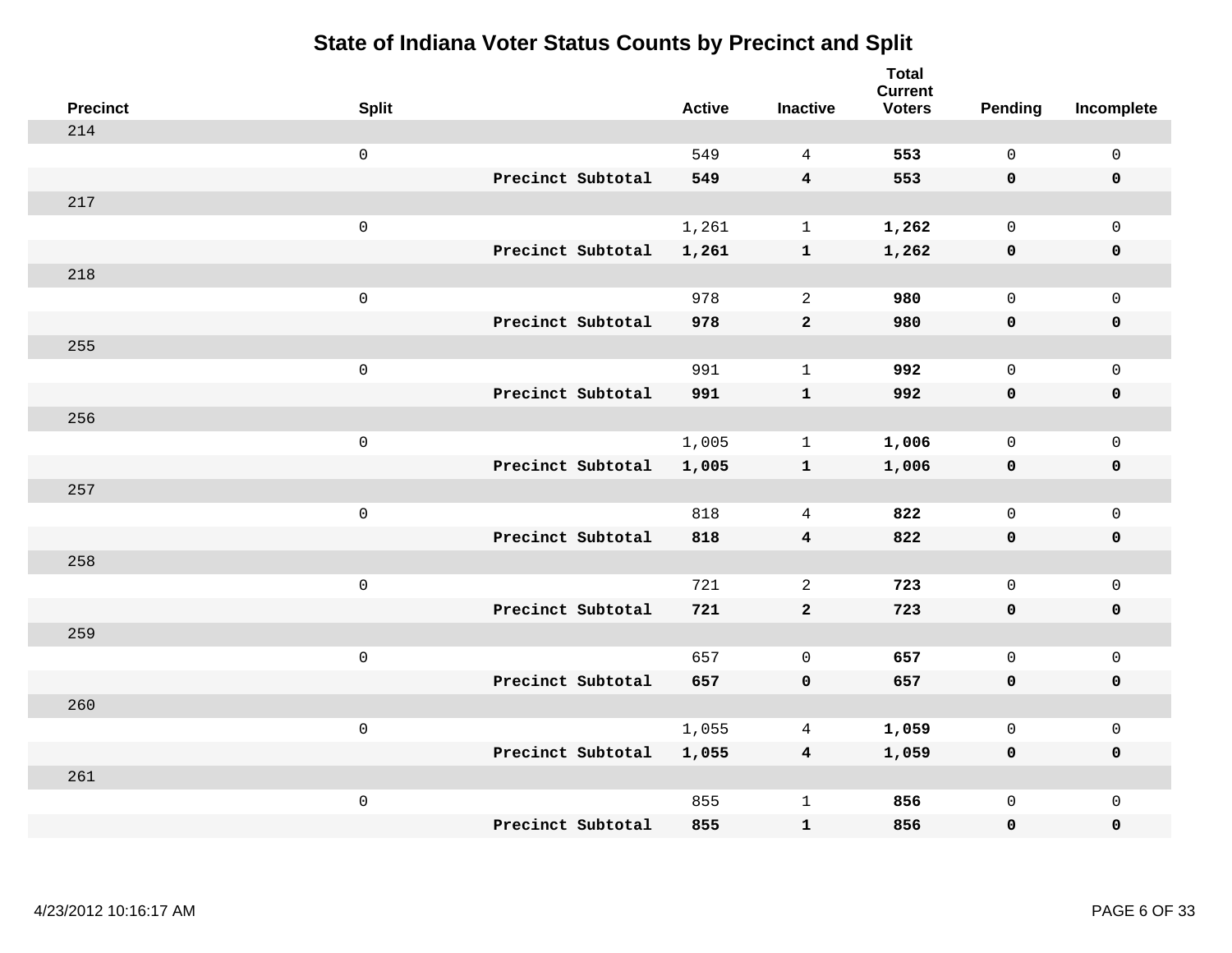| <b>Precinct</b> | <b>Split</b>        |                   | <b>Active</b> | <b>Inactive</b>     | <b>Total</b><br><b>Current</b><br><b>Voters</b> | <b>Pending</b> | Incomplete          |
|-----------------|---------------------|-------------------|---------------|---------------------|-------------------------------------------------|----------------|---------------------|
| 263             |                     |                   |               |                     |                                                 |                |                     |
|                 | $\mathsf 0$         |                   | 494           | $\mathbf 0$         | 494                                             | $\mathsf{O}$   | $\mathsf 0$         |
|                 |                     | Precinct Subtotal | 494           | $\pmb{\mathsf{O}}$  | 494                                             | $\mathbf 0$    | $\mathbf 0$         |
| 270             |                     |                   |               |                     |                                                 |                |                     |
|                 | $\mathsf{O}\xspace$ |                   | 640           | $\mathsf{O}\xspace$ | 640                                             | $\mathsf{O}$   | $\mathbf 0$         |
|                 |                     | Precinct Subtotal | 640           | $\pmb{\mathsf{O}}$  | 640                                             | $\mathbf 0$    | $\pmb{0}$           |
| 285             |                     |                   |               |                     |                                                 |                |                     |
|                 | $\mathsf{O}\xspace$ |                   | 625           | $\overline{2}$      | 627                                             | $\mathsf{O}$   | $\mathbf 0$         |
|                 |                     | Precinct Subtotal | 625           | $\mathbf{2}$        | 627                                             | $\mathbf 0$    | $\pmb{0}$           |
| 286             |                     |                   |               |                     |                                                 |                |                     |
|                 | $\mathsf 0$         |                   | 996           | $\mathbf{1}$        | 997                                             | $\mathsf{O}$   | $\mathbf 0$         |
|                 |                     | Precinct Subtotal | 996           | ${\bf 1}$           | 997                                             | $\mathbf 0$    | $\pmb{0}$           |
| 287             |                     |                   |               |                     |                                                 |                |                     |
|                 | $\mathsf 0$         |                   | 1,091         | $\mathbf{1}$        | 1,092                                           | $\mathbf 0$    | $\mathsf{O}\xspace$ |
|                 |                     | Precinct Subtotal | 1,091         | $\mathbf{1}$        | 1,092                                           | $\mathbf 0$    | $\mathbf 0$         |
| 288             |                     |                   |               |                     |                                                 |                |                     |
|                 | $\mathbf 0$         |                   | 970           | $\mathbf{1}$        | 971                                             | $\mathbf 0$    | $\mathbf{0}$        |
|                 |                     | Precinct Subtotal | 970           | $\mathbf{1}$        | 971                                             | $\mathbf 0$    | $\mathbf 0$         |
| 289             |                     |                   |               |                     |                                                 |                |                     |
|                 | $\mathsf 0$         |                   | 1,251         | 0                   | 1,251                                           | $\mathsf{O}$   | $\mathbf 0$         |
|                 |                     | Precinct Subtotal | 1,251         | $\pmb{0}$           | 1,251                                           | 0              | $\mathbf 0$         |
| 290             |                     |                   |               |                     |                                                 |                |                     |
|                 | $\mathbf 0$         |                   | 722           | $\overline{a}$      | 724                                             | $\mathbf 0$    | $\mathsf 0$         |
|                 |                     | Precinct Subtotal | 722           | $\mathbf 2$         | 724                                             | $\mathbf 0$    | $\mathbf 0$         |
| 291             |                     |                   |               |                     |                                                 |                |                     |
|                 | $\mathsf 0$         |                   | 631           | $\mathbf{2}$        | 633                                             | $\mathbf 0$    | $\mathsf 0$         |
|                 |                     | Precinct Subtotal | 631           | $\mathbf{2}$        | 633                                             | $\mathbf 0$    | $\mathbf 0$         |
| 292             |                     |                   |               |                     |                                                 |                |                     |
|                 | $\mathbf 0$         |                   | 1,084         | $\mathbf{3}$        | 1,087                                           | $\mathsf{O}$   | $\mathbf 0$         |
|                 |                     | Precinct Subtotal | 1,084         | $\mathsf 3$         | 1,087                                           | $\mathbf 0$    | $\pmb{0}$           |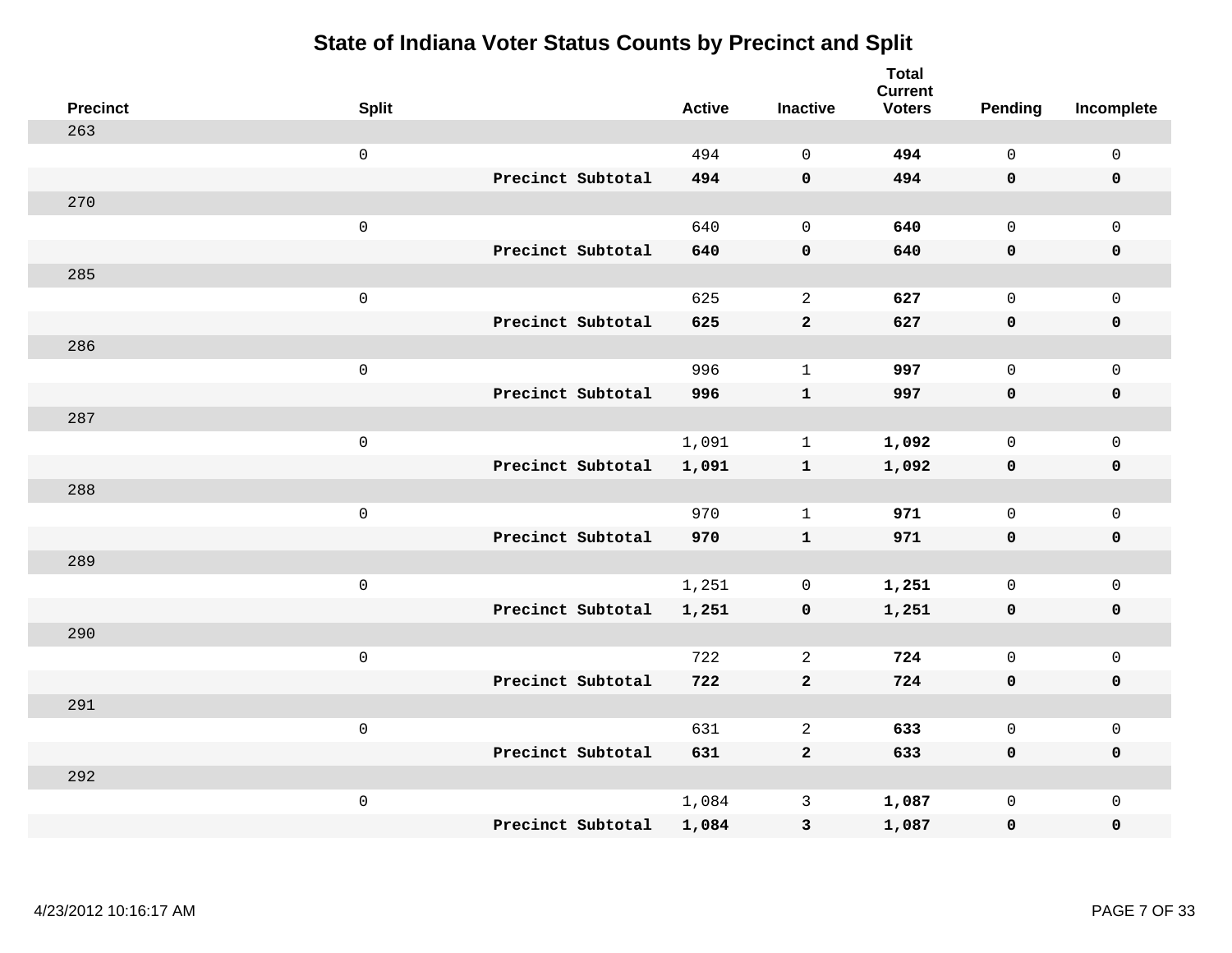| <b>Precinct</b> | <b>Split</b>        | <b>Active</b> | <b>Inactive</b> | <b>Total</b><br><b>Current</b><br><b>Voters</b> | <b>Pending</b> | Incomplete          |
|-----------------|---------------------|---------------|-----------------|-------------------------------------------------|----------------|---------------------|
| 293             |                     |               |                 |                                                 |                |                     |
|                 | $\mathsf 0$         | 1,088         | $\overline{2}$  | 1,090                                           | $\mathsf{O}$   | $\mathsf 0$         |
|                 | Precinct Subtotal   | 1,088         | $\overline{2}$  | 1,090                                           | $\mathbf 0$    | $\mathbf 0$         |
| 296             |                     |               |                 |                                                 |                |                     |
|                 | $\mathsf{O}\xspace$ | 761           | $\overline{7}$  | 768                                             | $\mathbf 0$    | $\mathsf{O}$        |
|                 | Precinct Subtotal   | 761           | $\overline{7}$  | 768                                             | $\mathbf 0$    | 0                   |
| 297             |                     |               |                 |                                                 |                |                     |
|                 | $\mathsf 0$         | 940           | $\overline{a}$  | 942                                             | $\mathbf{0}$   | $\mathsf{O}\xspace$ |
|                 | Precinct Subtotal   | 940           | $\mathbf{2}$    | 942                                             | 0              | $\pmb{0}$           |
| 298             |                     |               |                 |                                                 |                |                     |
|                 | $\mathsf{O}\xspace$ | 568           | 2               | 570                                             | $\mathbf 0$    | $\mathsf{O}$        |
|                 | Precinct Subtotal   | 568           | $\overline{a}$  | 570                                             | 0              | 0                   |
| 299             |                     |               |                 |                                                 |                |                     |
|                 | $\mathsf{O}\xspace$ | 495           | $\mathbf 0$     | 495                                             | $\mathbf{0}$   | $\mathsf{O}\xspace$ |
|                 | Precinct Subtotal   | 495           | $\mathbf 0$     | 495                                             | 0              | 0                   |
| 303             |                     |               |                 |                                                 |                |                     |
|                 | $\mathsf 0$         | 400           | $\mathbf 0$     | 400                                             | $\mathbf 0$    | $\mathsf{O}$        |
|                 | Precinct Subtotal   | 400           | $\mathbf 0$     | 400                                             | 0              | 0                   |
| 304             |                     |               |                 |                                                 |                |                     |
|                 | $\mathsf 0$         | 777           | 7               | 784                                             | $\mathsf{O}$   | $\mathsf{O}$        |
|                 | Precinct Subtotal   | 777           | $7\overline{ }$ | 784                                             | $\mathbf 0$    | 0                   |
| 305             |                     |               |                 |                                                 |                |                     |
|                 | $\mathsf 0$         | 539           | $\mathbf{1}$    | 540                                             | $\mathsf{O}$   | $\mathsf{O}$        |
|                 | Precinct Subtotal   | 539           | $\mathbf{1}$    | 540                                             | 0              | 0                   |
| 306             |                     |               |                 |                                                 |                |                     |
|                 | $\mathsf{O}\xspace$ | 831           | $\mathbf 0$     | 831                                             | $\mathbf 0$    | $\mathsf{O}$        |
|                 | Precinct Subtotal   | 831           | $\mathbf 0$     | 831                                             | 0              | 0                   |
| 307             |                     |               |                 |                                                 |                |                     |
|                 | $\mathsf 0$         | 857           | $\overline{c}$  | 859                                             | $\mathsf{O}$   | $\mathsf{O}$        |
|                 | Precinct Subtotal   | 857           | 2               | 859                                             | 0              | $\mathbf 0$         |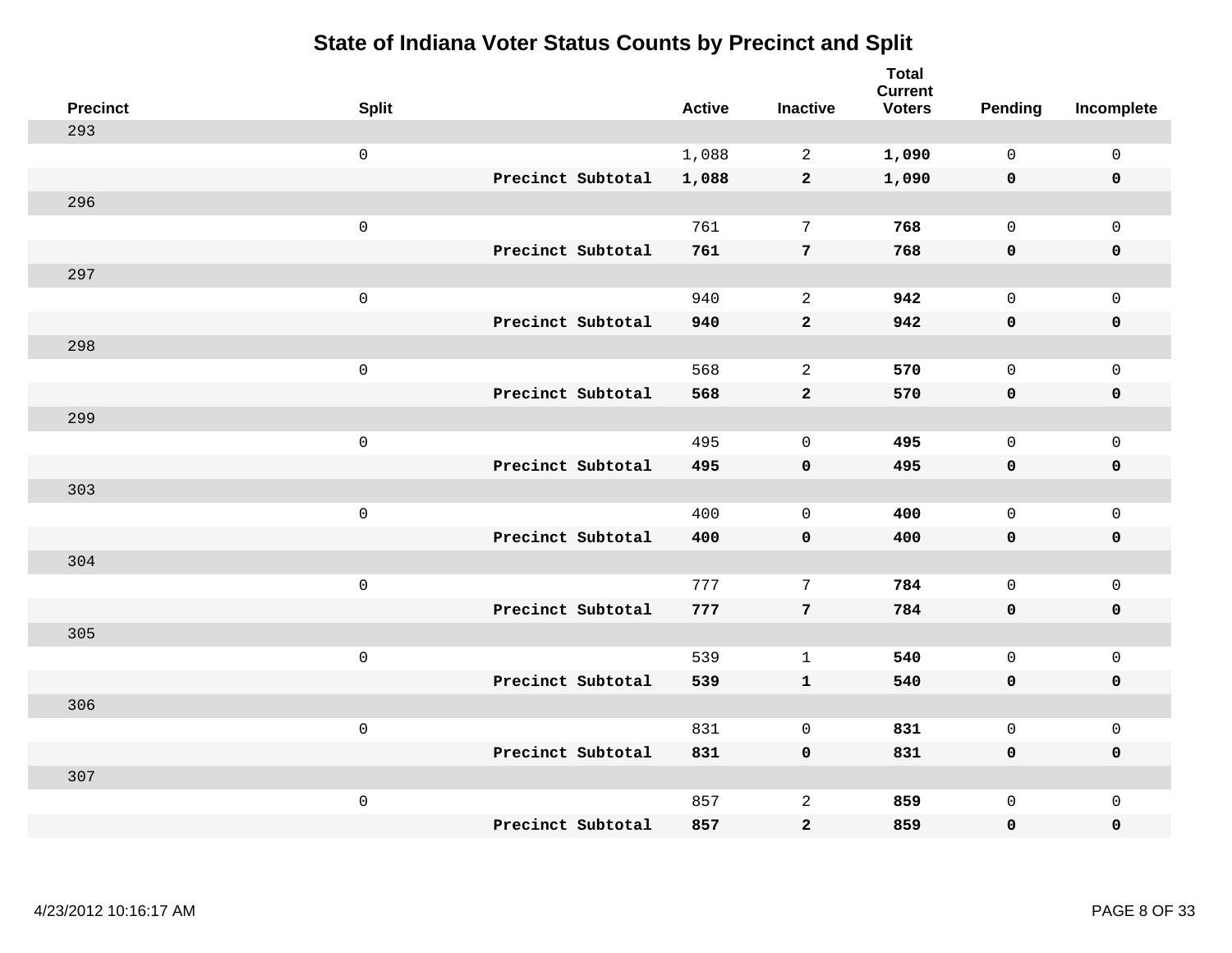| <b>Precinct</b> | <b>Split</b>        | <b>Active</b> | <b>Inactive</b>         | <b>Total</b><br><b>Current</b><br><b>Voters</b> | Pending      | Incomplete  |
|-----------------|---------------------|---------------|-------------------------|-------------------------------------------------|--------------|-------------|
| 308             |                     |               |                         |                                                 |              |             |
|                 | $\mathsf{O}\xspace$ | 741           | $\mathbf{1}$            | 742                                             | $\mathsf{O}$ | $\mathbf 0$ |
|                 | Precinct Subtotal   | 741           | $\mathbf{1}$            | 742                                             | $\mathbf 0$  | $\mathbf 0$ |
| 309             |                     |               |                         |                                                 |              |             |
|                 | $\mathsf 0$         | 1,092         | 5                       | 1,097                                           | $\mathbf 0$  | $\mathbf 0$ |
|                 | Precinct Subtotal   | 1,092         | 5                       | 1,097                                           | $\mathbf 0$  | $\pmb{0}$   |
| 310             |                     |               |                         |                                                 |              |             |
|                 | $\mathsf 0$         | 971           | 8                       | 979                                             | $\mathbf 0$  | $\mathbf 0$ |
|                 | Precinct Subtotal   | 971           | 8                       | 979                                             | $\mathbf 0$  | $\mathbf 0$ |
| 311             |                     |               |                         |                                                 |              |             |
|                 | $\mathsf 0$         | 1,064         | $\mathbf{3}$            | 1,067                                           | $\mathsf{O}$ | $\mathbf 0$ |
|                 | Precinct Subtotal   | 1,064         | $\mathbf{3}$            | 1,067                                           | $\mathbf 0$  | $\mathbf 0$ |
| 312             |                     |               |                         |                                                 |              |             |
|                 | $\mathsf 0$         | 1,126         | 3                       | 1,129                                           | $\mathbf 0$  | $\mathsf 0$ |
|                 | Precinct Subtotal   | 1,126         | $\mathbf{3}$            | 1,129                                           | 0            | $\mathbf 0$ |
| 313             |                     |               |                         |                                                 |              |             |
|                 | $\mathsf 0$         | 679           | $\mathbf{1}$            | 680                                             | $\mathbf 0$  | $\mathsf 0$ |
|                 | Precinct Subtotal   | 679           | $\mathbf{1}$            | 680                                             | $\mathbf 0$  | $\mathbf 0$ |
| 314             |                     |               |                         |                                                 |              |             |
|                 | $\mathbf 0$         | 1,147         | $\overline{4}$          | 1,151                                           | 0            | $\mathbf 0$ |
|                 | Precinct Subtotal   | 1,147         | $\overline{\mathbf{4}}$ | 1,151                                           | 0            | 0           |
| 315             |                     |               |                         |                                                 |              |             |
|                 | $\mathsf 0$         | 1,029         | $\mathbf{1}$            | 1,030                                           | $\mathbf 0$  | $\mathbf 0$ |
|                 | Precinct Subtotal   | 1,029         | $\mathbf{1}$            | 1,030                                           | 0            | $\pmb{0}$   |
| 316             |                     |               |                         |                                                 |              |             |
|                 | $\mathbf 0$         | 987           | $\mathbf 0$             | 987                                             | $\mathbf 0$  | $\mathbf 0$ |
|                 | Precinct Subtotal   | 987           | $\mathbf 0$             | 987                                             | 0            | $\mathbf 0$ |
| 317             |                     |               |                         |                                                 |              |             |
|                 | $\mathsf 0$         | 334           | $\mathsf 0$             | 334                                             | $\mathbf 0$  | $\mathbf 0$ |
|                 | Precinct Subtotal   | 334           | $\pmb{0}$               | 334                                             | 0            | 0           |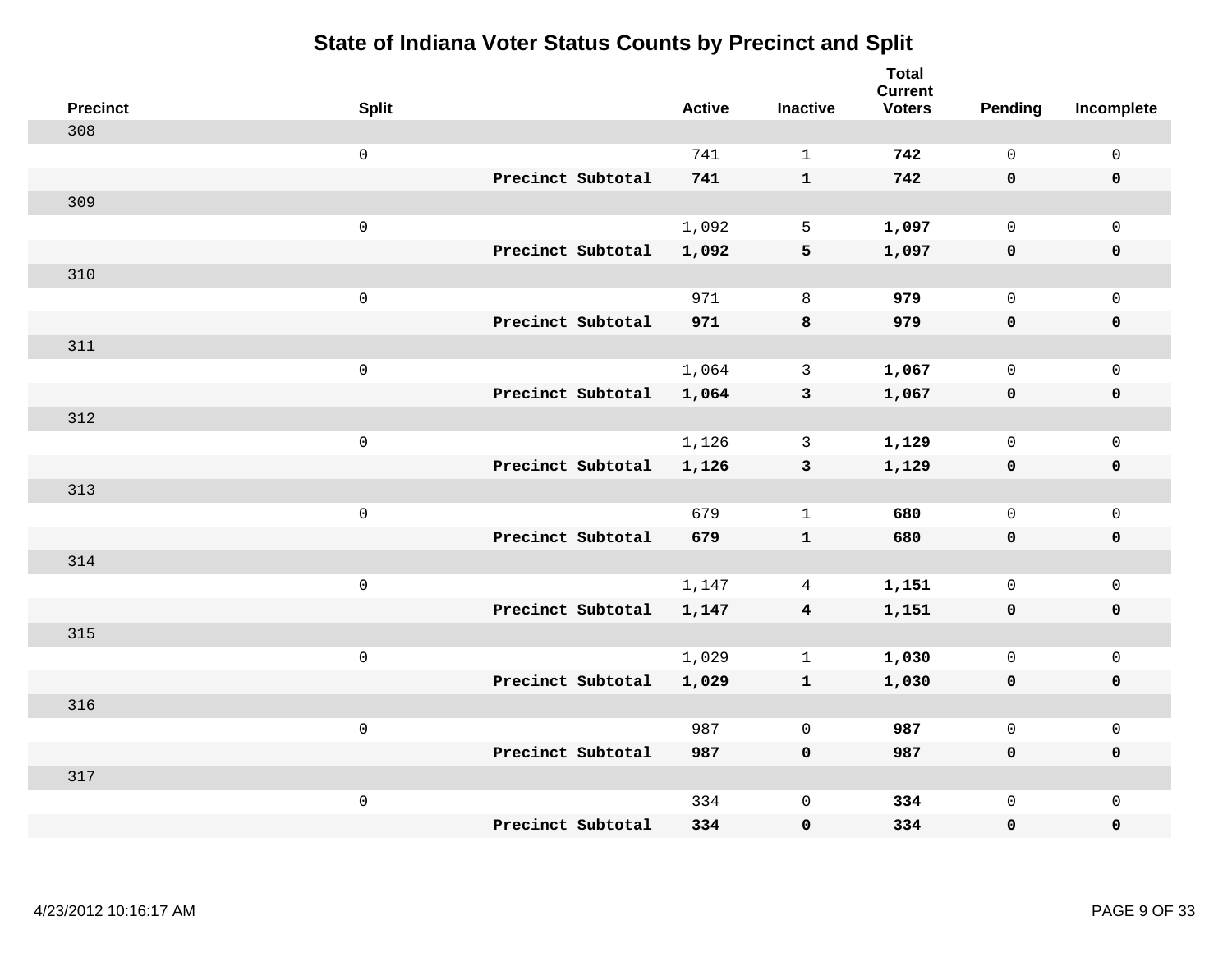| <b>Precinct</b> | <b>Split</b> |                   | <b>Active</b> | <b>Inactive</b> | <b>Total</b><br><b>Current</b><br><b>Voters</b> | <b>Pending</b>      | Incomplete          |
|-----------------|--------------|-------------------|---------------|-----------------|-------------------------------------------------|---------------------|---------------------|
| 318             |              |                   |               |                 |                                                 |                     |                     |
|                 | $\mathsf 0$  |                   | 955           | $\mathbf 0$     | 955                                             | $\mathbf 0$         | $\mathsf 0$         |
|                 |              | Precinct Subtotal | 955           | $\mathbf 0$     | 955                                             | $\mathbf 0$         | $\mathbf 0$         |
| 319             |              |                   |               |                 |                                                 |                     |                     |
|                 | $\mathsf 0$  |                   | 335           | $\mathbf 0$     | 335                                             | $\mathbf 0$         | $\mathbf 0$         |
|                 |              | Precinct Subtotal | 335           | $\pmb{0}$       | 335                                             | $\mathbf 0$         | $\pmb{0}$           |
| 320             |              |                   |               |                 |                                                 |                     |                     |
|                 | $\mbox{O}$   |                   | 970           | $\mathbf 0$     | 970                                             | $\mathbf 0$         | $\mathsf 0$         |
|                 |              | Precinct Subtotal | 970           | $\mathbf 0$     | 970                                             | $\mathbf 0$         | $\mathbf 0$         |
| 321             |              |                   |               |                 |                                                 |                     |                     |
|                 | $\mathsf 0$  |                   | 767           | $\mathbf 0$     | 767                                             | $\mathbf 0$         | $\mathsf 0$         |
|                 |              | Precinct Subtotal | 767           | $\pmb{0}$       | 767                                             | $\mathbf 0$         | $\mathbf 0$         |
| 322             |              |                   |               |                 |                                                 |                     |                     |
|                 | $\mathsf 0$  |                   | 1,006         | 3               | 1,009                                           | $\mathbf 0$         | $\mathbf{0}$        |
|                 |              | Precinct Subtotal | 1,006         | $\mathbf{3}$    | 1,009                                           | $\mathbf 0$         | $\mathbf 0$         |
| 323             |              |                   |               |                 |                                                 |                     |                     |
|                 | $\mathsf 0$  |                   | 1,050         | $\mathbf{1}$    | 1,051                                           | $\mathsf{O}$        | $\mathsf{O}\xspace$ |
|                 |              | Precinct Subtotal | 1,050         | $\mathbf{1}$    | 1,051                                           | 0                   | $\mathbf 0$         |
| 324             |              |                   |               |                 |                                                 |                     |                     |
|                 | $\mathsf 0$  |                   | 840           | $\mathbf 0$     | 840                                             | $\mathbf 0$         | $\mathbf 0$         |
|                 |              | Precinct Subtotal | 840           | $\mathbf 0$     | 840                                             | 0                   | $\mathbf 0$         |
| 325             |              |                   |               |                 |                                                 |                     |                     |
|                 | $\mathsf 0$  |                   | 546           | $\overline{c}$  | 548                                             | $\mathsf{O}$        | $\mathbf 0$         |
|                 |              | Precinct Subtotal | 546           | $\mathbf{2}$    | 548                                             | $\mathsf{O}\xspace$ | $\pmb{0}$           |
| 326             |              |                   | 742           |                 |                                                 |                     |                     |
|                 | $\mathbf 0$  |                   |               | $\mathbf{1}$    | 743                                             | $\mathbf 0$         | $\mathsf{O}\xspace$ |
| 327             |              | Precinct Subtotal | 742           | $\mathbf{1}$    | 743                                             | 0                   | $\pmb{0}$           |
|                 | $\mathbf 0$  |                   | 729           | $\mathbf{1}$    | 730                                             | $\mathsf{O}$        | $\mathbf 0$         |
|                 |              | Precinct Subtotal | 729           | ${\bf 1}$       | 730                                             | 0                   | 0                   |
|                 |              |                   |               |                 |                                                 |                     |                     |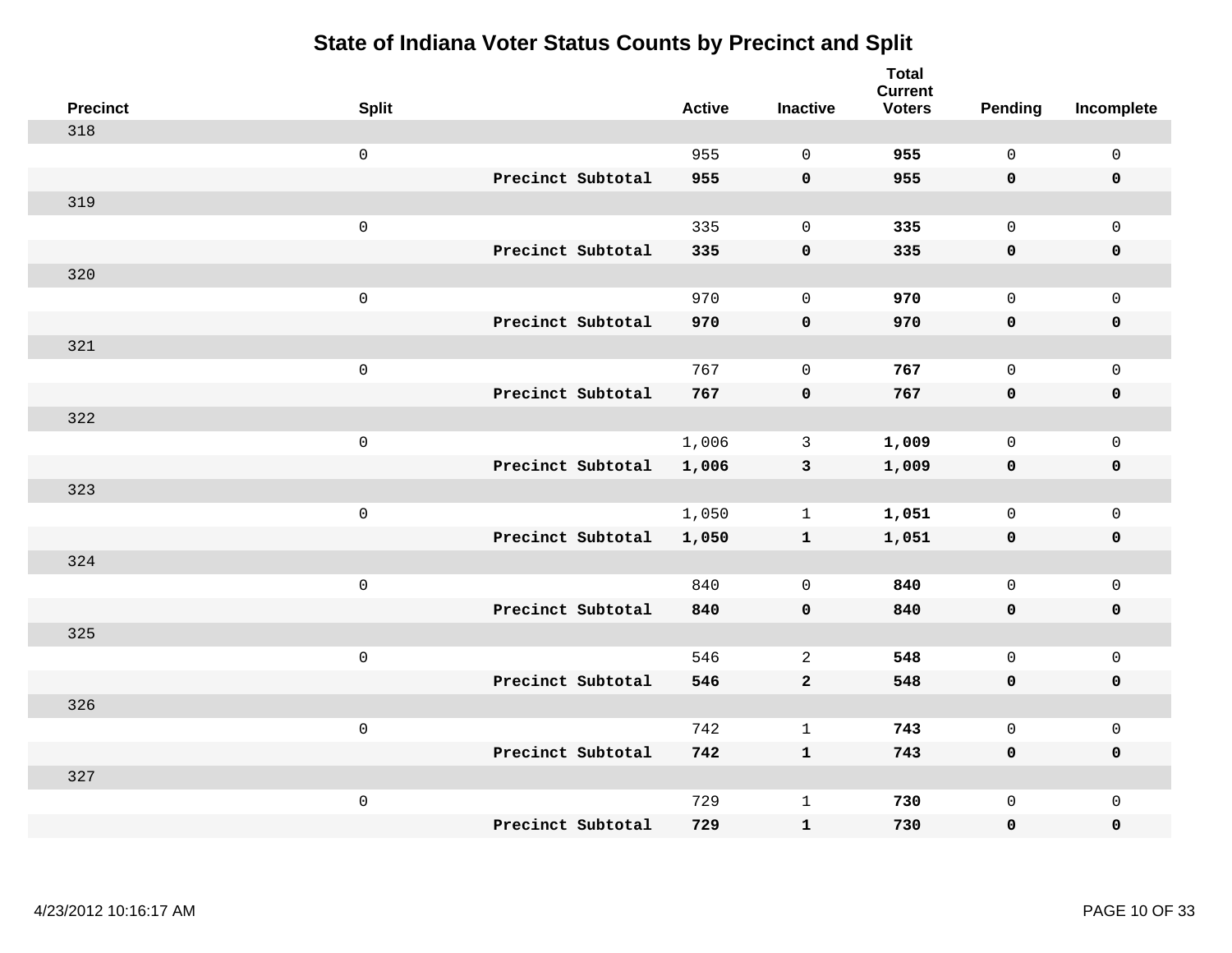| <b>Precinct</b> | <b>Split</b>        |                   | <b>Active</b> | <b>Inactive</b>         | <b>Total</b><br><b>Current</b><br><b>Voters</b> | <b>Pending</b> | Incomplete          |
|-----------------|---------------------|-------------------|---------------|-------------------------|-------------------------------------------------|----------------|---------------------|
| 354             |                     |                   |               |                         |                                                 |                |                     |
|                 | $\mathsf{O}\xspace$ |                   | 1,294         | $\mathbf{3}$            | 1,297                                           | $\mathbf 0$    | $\mathsf{O}\xspace$ |
|                 |                     | Precinct Subtotal | 1,294         | $\mathbf{3}$            | 1,297                                           | $\mathbf 0$    | $\mathbf 0$         |
| 359             |                     |                   |               |                         |                                                 |                |                     |
|                 | $\mathsf 0$         |                   | 843           | $\overline{4}$          | 847                                             | $\mathbf{0}$   | $\mathsf{O}$        |
|                 |                     | Precinct Subtotal | 843           | $\overline{\mathbf{4}}$ | 847                                             | $\mathbf 0$    | 0                   |
| 360             |                     |                   |               |                         |                                                 |                |                     |
|                 | $\mathsf 0$         |                   | 1,121         | $\mathbf 0$             | 1,121                                           | $\mathbf 0$    | $\mathsf{O}\xspace$ |
|                 |                     | Precinct Subtotal | 1,121         | $\pmb{0}$               | 1,121                                           | $\mathbf 0$    | $\pmb{0}$           |
| 364             |                     |                   |               |                         |                                                 |                |                     |
|                 | $\mathsf 0$         |                   | 646           | $\mathbf 0$             | 646                                             | $\mathsf{O}$   | $\mathsf{O}$        |
|                 |                     | Precinct Subtotal | 646           | $\mathbf 0$             | 646                                             | 0              | 0                   |
| 365             |                     |                   |               |                         |                                                 |                |                     |
|                 | $\mathsf 0$         |                   | 799           | 3                       | 802                                             | $\mathbf 0$    | $\mathsf{O}\xspace$ |
|                 |                     | Precinct Subtotal | 799           | 3                       | 802                                             | $\mathbf 0$    | 0                   |
| 366             |                     |                   |               |                         |                                                 |                |                     |
|                 | $\mathsf{O}\xspace$ |                   | 1,022         | 3                       | 1,025                                           | $\mathbf 0$    | $\mathsf{O}\xspace$ |
|                 |                     | Precinct Subtotal | 1,022         | $\mathbf{3}$            | 1,025                                           | $\mathbf 0$    | 0                   |
| 367             |                     |                   |               |                         |                                                 |                |                     |
|                 | $\mathsf 0$         |                   | 854           | 2                       | 856                                             | $\mathbf 0$    | $\mathsf{O}$        |
|                 |                     | Precinct Subtotal | 854           | $\mathbf{2}$            | 856                                             | 0              | 0                   |
| 368             |                     |                   |               |                         |                                                 |                |                     |
|                 | $\mathsf 0$         |                   | 1,163         | $\mathbf{3}$            | 1,166                                           | $\mathsf{O}$   | $\mathsf{O}\xspace$ |
|                 |                     | Precinct Subtotal | 1,163         | 3                       | 1,166                                           | 0              | 0                   |
| 369             |                     |                   |               |                         |                                                 |                |                     |
|                 | $\mathsf 0$         |                   | 662           | 11                      | 673                                             | $\mathbf{0}$   | $\mathsf{O}$        |
|                 |                     | Precinct Subtotal | 662           | 11                      | 673                                             | 0              | 0                   |
| 370             |                     |                   |               |                         |                                                 |                |                     |
|                 | $\mathsf 0$         |                   | 1,084         | $\mathbf 0$             | 1,084                                           | $\mathsf{O}$   | $\mathsf{O}$        |
|                 |                     | Precinct Subtotal | 1,084         | 0                       | 1,084                                           | 0              | 0                   |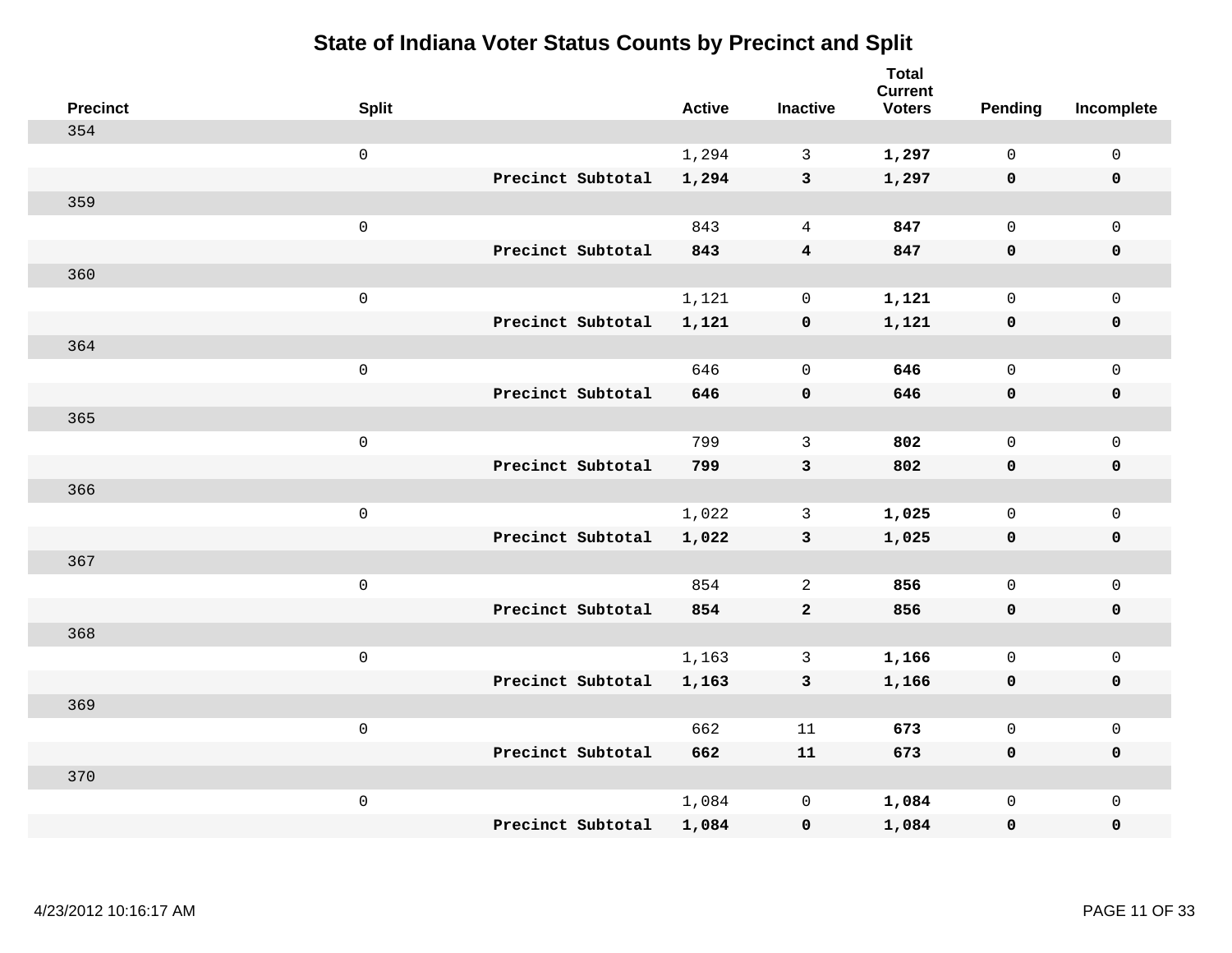| <b>Precinct</b> | <b>Split</b>                     | <b>Active</b> | <b>Inactive</b>         | <b>Total</b><br><b>Current</b><br><b>Voters</b> | <b>Pending</b> | Incomplete          |
|-----------------|----------------------------------|---------------|-------------------------|-------------------------------------------------|----------------|---------------------|
| 371             |                                  |               |                         |                                                 |                |                     |
|                 | $\mathsf 0$                      | 1,186         | $\mathbf 0$             | 1,186                                           | $\mathbf 0$    | $\mathsf 0$         |
|                 | Precinct Subtotal                | 1,186         | $\mathbf 0$             | 1,186                                           | $\mathbf 0$    | $\mathbf 0$         |
| 372             |                                  |               |                         |                                                 |                |                     |
|                 | $\mathsf 0$                      | 506           | $\mathbf 0$             | 506                                             | $\mathbf{0}$   | $\mathsf{O}$        |
|                 | Precinct Subtotal                | 506           | $\pmb{0}$               | 506                                             | $\mathbf 0$    | 0                   |
| 373             |                                  |               |                         |                                                 |                |                     |
|                 | $\mathsf 0$                      | 47            | $\mathbf 0$             | 47                                              | $\mathbf 0$    | $\mathsf{O}\xspace$ |
|                 | Precinct Subtotal                | 47            | $\pmb{0}$               | 47                                              | 0              | $\pmb{0}$           |
| 410             |                                  |               |                         |                                                 |                |                     |
|                 | $\mathsf 0$                      | 1,022         | $\overline{2}$          | 1,024                                           | $\mathbf 0$    | $\mathsf{O}$        |
|                 | Precinct Subtotal                | 1,022         | $\mathbf{2}$            | 1,024                                           | $\mathbf 0$    | 0                   |
| 411             |                                  |               |                         |                                                 |                |                     |
|                 | $\mathsf 0$                      | 956           | 3                       | 959                                             | $\mathbf 0$    | $\mathsf{O}\xspace$ |
|                 | Precinct Subtotal                | 956           | $\mathbf{3}$            | 959                                             | 0              | 0                   |
| 415             |                                  |               |                         |                                                 |                |                     |
|                 | $\mathsf{O}\xspace$              | 988           | $\mathbf{3}$            | 991                                             | $\mathbf 0$    | $\mathsf{O}\xspace$ |
|                 | Precinct Subtotal                | 988           | $\mathbf{3}$            | 991                                             | 0              | 0                   |
| 418             |                                  |               |                         |                                                 |                |                     |
|                 | $\mathsf 0$                      | 685           | $\mathbf 0$             | 685                                             | $\mathbf 0$    | $\mathsf{O}$        |
|                 | Precinct Subtotal                | 685           | $\mathbf 0$             | 685                                             | $\mathbf 0$    | 0                   |
| 452             |                                  |               |                         |                                                 |                |                     |
|                 | $\mathsf 0$                      | 1,116         | 2                       | 1,118                                           | $\mathsf{O}$   | $\mathsf{O}\xspace$ |
|                 | Precinct Subtotal                | 1,116         | $\mathbf{2}$            | 1,118                                           | 0              | 0                   |
| 453             |                                  |               |                         |                                                 |                |                     |
|                 | $\mathsf 0$                      | 684           | $\mathbf 0$             | 684                                             | $\mathbf{0}$   | $\mathsf{O}$        |
|                 | Precinct Subtotal                | 684           | $\mathbf 0$             | 684                                             | 0              | 0                   |
| 454             |                                  |               |                         |                                                 |                |                     |
|                 | $\mathsf 0$<br>Precinct Subtotal | 826           | 4                       | 830                                             | $\mathsf{O}$   | $\mathsf{O}$        |
|                 |                                  | 826           | $\overline{\mathbf{4}}$ | 830                                             | 0              | 0                   |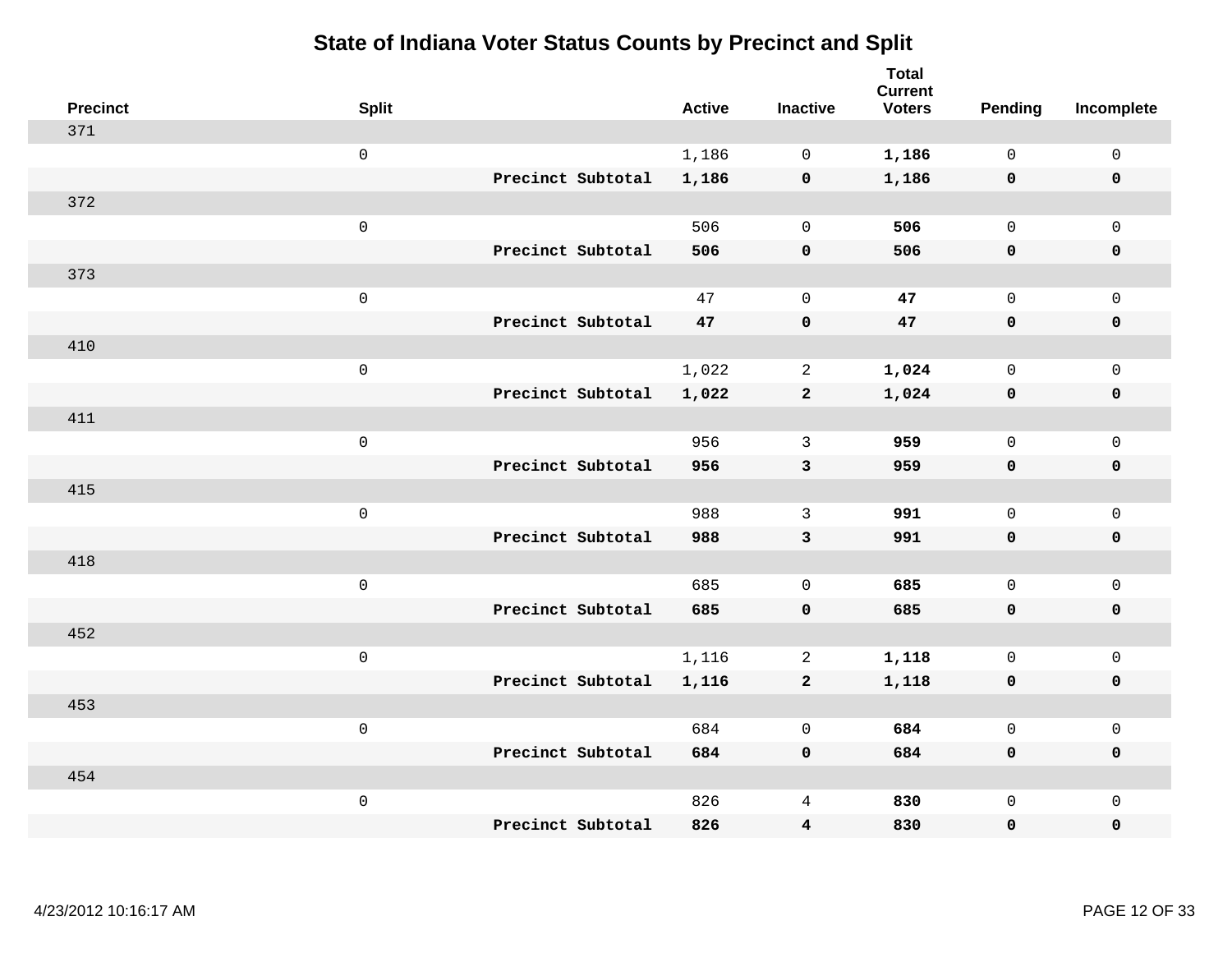| <b>Precinct</b> | <b>Split</b>        | <b>Active</b> | <b>Inactive</b> | <b>Total</b><br><b>Current</b><br><b>Voters</b> | <b>Pending</b> | Incomplete          |
|-----------------|---------------------|---------------|-----------------|-------------------------------------------------|----------------|---------------------|
| 455             |                     |               |                 |                                                 |                |                     |
|                 | $\mathsf 0$         | 817           | 2               | 819                                             | $\mathbf 0$    | $\mathsf 0$         |
|                 | Precinct Subtotal   | 817           | $\overline{2}$  | 819                                             | $\mathbf 0$    | $\mathbf 0$         |
| 456             |                     |               |                 |                                                 |                |                     |
|                 | $\mathsf{O}\xspace$ | 836           | $\mathbf{3}$    | 839                                             | $\mathbf{0}$   | $\mathsf{O}$        |
|                 | Precinct Subtotal   | 836           | $\mathsf 3$     | 839                                             | $\mathbf 0$    | 0                   |
| 457             |                     |               |                 |                                                 |                |                     |
|                 | $\mathsf 0$         | 771           | $\mathbf{1}$    | 772                                             | $\mathbf{0}$   | $\mathsf{O}\xspace$ |
|                 | Precinct Subtotal   | 771           | $\mathbf{1}$    | 772                                             | 0              | $\mathbf 0$         |
| 458             |                     |               |                 |                                                 |                |                     |
|                 | $\mathsf{O}\xspace$ | 707           | $\mathbf 0$     | 707                                             | $\mathbf 0$    | $\mathsf{O}$        |
|                 | Precinct Subtotal   | 707           | $\mathbf 0$     | 707                                             | $\mathbf 0$    | 0                   |
| 459             |                     |               |                 |                                                 |                |                     |
|                 | $\mathsf{O}\xspace$ | 839           | $\mathbf{1}$    | 840                                             | $\mathbf 0$    | $\mathsf{O}\xspace$ |
|                 | Precinct Subtotal   | 839           | $\mathbf{1}$    | 840                                             | 0              | 0                   |
| 460             |                     |               |                 |                                                 |                |                     |
|                 | $\mathsf 0$         | 945           | $\mathbf{1}$    | 946                                             | $\mathbf 0$    | $\mathsf{O}$        |
|                 | Precinct Subtotal   | 945           | $\mathbf{1}$    | 946                                             | 0              | 0                   |
| 461             |                     |               |                 |                                                 |                |                     |
|                 | $\mathsf 0$         | 43            | $\mathbf{1}$    | 44                                              | $\mathsf{O}$   | $\mathsf{O}$        |
|                 | Precinct Subtotal   | 43            | $\mathbf{1}$    | 44                                              | $\mathbf 0$    | 0                   |
| 468             |                     |               |                 |                                                 |                |                     |
|                 | $\mathsf 0$         | 1,021         | 2               | 1,023                                           | $\mathsf{O}$   | $\mathsf{O}$        |
|                 | Precinct Subtotal   | 1,021         | $\mathbf{2}$    | 1,023                                           | 0              | 0                   |
| 469             |                     |               |                 |                                                 |                |                     |
|                 | $\mathsf{O}\xspace$ | 683           | $\mathbf 0$     | 683                                             | $\mathbf 0$    | $\mathsf{O}$        |
|                 | Precinct Subtotal   | 683           | $\mathbf 0$     | 683                                             | 0              | 0                   |
| 470             |                     |               |                 |                                                 |                |                     |
|                 | $\mathsf 0$         | 983           | $\mathbf{1}$    | 984                                             | $\mathsf{O}$   | $\mathsf{O}$        |
|                 | Precinct Subtotal   | 983           | $\mathbf{1}$    | 984                                             | 0              | $\mathbf 0$         |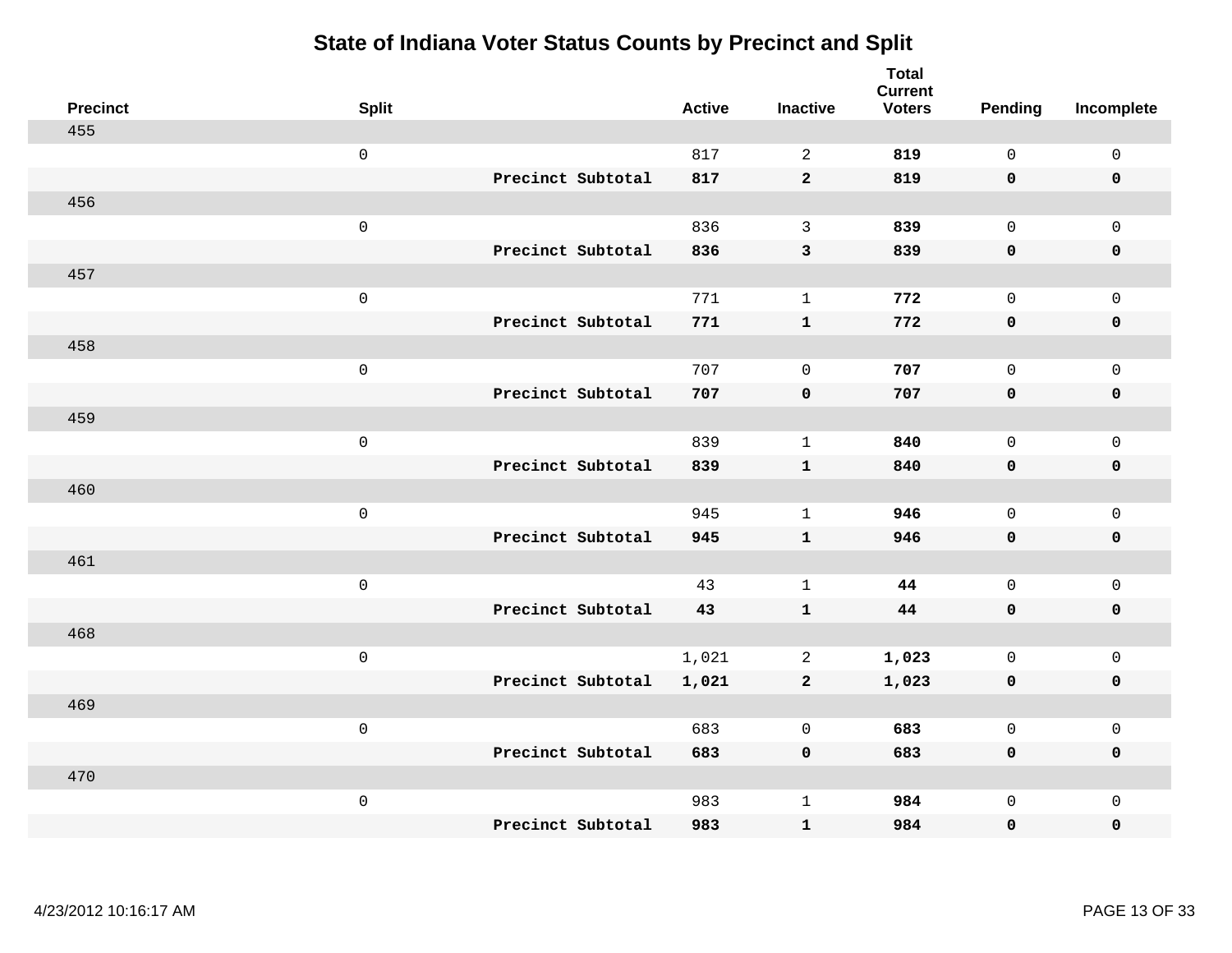| <b>Precinct</b> | <b>Split</b>        |                   | <b>Active</b> | <b>Inactive</b>         | <b>Total</b><br><b>Current</b><br><b>Voters</b> | Pending      | Incomplete          |
|-----------------|---------------------|-------------------|---------------|-------------------------|-------------------------------------------------|--------------|---------------------|
| 471             |                     |                   |               |                         |                                                 |              |                     |
|                 | $\mathsf{O}\xspace$ |                   | 840           | $\overline{4}$          | 844                                             | $\mathsf{O}$ | $\mathsf 0$         |
|                 |                     | Precinct Subtotal | 840           | $\overline{\mathbf{4}}$ | 844                                             | $\mathbf 0$  | $\mathbf 0$         |
| 472             |                     |                   |               |                         |                                                 |              |                     |
|                 | $\mathsf 0$         |                   | 997           | 2                       | 999                                             | $\mathbf 0$  | $\mathbf 0$         |
|                 |                     | Precinct Subtotal | 997           | $\overline{a}$          | 999                                             | $\mathbf 0$  | $\pmb{0}$           |
| 473             |                     |                   |               |                         |                                                 |              |                     |
|                 | $\mathsf 0$         |                   | 1,114         | $\mathbf 0$             | 1,114                                           | $\mathbf 0$  | $\mathbf 0$         |
|                 |                     | Precinct Subtotal | 1,114         | $\mathbf 0$             | 1,114                                           | $\mathbf 0$  | $\mathbf 0$         |
| 474             |                     |                   |               |                         |                                                 |              |                     |
|                 | $\mathsf 0$         |                   | 1,289         | $\mathbf{3}$            | 1,292                                           | $\mathsf{O}$ | $\mathbf 0$         |
|                 |                     | Precinct Subtotal | 1,289         | $\mathbf{3}$            | 1,292                                           | $\mathbf 0$  | $\mathbf 0$         |
| 475             |                     |                   |               |                         |                                                 |              |                     |
|                 | $\mathsf 0$         |                   | 751           | $\mathbf 0$             | 751                                             | $\mathbf 0$  | $\mathsf{O}\xspace$ |
|                 |                     | Precinct Subtotal | 751           | $\mathbf 0$             | 751                                             | $\mathbf 0$  | $\mathbf 0$         |
| 476             |                     |                   |               |                         |                                                 |              |                     |
|                 | $\mathsf 0$         |                   | 659           | $\mathbf 0$             | 659                                             | $\mathbf 0$  | $\mathsf{O}\xspace$ |
|                 |                     | Precinct Subtotal | 659           | $\mathbf 0$             | 659                                             | $\mathbf 0$  | $\mathbf 0$         |
| 477             |                     |                   |               |                         |                                                 |              |                     |
|                 | $\mathbf 0$         |                   | 1,020         | 0                       | 1,020                                           | $\mathsf{O}$ | $\mathbf 0$         |
|                 |                     | Precinct Subtotal | 1,020         | 0                       | 1,020                                           | 0            | 0                   |
| 478             |                     |                   |               |                         |                                                 |              |                     |
|                 | $\mathbf 0$         |                   | 714           | $\mathbf 0$             | 714                                             | $\mathbf 0$  | $\mathsf{O}\xspace$ |
|                 |                     | Precinct Subtotal | 714           | $\mathbf 0$             | 714                                             | $\mathbf 0$  | $\pmb{0}$           |
| 479             |                     |                   |               |                         |                                                 |              |                     |
|                 | $\mathbf 0$         |                   | 942           | $\mathbf{1}$            | 943                                             | $\mathbf 0$  | $\mathbf 0$         |
|                 |                     | Precinct Subtotal | 942           | $\mathbf{1}$            | 943                                             | 0            | $\mathbf 0$         |
| 480             |                     |                   |               |                         |                                                 |              |                     |
|                 | $\mathbf 0$         |                   | 928           | $\mathbf{1}$            | 929                                             | $\mathsf{O}$ | $\mathbf 0$         |
|                 |                     | Precinct Subtotal | 928           | ${\bf 1}$               | 929                                             | 0            | 0                   |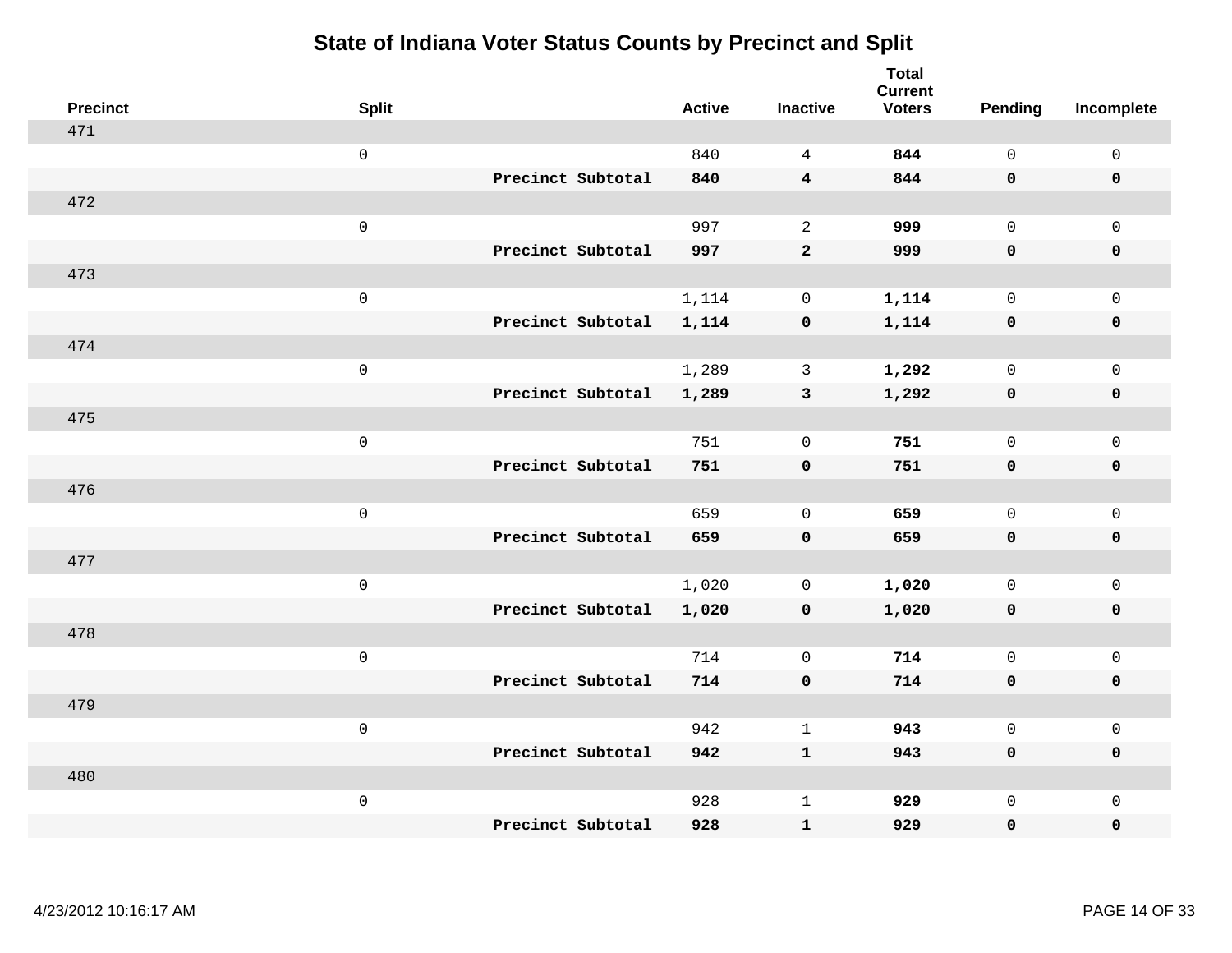| <b>Precinct</b> | <b>Split</b>        |                   | <b>Active</b> | <b>Inactive</b>         | <b>Total</b><br><b>Current</b><br><b>Voters</b> | <b>Pending</b> | Incomplete          |
|-----------------|---------------------|-------------------|---------------|-------------------------|-------------------------------------------------|----------------|---------------------|
| 481             |                     |                   |               |                         |                                                 |                |                     |
|                 | $\mathsf{O}\xspace$ |                   | 910           | 2                       | 912                                             | $\mathsf{O}$   | $\mathsf{O}\xspace$ |
|                 |                     | Precinct Subtotal | 910           | $\overline{2}$          | 912                                             | $\mathbf 0$    | $\mathbf 0$         |
| 482             |                     |                   |               |                         |                                                 |                |                     |
|                 | $\mathsf{O}\xspace$ |                   | 1,066         | $\mathbf{1}$            | 1,067                                           | $\mathbf 0$    | $\mathsf{O}$        |
|                 |                     | Precinct Subtotal | 1,066         | $\mathbf{1}$            | 1,067                                           | $\mathbf 0$    | 0                   |
| 483             |                     |                   |               |                         |                                                 |                |                     |
|                 | $\mathsf 0$         |                   | 849           | 2                       | 851                                             | $\mathbf 0$    | $\mathsf{O}\xspace$ |
|                 |                     | Precinct Subtotal | 849           | $\mathbf{2}$            | 851                                             | 0              | $\pmb{0}$           |
| 484             |                     |                   |               |                         |                                                 |                |                     |
|                 | $\mathsf{O}\xspace$ |                   | 819           | 2                       | 821                                             | $\mathbf 0$    | $\mathsf{O}$        |
|                 |                     | Precinct Subtotal | 819           | $\overline{a}$          | 821                                             | 0              | 0                   |
| 485             |                     |                   |               |                         |                                                 |                |                     |
|                 | $\mathsf{O}\xspace$ |                   | 1,051         | $\mathbf{1}$            | 1,052                                           | $\mathsf{O}$   | $\mathsf{O}\xspace$ |
|                 |                     | Precinct Subtotal | 1,051         | $\mathbf{1}$            | 1,052                                           | 0              | 0                   |
| 486             |                     |                   |               |                         |                                                 |                |                     |
|                 | $\mathsf 0$         |                   | 1,157         | $\mathbf{1}$            | 1,158                                           | $\mathbf 0$    | $\mathsf{O}\xspace$ |
|                 |                     | Precinct Subtotal | 1,157         | $\mathbf{1}$            | 1,158                                           | $\mathbf 0$    | 0                   |
| 487             |                     |                   |               |                         |                                                 |                |                     |
|                 | $\mathsf 0$         |                   | 1,111         | 0                       | 1,111                                           | $\mathsf{O}$   | $\mathsf{O}$        |
|                 |                     | Precinct Subtotal | 1,111         | 0                       | 1,111                                           | 0              | 0                   |
| 488             |                     |                   |               |                         |                                                 |                |                     |
|                 | $\mathsf 0$         |                   | 866           | $\mathbf{3}$            | 869                                             | $\mathsf{O}$   | $\mathsf{O}$        |
|                 |                     | Precinct Subtotal | 866           | 3                       | 869                                             | 0              | 0                   |
| 489             |                     |                   |               |                         |                                                 |                |                     |
|                 | $\mathsf 0$         |                   | 394           | $\mathbf 0$             | 394                                             | $\mathbf 0$    | $\mathsf{O}$        |
|                 |                     | Precinct Subtotal | 394           | $\mathbf 0$             | 394                                             | 0              | 0                   |
| 490             |                     |                   |               |                         |                                                 |                |                     |
|                 | $\mathsf 0$         |                   | 1,017         | 4                       | 1,021                                           | $\mathsf{O}$   | $\mathsf{O}$        |
|                 |                     | Precinct Subtotal | 1,017         | $\overline{\mathbf{4}}$ | 1,021                                           | 0              | 0                   |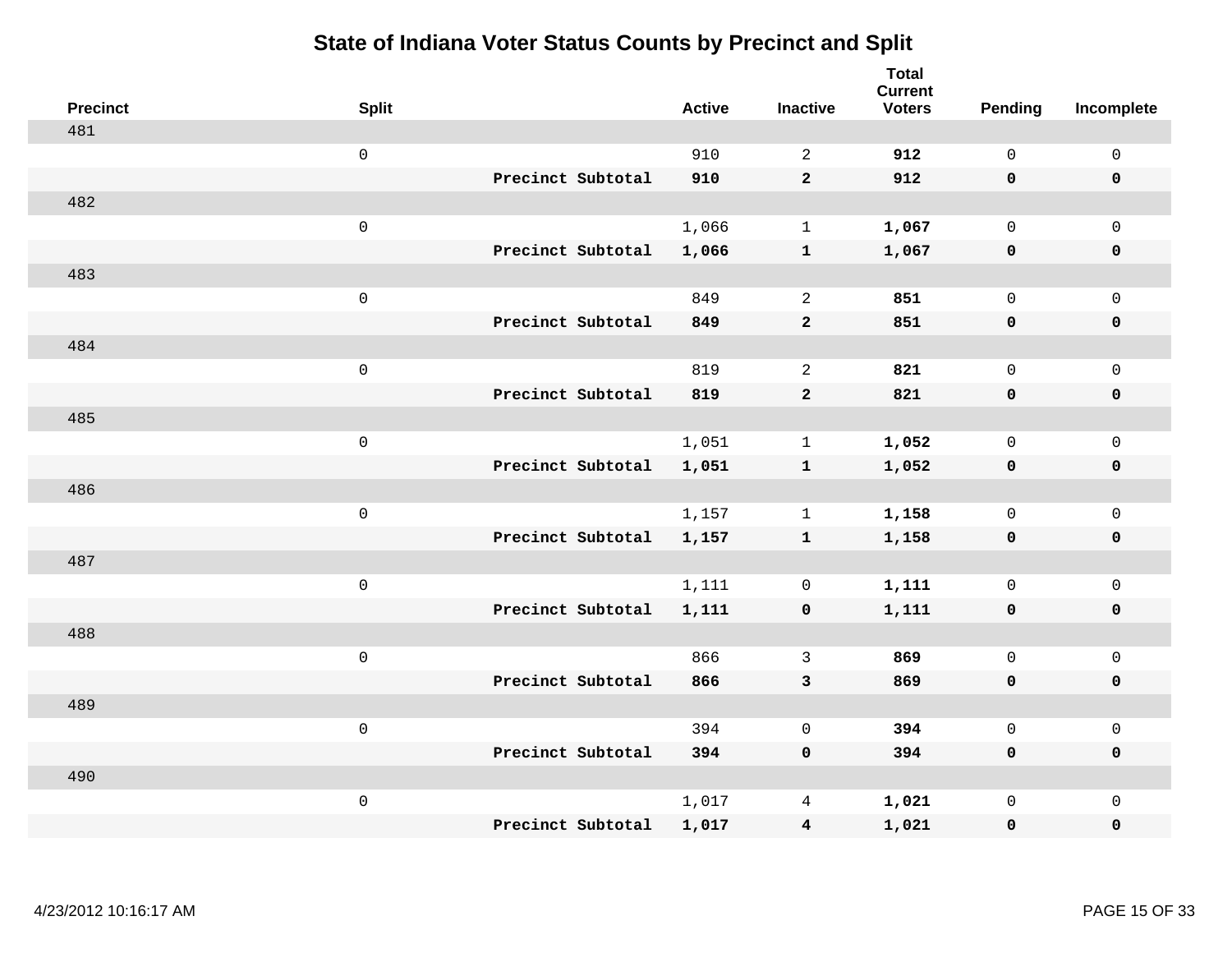| <b>Precinct</b> | <b>Split</b>      | <b>Active</b> | <b>Inactive</b>         | <b>Total</b><br><b>Current</b><br><b>Voters</b> | <b>Pending</b> | Incomplete          |
|-----------------|-------------------|---------------|-------------------------|-------------------------------------------------|----------------|---------------------|
| 502             |                   |               |                         |                                                 |                |                     |
|                 | $\mathsf 0$       | 658           | $\Omega$                | 658                                             | $\mathbf 0$    | $\mathbf 0$         |
|                 | Precinct Subtotal | 658           | $\mathbf 0$             | 658                                             | $\mathbf 0$    | $\mathbf 0$         |
| 503             |                   |               |                         |                                                 |                |                     |
|                 | $\mathsf 0$       | 1,020         | $\overline{4}$          | 1,024                                           | $\mathsf{O}$   | $\mathbf 0$         |
|                 | Precinct Subtotal | 1,020         | $\overline{\mathbf{4}}$ | 1,024                                           | $\mathbf 0$    | $\pmb{0}$           |
| 504             |                   |               |                         |                                                 |                |                     |
|                 | $\mathsf 0$       | 792           | $\overline{4}$          | 796                                             | $\mathbf 0$    | $\mathsf{O}\xspace$ |
|                 | Precinct Subtotal | 792           | $\overline{4}$          | 796                                             | $\mathbf 0$    | $\mathbf 0$         |
| 505             |                   |               |                         |                                                 |                |                     |
|                 | $\mathsf 0$       | 698           | $\overline{9}$          | 707                                             | $\mathbf 0$    | $\mathbf 0$         |
|                 | Precinct Subtotal | 698           | $\boldsymbol{9}$        | 707                                             | $\mathbf 0$    | $\pmb{0}$           |
| 509             |                   |               |                         |                                                 |                |                     |
|                 | $\mathsf 0$       | 930           | 2                       | 932                                             | $\Omega$       | $\mathbf{0}$        |
|                 | Precinct Subtotal | 930           | $\mathbf{2}$            | 932                                             | $\mathbf 0$    | $\mathbf 0$         |
| 512             |                   |               |                         |                                                 |                |                     |
|                 | $\mathsf 0$       | 557           | $\mathbf 0$             | 557                                             | $\mathsf{O}$   | $\mathsf{O}\xspace$ |
|                 | Precinct Subtotal | 557           | $\mathbf 0$             | 557                                             | $\mathbf 0$    | $\mathbf 0$         |
| 516             |                   |               |                         |                                                 |                |                     |
|                 | $\mathsf 0$       | 661           | 27                      | 688                                             | $\mathbf 0$    | $\mathsf{O}\xspace$ |
|                 | Precinct Subtotal | 661           | 27                      | 688                                             | 0              | $\mathbf 0$         |
| 518             |                   |               |                         |                                                 |                |                     |
|                 | $\mathsf 0$       | 583           | 4                       | 587                                             | $\mathbf 0$    | $\mathsf{O}\xspace$ |
|                 | Precinct Subtotal | 583           | $\overline{4}$          | 587                                             | $\mathbf 0$    | $\pmb{0}$           |
| 519             |                   |               |                         |                                                 |                |                     |
|                 | $\mathbf 0$       | 1,004         | 9                       | 1,013                                           | 0              | $\mathsf 0$         |
|                 | Precinct Subtotal | 1,004         | 9                       | 1,013                                           | $\mathbf 0$    | $\mathbf 0$         |
| 553             |                   |               |                         |                                                 |                |                     |
|                 | $\mathbf 0$       | 1,047         | $\mathbf 1$             | 1,048                                           | $\mathsf{O}$   | $\mathbf 0$         |
|                 | Precinct Subtotal | 1,047         | $\mathbf{1}$            | 1,048                                           | 0              | $\pmb{0}$           |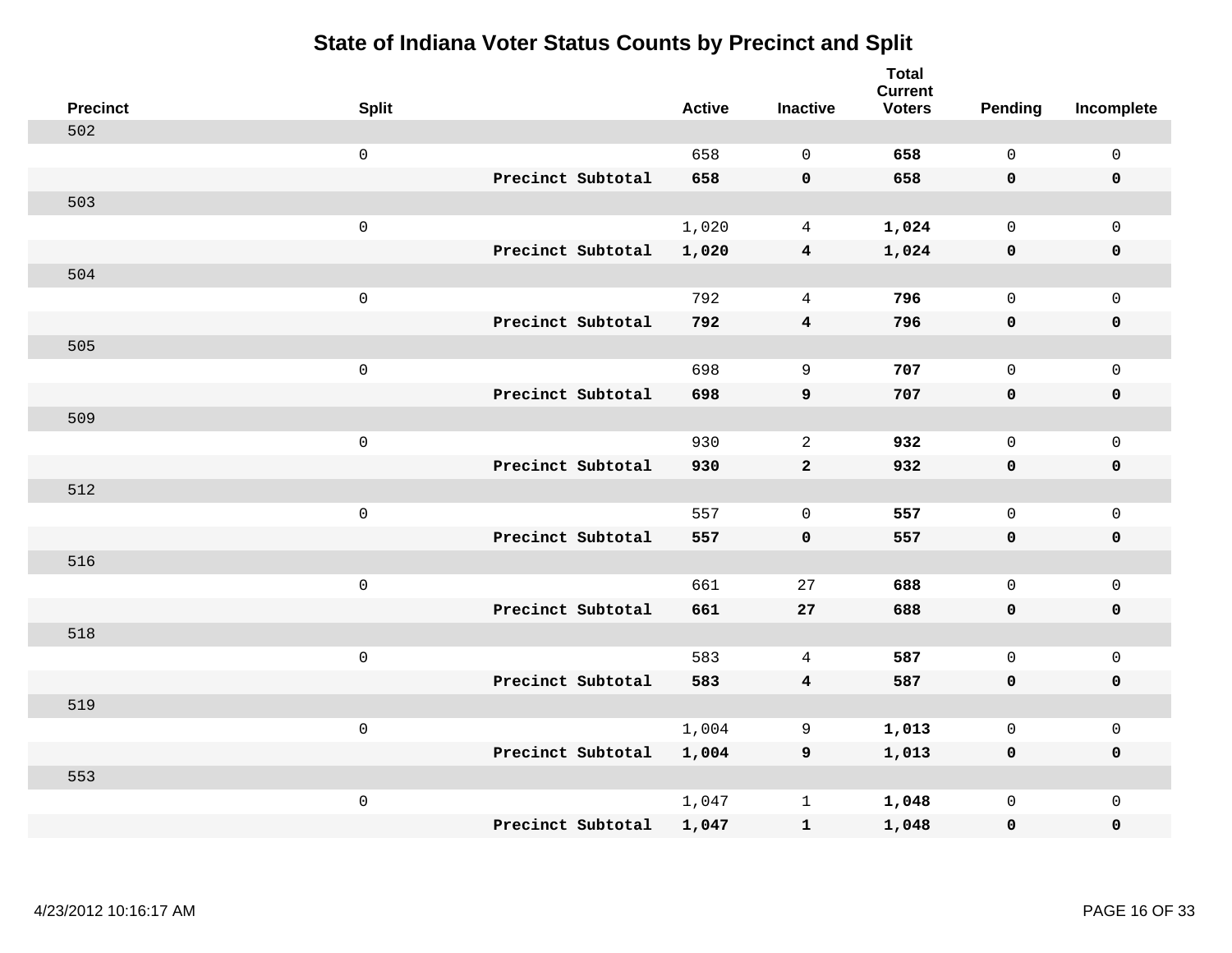| <b>Precinct</b> | <b>Split</b>        |                   | <b>Active</b> | <b>Inactive</b> | <b>Total</b><br><b>Current</b><br><b>Voters</b> | Pending      | Incomplete          |
|-----------------|---------------------|-------------------|---------------|-----------------|-------------------------------------------------|--------------|---------------------|
| 554             |                     |                   |               |                 |                                                 |              |                     |
|                 | $\mathsf{O}$        |                   | 1,150         | $\mathbf 0$     | 1,150                                           | $\mathbf 0$  | $\mathsf{O}$        |
|                 |                     | Precinct Subtotal | 1,150         | $\mathbf 0$     | 1,150                                           | $\mathbf 0$  | $\mathbf 0$         |
| 555             |                     |                   |               |                 |                                                 |              |                     |
|                 | $\mathsf 0$         |                   | 747           | $\mathbf{1}$    | 748                                             | $\mathbf 0$  | $\mathsf{O}$        |
|                 |                     | Precinct Subtotal | 747           | $\mathbf{1}$    | 748                                             | $\mathbf 0$  | 0                   |
| 557             |                     |                   |               |                 |                                                 |              |                     |
|                 | $\mathsf 0$         |                   | 963           | 9               | 972                                             | $\mathbf 0$  | $\mathsf{O}\xspace$ |
|                 |                     | Precinct Subtotal | 963           | 9               | 972                                             | $\mathbf 0$  | 0                   |
| 558             |                     |                   |               |                 |                                                 |              |                     |
|                 | $\mathsf{O}\xspace$ |                   | 609           | $\mathbf{3}$    | 612                                             | $\mathbf{0}$ | $\mathsf{O}\xspace$ |
|                 |                     | Precinct Subtotal | 609           | $\mathbf{3}$    | 612                                             | 0            | 0                   |
| 561             |                     |                   |               |                 |                                                 |              |                     |
|                 | $\mathsf{O}\xspace$ |                   | 589           | $\mathbf 0$     | 589                                             | $\mathbf{0}$ | $\mathbf 0$         |
|                 |                     | Precinct Subtotal | 589           | $\mathbf 0$     | 589                                             | 0            | 0                   |
| 562             |                     |                   |               |                 |                                                 |              |                     |
|                 | $\mathsf 0$         |                   | 675           | 6               | 681                                             | $\mathbf 0$  | $\mathsf{O}$        |
|                 |                     | Precinct Subtotal | 675           | 6               | 681                                             | 0            | 0                   |
| 563             |                     |                   |               |                 |                                                 |              |                     |
|                 | $\mathsf{O}\xspace$ |                   | 758           | 5               | 763                                             | $\mathsf{O}$ | $\mathsf{O}$        |
|                 |                     | Precinct Subtotal | 758           | 5               | 763                                             | 0            | 0                   |
| 565             |                     |                   |               |                 |                                                 |              |                     |
|                 | $\mathsf{O}\xspace$ |                   | 375           | 10              | 385                                             | $\mathsf{O}$ | $\mathsf{O}\xspace$ |
|                 |                     | Precinct Subtotal | 375           | 10              | 385                                             | 0            | 0                   |
| 566             |                     |                   |               |                 |                                                 |              |                     |
|                 | $\mathsf 0$         |                   | 377           | $\mathbf{1}$    | 378                                             | $\mathbf 0$  | $\mathbf 0$         |
|                 |                     | Precinct Subtotal | 377           | $\mathbf{1}$    | 378                                             | 0            | 0                   |
| 567             |                     |                   |               |                 |                                                 |              |                     |
|                 | $\mathsf 0$         |                   | 972           | 6               | 978                                             | $\mathsf{O}$ | $\mathsf{O}$        |
|                 |                     | Precinct Subtotal | 972           | 6               | 978                                             | 0            | $\mathbf 0$         |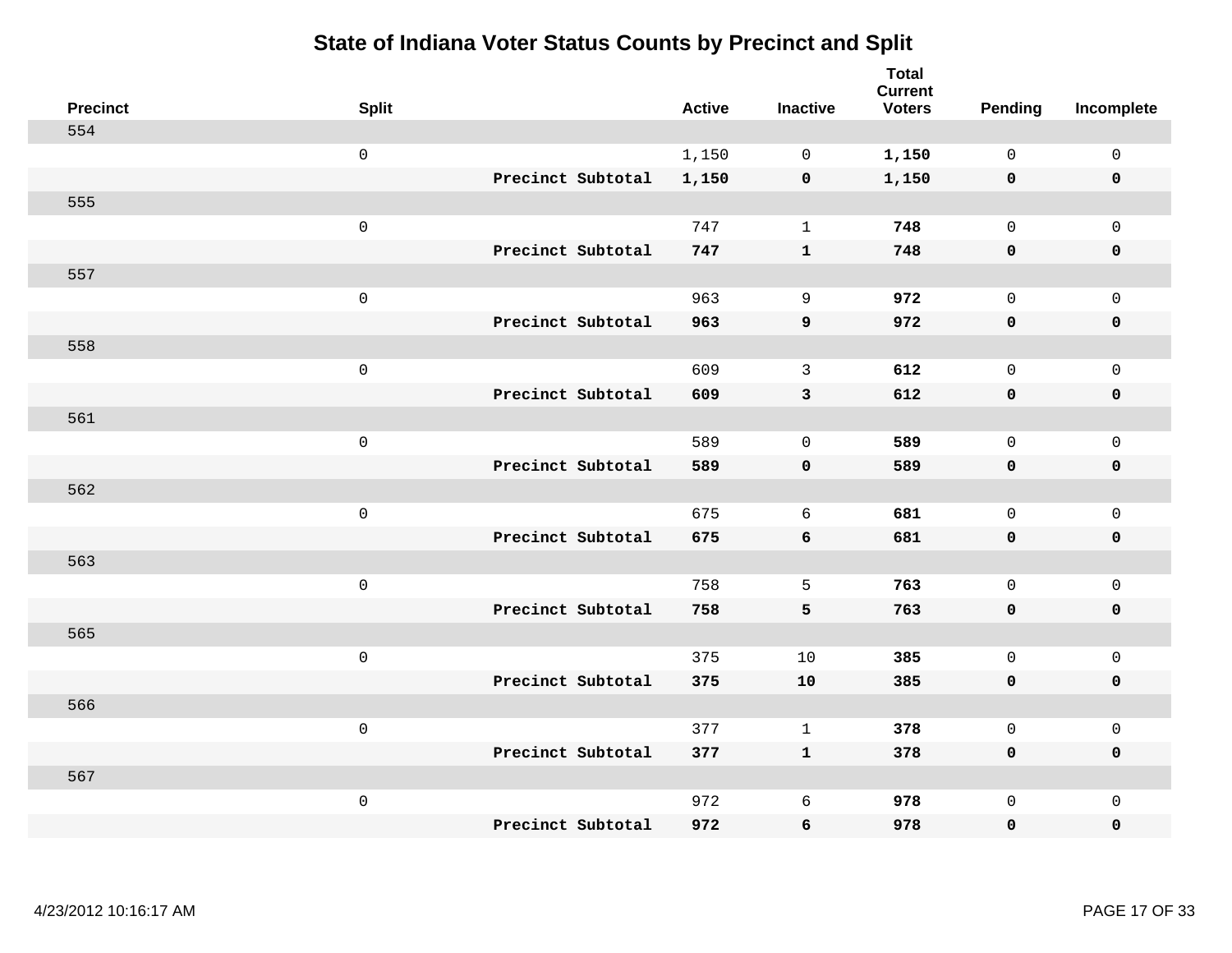| <b>Precinct</b> | <b>Split</b>        |                   | <b>Active</b> | <b>Inactive</b>  | <b>Total</b><br><b>Current</b><br><b>Voters</b> | <b>Pending</b> | Incomplete          |
|-----------------|---------------------|-------------------|---------------|------------------|-------------------------------------------------|----------------|---------------------|
| 569             |                     |                   |               |                  |                                                 |                |                     |
|                 | $\mathsf{O}$        |                   | 698           | 3                | 701                                             | $\mathbf 0$    | $\mathsf{O}\xspace$ |
|                 |                     | Precinct Subtotal | 698           | $\mathbf{3}$     | 701                                             | $\mathbf 0$    | $\mathbf 0$         |
| 570             |                     |                   |               |                  |                                                 |                |                     |
|                 | $\mathsf{O}$        |                   | 420           | $\overline{4}$   | 424                                             | $\mathbf{0}$   | $\mathsf{O}$        |
|                 |                     | Precinct Subtotal | 420           | $\boldsymbol{4}$ | 424                                             | $\mathbf 0$    | 0                   |
| 575             |                     |                   |               |                  |                                                 |                |                     |
|                 | $\mathsf 0$         |                   | 1,216         | $7\phantom{.0}$  | 1,223                                           | $\mathbf 0$    | $\mathsf{O}\xspace$ |
|                 |                     | Precinct Subtotal | 1,216         | $7\phantom{.0}$  | 1,223                                           | $\mathbf 0$    | $\pmb{0}$           |
| 576             |                     |                   |               |                  |                                                 |                |                     |
|                 | $\mathsf{O}\xspace$ |                   | 928           | $\mathbf{3}$     | 931                                             | $\mathbf 0$    | $\mathsf{O}$        |
|                 |                     | Precinct Subtotal | 928           | 3                | 931                                             | 0              | 0                   |
| 577             |                     |                   |               |                  |                                                 |                |                     |
|                 | $\mathbf 0$         |                   | 494           | $\mathbf{1}$     | 495                                             | $\mathbf 0$    | $\mathsf{O}$        |
|                 |                     | Precinct Subtotal | 494           | $\mathbf{1}$     | 495                                             | 0              | 0                   |
| 578             |                     |                   |               |                  |                                                 |                |                     |
|                 | $\mathsf{O}\xspace$ |                   | 699           | $\mathbf 0$      | 699                                             | $\mathbf 0$    | $\mathsf{O}\xspace$ |
|                 |                     | Precinct Subtotal | 699           | $\mathbf 0$      | 699                                             | 0              | 0                   |
| 579             |                     |                   |               |                  |                                                 |                |                     |
|                 | $\mathbf 0$         |                   | 953           | 2                | 955                                             | $\mathbf 0$    | $\mathsf{O}$        |
|                 |                     | Precinct Subtotal | 953           | $\overline{2}$   | 955                                             | 0              | 0                   |
| 580             |                     |                   |               |                  |                                                 |                |                     |
|                 | $\mathbf 0$         |                   | 182           | $\mathbf 0$      | 182                                             | $\mathsf{O}$   | $\mathsf{O}$        |
|                 |                     | Precinct Subtotal | 182           | $\mathbf 0$      | 182                                             | 0              | 0                   |
| 581             |                     |                   |               |                  |                                                 |                |                     |
|                 | $\mathbf 0$         |                   | 1,041         | 9                | 1,050                                           | $\mathbf 0$    | $\mathsf{O}$        |
|                 |                     | Precinct Subtotal | 1,041         | 9                | 1,050                                           | 0              | 0                   |
| 582             |                     |                   |               |                  |                                                 |                |                     |
|                 | $\mathbf 0$         |                   | 905           | $\mathbf 0$      | 905                                             | $\mathsf{O}$   | $\mathsf{O}$        |
|                 |                     | Precinct Subtotal | 905           | $\mathbf 0$      | 905                                             | 0              | 0                   |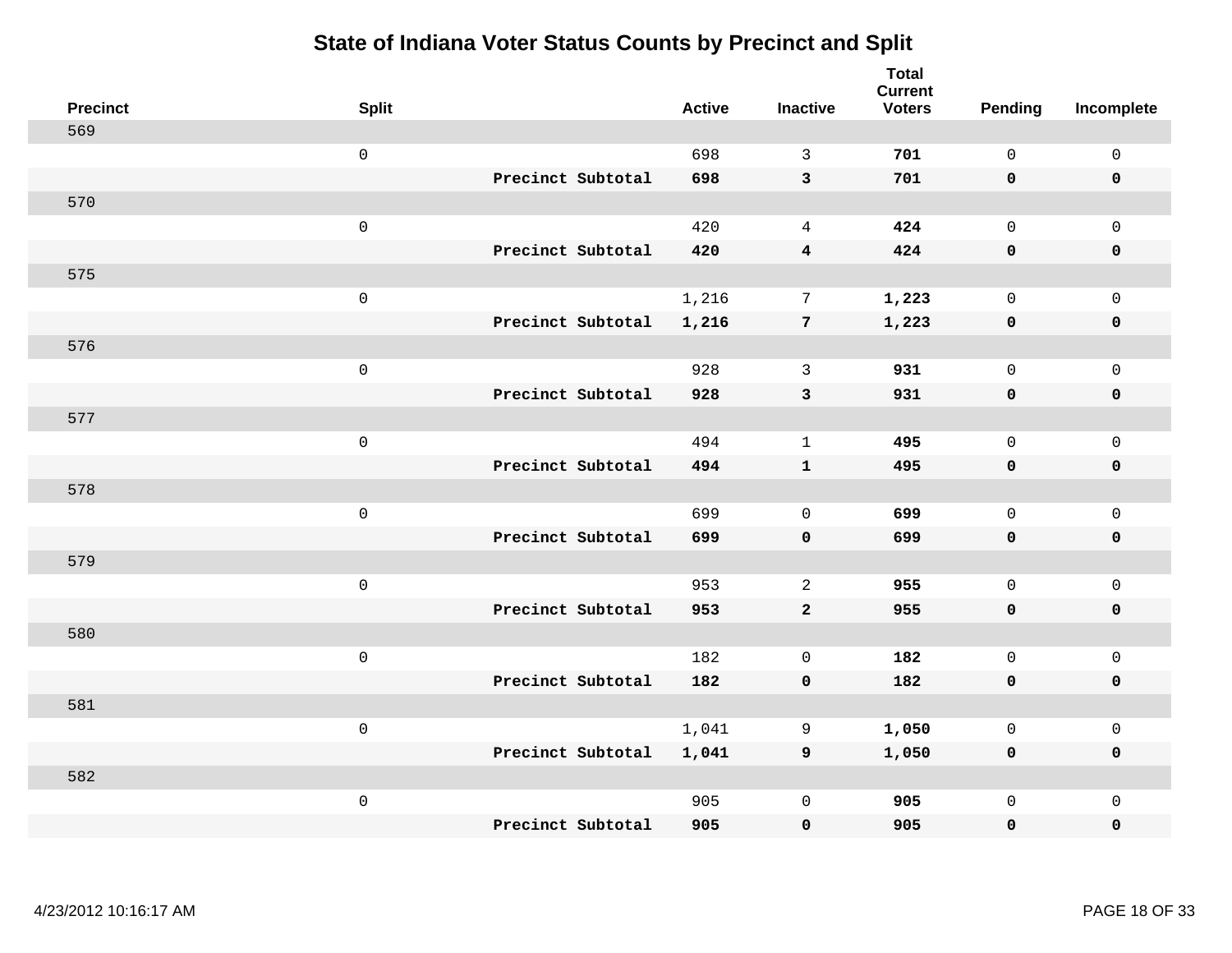| <b>Precinct</b> | <b>Split</b>        | <b>Active</b> | <b>Inactive</b>         | <b>Total</b><br><b>Current</b><br><b>Voters</b> | Pending      | Incomplete          |
|-----------------|---------------------|---------------|-------------------------|-------------------------------------------------|--------------|---------------------|
| 583             |                     |               |                         |                                                 |              |                     |
|                 | $\mathsf 0$         | 1,402         | 9                       | 1,411                                           | $\mathbf 0$  | $\mathsf 0$         |
|                 | Precinct Subtotal   | 1,402         | 9                       | 1,411                                           | $\mathbf 0$  | $\mathbf 0$         |
| 585             |                     |               |                         |                                                 |              |                     |
|                 | $\mathsf 0$         | 768           | $\mathbf 0$             | 768                                             | $\mathbf 0$  | $\mathsf{O}$        |
|                 | Precinct Subtotal   | 768           | $\pmb{0}$               | 768                                             | $\mathbf 0$  | 0                   |
| 602             |                     |               |                         |                                                 |              |                     |
|                 | $\mathsf 0$         | 757           | $\overline{4}$          | 761                                             | $\mathbf 0$  | $\mathsf{O}$        |
|                 | Precinct Subtotal   | 757           | $\overline{\mathbf{4}}$ | 761                                             | $\mathbf 0$  | 0                   |
| 603             |                     |               |                         |                                                 |              |                     |
|                 | $\mathsf 0$         | 667           | 5                       | 672                                             | $\mathbf{0}$ | $\mathsf{O}\xspace$ |
|                 | Precinct Subtotal   | 667           | 5                       | 672                                             | $\mathbf 0$  | $\pmb{0}$           |
| 605             |                     |               |                         |                                                 |              |                     |
|                 | $\mathsf 0$         | 1,071         | 6                       | 1,077                                           | $\mathbf 0$  | $\mathbf 0$         |
|                 | Precinct Subtotal   | 1,071         | 6                       | 1,077                                           | 0            | $\mathbf 0$         |
| 607             |                     |               |                         |                                                 |              |                     |
|                 | $\mathbf 0$         | 1,022         | 7                       | 1,029                                           | $\mathbf 0$  | $\mathsf{O}$        |
|                 | Precinct Subtotal   | 1,022         | $\overline{7}$          | 1,029                                           | 0            | 0                   |
| 608             |                     |               |                         |                                                 |              |                     |
|                 | $\mathbf 0$         | 1,032         | 13                      | 1,045                                           | $\mathbf 0$  | $\mathsf{O}\xspace$ |
|                 | Precinct Subtotal   | 1,032         | 13                      | 1,045                                           | 0            | 0                   |
| 610             |                     |               |                         |                                                 |              |                     |
|                 | $\mathsf{O}\xspace$ | 1,026         | 4                       | 1,030                                           | $\mathbf 0$  | $\mathsf{O}\xspace$ |
|                 | Precinct Subtotal   | 1,026         | $\overline{\mathbf{4}}$ | 1,030                                           | $\mathbf 0$  | 0                   |
| 611             |                     |               |                         |                                                 |              |                     |
|                 | $\mathsf 0$         | $\mathbf{1}$  | $\mathbf 0$             | $\mathbf{1}$                                    | $\mathbf 0$  | $\mathsf{O}\xspace$ |
|                 | Precinct Subtotal   | $\mathbf{1}$  | $\mathbf 0$             | $\mathbf{1}$                                    | 0            | 0                   |
| 612             |                     |               |                         |                                                 |              |                     |
|                 | $\mathbf 0$         | 9             | $\mathbf{1}$            | 10                                              | $\mathsf{O}$ | $\mathsf{O}$        |
|                 | Precinct Subtotal   | 9             | ${\bf 1}$               | 10                                              | 0            | 0                   |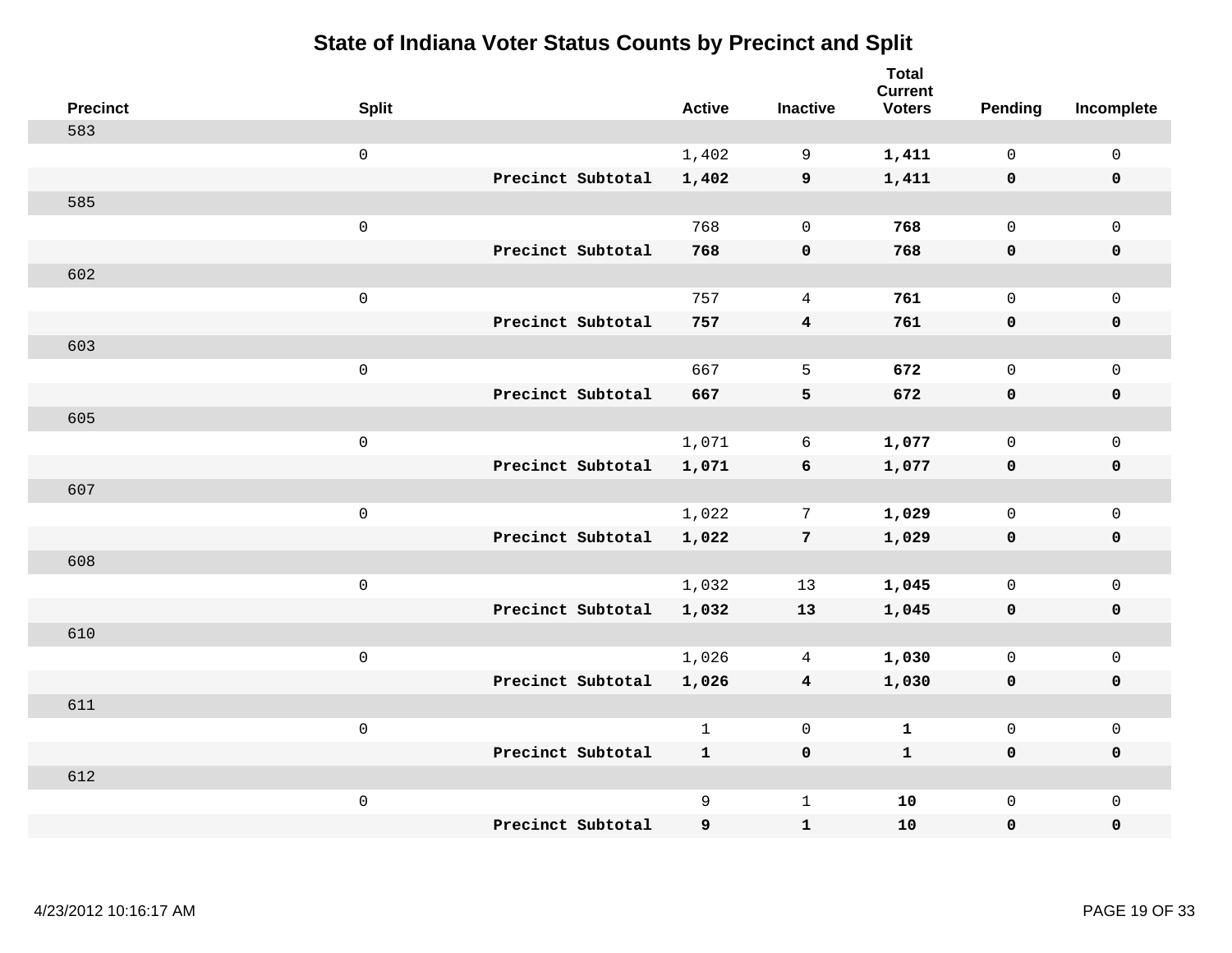| <b>Precinct</b> | <b>Split</b> |                   | <b>Active</b> | <b>Inactive</b>         | <b>Total</b><br><b>Current</b><br><b>Voters</b> | <b>Pending</b> | Incomplete          |
|-----------------|--------------|-------------------|---------------|-------------------------|-------------------------------------------------|----------------|---------------------|
| 651             |              |                   |               |                         |                                                 |                |                     |
|                 | $\mathsf 0$  |                   | 851           | $\overline{4}$          | 855                                             | $\mathsf{O}$   | $\mathsf 0$         |
|                 |              | Precinct Subtotal | 851           | $\overline{\mathbf{4}}$ | 855                                             | $\mathbf 0$    | $\mathbf 0$         |
| 652             |              |                   |               |                         |                                                 |                |                     |
|                 | $\mathsf 0$  |                   | 992           | $\mathbf{3}$            | 995                                             | $\mathbf 0$    | $\mathbf 0$         |
|                 |              | Precinct Subtotal | 992           | $\mathsf 3$             | 995                                             | $\mathbf 0$    | $\pmb{0}$           |
| 653             |              |                   |               |                         |                                                 |                |                     |
|                 | $\mbox{O}$   |                   | 950           | 3                       | 953                                             | $\mathbf 0$    | $\mathsf 0$         |
|                 |              | Precinct Subtotal | 950           | $\mathbf{3}$            | 953                                             | $\mathbf 0$    | $\mathbf 0$         |
| 654             |              |                   |               |                         |                                                 |                |                     |
|                 | $\mathsf 0$  |                   | 693           | $\mathbf{1}$            | 694                                             | $\mathbf 0$    | $\mathsf 0$         |
|                 |              | Precinct Subtotal | 693           | $\mathbf{1}$            | 694                                             | $\mathbf 0$    | $\pmb{0}$           |
| 655             |              |                   |               |                         |                                                 |                |                     |
|                 | $\mathsf 0$  |                   | 547           | 3                       | 550                                             | $\Omega$       | $\mathbf{0}$        |
|                 |              | Precinct Subtotal | 547           | $\mathbf{3}$            | 550                                             | $\mathbf 0$    | $\mathbf 0$         |
| 656             |              |                   |               |                         |                                                 |                |                     |
|                 | $\mathsf 0$  |                   | 732           | 5                       | 737                                             | $\mathbf 0$    | $\mathsf{O}\xspace$ |
|                 |              | Precinct Subtotal | 732           | $\overline{\mathbf{5}}$ | 737                                             | $\mathbf 0$    | $\mathbf 0$         |
| 658             |              |                   |               |                         |                                                 |                |                     |
|                 | $\mathsf 0$  |                   | 1,098         | 2                       | 1,100                                           | $\mathbf 0$    | $\mathbf 0$         |
|                 |              | Precinct Subtotal | 1,098         | $\mathbf{2}$            | 1,100                                           | $\mathbf 0$    | $\mathbf 0$         |
| 660             |              |                   |               |                         |                                                 |                |                     |
|                 | $\mathsf 0$  |                   | 797           | $\overline{c}$          | 799                                             | $\mathsf{O}$   | $\mathsf{O}\xspace$ |
|                 |              | Precinct Subtotal | 797           | $\mathbf{2}$            | 799                                             | $\mathbf 0$    | $\pmb{0}$           |
| 661             |              |                   |               |                         |                                                 |                |                     |
|                 | $\mathbf 0$  |                   | 556           | $\mathbf{1}$            | 557                                             | $\mathbf 0$    | $\mathsf{O}\xspace$ |
|                 |              | Precinct Subtotal | 556           | $\mathbf{1}$            | 557                                             | 0              | $\mathbf 0$         |
| 662             |              |                   |               |                         |                                                 |                |                     |
|                 | $\mathbf 0$  |                   | 921           | 5                       | 926                                             | $\mathsf{O}$   | $\mathbf 0$         |
|                 |              | Precinct Subtotal | 921           | 5                       | 926                                             | 0              | 0                   |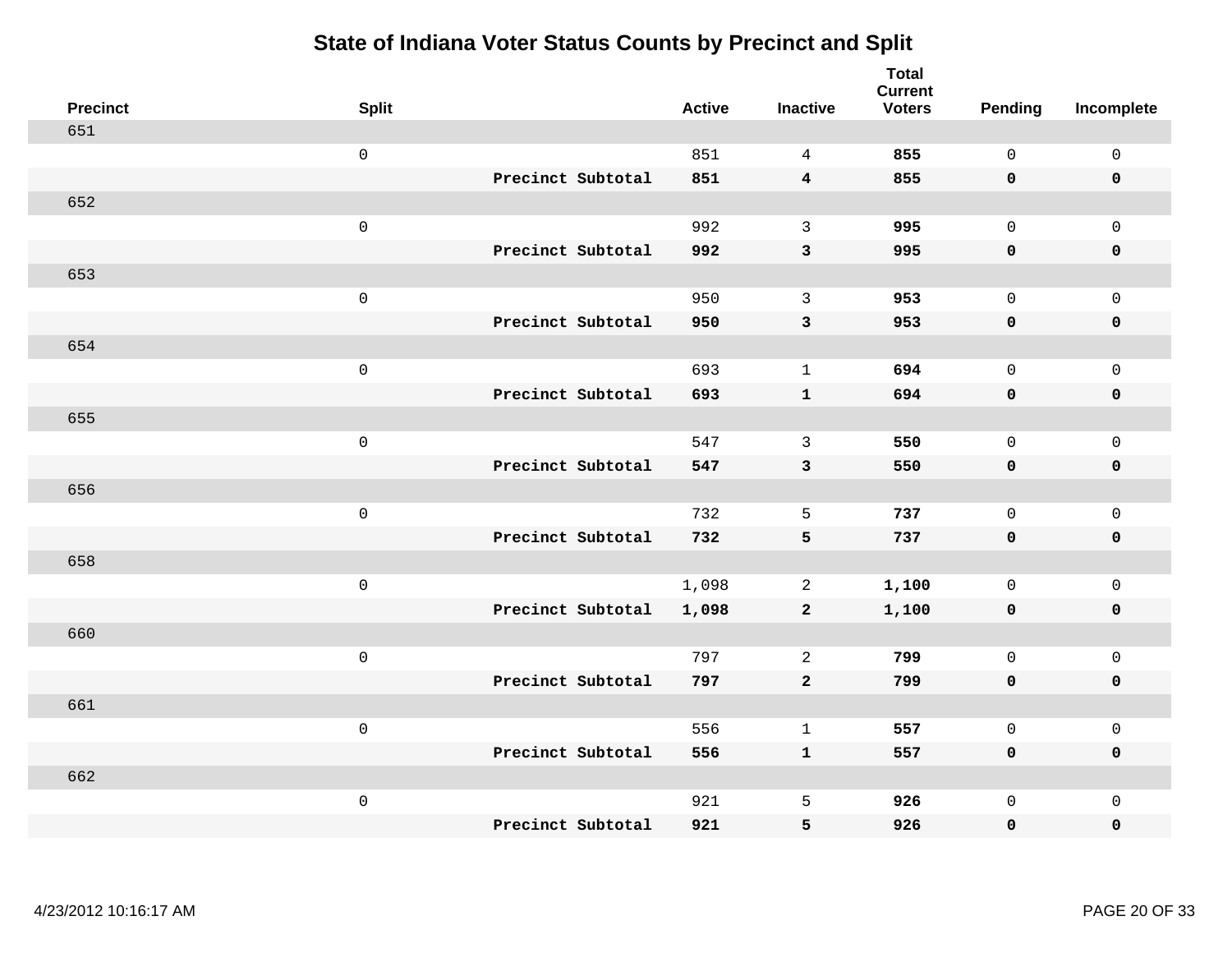| <b>Precinct</b> | <b>Split</b>        | <b>Active</b>  | <b>Inactive</b> | <b>Total</b><br><b>Current</b><br><b>Voters</b> | Pending      | Incomplete          |
|-----------------|---------------------|----------------|-----------------|-------------------------------------------------|--------------|---------------------|
| 663             |                     |                |                 |                                                 |              |                     |
|                 | $\mathsf{O}\xspace$ | 735            | $\mathbf 0$     | 735                                             | $\mathbf{0}$ | $\mathsf{O}\xspace$ |
|                 | Precinct Subtotal   | 735            | $\pmb{0}$       | 735                                             | $\mathbf 0$  | $\mathbf 0$         |
| 665             |                     |                |                 |                                                 |              |                     |
|                 | $\mathsf 0$         | 1,052          | $\mathbf{3}$    | 1,055                                           | $\mathbf 0$  | $\mathsf{O}$        |
|                 | Precinct Subtotal   | 1,052          | $\mathbf{3}$    | 1,055                                           | $\mathbf 0$  | 0                   |
| 667             |                     |                |                 |                                                 |              |                     |
|                 | $\mathsf 0$         | 40             | $\mathbf 0$     | 40                                              | $\mathbf{0}$ | $\mathsf{O}$        |
|                 | Precinct Subtotal   | 40             | $\mathbf 0$     | 40                                              | 0            | $\pmb{0}$           |
| 668             |                     |                |                 |                                                 |              |                     |
|                 | $\mathsf{O}\xspace$ | 6              | $\mathbf 0$     | 6                                               | $\mathbf 0$  | $\mathsf{O}\xspace$ |
|                 | Precinct Subtotal   | 6              | $\pmb{0}$       | $\epsilon$                                      | $\mathbf 0$  | $\pmb{0}$           |
| 669             |                     |                |                 |                                                 |              |                     |
|                 | $\mathsf 0$         | $\overline{4}$ | $\mathbf 0$     | $\overline{\mathbf{4}}$                         | $\mathbf 0$  | $\mathsf{O}\xspace$ |
|                 | Precinct Subtotal   | $\overline{4}$ | $\mathbf 0$     | $\overline{\mathbf{4}}$                         | $\mathbf 0$  | $\mathbf 0$         |
| 670             |                     |                |                 |                                                 |              |                     |
|                 | $\mathsf 0$         | 1,100          | 19              | 1,119                                           | $\mathsf{O}$ | $\mathsf{O}$        |
|                 | Precinct Subtotal   | 1,100          | 19              | 1,119                                           | 0            | 0                   |
| 671             |                     |                |                 |                                                 |              |                     |
|                 | $\mathsf 0$         | 1,041          | $\mathbf{3}$    | 1,044                                           | $\mathsf{O}$ | $\mathsf{O}\xspace$ |
|                 | Precinct Subtotal   | 1,041          | $\mathbf{3}$    | 1,044                                           | $\mathbf 0$  | 0                   |
| 672             |                     |                |                 |                                                 |              |                     |
|                 | $\mathsf{O}\xspace$ | 521            | $\overline{2}$  | 523                                             | $\mathbf 0$  | $\mathsf{O}\xspace$ |
|                 | Precinct Subtotal   | 521            | $\mathbf{2}$    | 523                                             | 0            | 0                   |
| 673             |                     |                |                 |                                                 |              |                     |
|                 | $\mathsf 0$         | 888            | $\overline{4}$  | 892                                             | $\mathbf 0$  | $\mathsf{O}\xspace$ |
|                 | Precinct Subtotal   | 888            | $\overline{4}$  | 892                                             | 0            | 0                   |
| 674             |                     |                |                 |                                                 |              |                     |
|                 | $\mathsf 0$         | 914            | 6               | 920                                             | $\mathsf{O}$ | $\mathsf{O}$        |
|                 | Precinct Subtotal   | 914            | 6               | 920                                             | 0            | 0                   |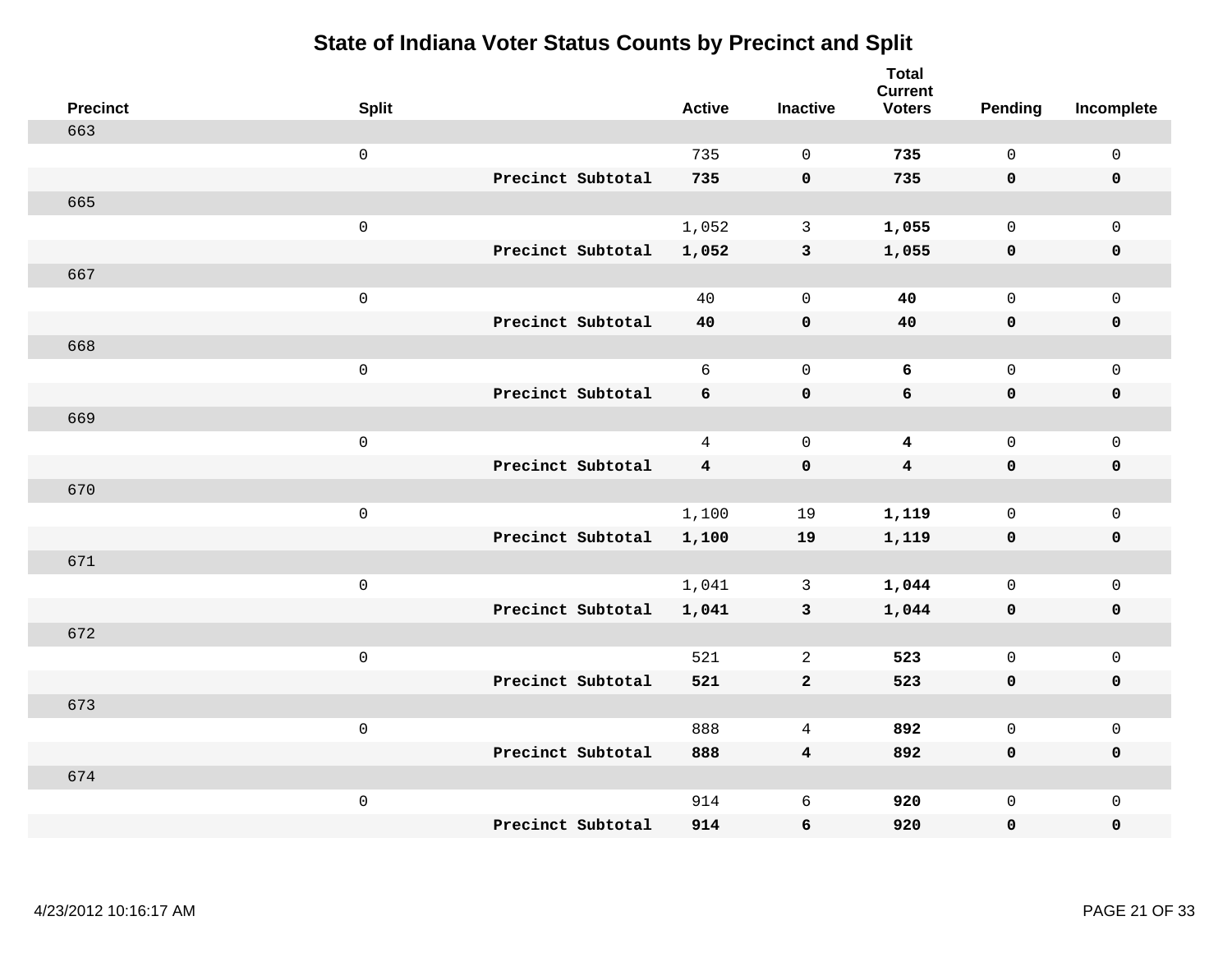| <b>Precinct</b> | <b>Split</b> |                   | <b>Active</b>  | <b>Inactive</b>         | <b>Total</b><br><b>Current</b><br><b>Voters</b> | <b>Pending</b> | Incomplete   |
|-----------------|--------------|-------------------|----------------|-------------------------|-------------------------------------------------|----------------|--------------|
| 675             |              |                   |                |                         |                                                 |                |              |
|                 | $\mbox{O}$   |                   | 30             | $\mathbf{1}$            | 31                                              | $\mathsf{O}$   | $\mathsf 0$  |
|                 |              | Precinct Subtotal | 30             | $\mathbf{1}$            | 31                                              | $\mathbf 0$    | $\mathbf 0$  |
| 676             |              |                   |                |                         |                                                 |                |              |
|                 | $\mbox{O}$   |                   | 2              | $\mathbf 0$             | $\overline{2}$                                  | $\mathbf 0$    | $\mathbf{0}$ |
|                 |              | Precinct Subtotal | $\overline{2}$ | $\pmb{0}$               | $\overline{a}$                                  | $\mathbf 0$    | 0            |
| 677             |              |                   |                |                         |                                                 |                |              |
|                 | $\mbox{O}$   |                   | 15             | $\mathbf 0$             | 15                                              | $\mathsf{O}$   | $\mathsf 0$  |
|                 |              | Precinct Subtotal | 15             | $\pmb{\mathsf{O}}$      | 15                                              | $\mathbf 0$    | $\mathbf 0$  |
| 678             |              |                   |                |                         |                                                 |                |              |
|                 | $\mathsf 0$  |                   | 592            | $\overline{4}$          | 596                                             | $\mathsf{O}$   | $\mathbf 0$  |
|                 |              | Precinct Subtotal | 592            | $\overline{\mathbf{4}}$ | 596                                             | $\mathbf 0$    | $\pmb{0}$    |
| 679             |              |                   |                |                         |                                                 |                |              |
|                 | $\mbox{O}$   |                   | 1,096          | $\overline{4}$          | 1,100                                           | $\mathbf 0$    | $\mathsf 0$  |
|                 |              | Precinct Subtotal | 1,096          | $\overline{\mathbf{4}}$ | 1,100                                           | $\mathbf 0$    | $\mathbf 0$  |
| 680             |              |                   |                |                         |                                                 |                |              |
|                 | $\mathsf 0$  |                   | 557            | $\mathbf{3}$            | 560                                             | $\mathsf{O}$   | $\mathbf 0$  |
|                 |              | Precinct Subtotal | 557            | $\mathbf{3}$            | 560                                             | $\mathbf 0$    | $\mathbf 0$  |
| 682             |              |                   |                |                         |                                                 |                |              |
|                 | $\mathsf 0$  |                   | 1,088          | 9                       | 1,097                                           | $\mathbf 0$    | $\mathsf 0$  |
|                 |              | Precinct Subtotal | 1,088          | 9                       | 1,097                                           | $\mathbf 0$    | $\mathbf 0$  |
| 683             |              |                   |                |                         |                                                 |                |              |
|                 | $\mathsf 0$  |                   | 595            | $\mathbf{1}$            | 596                                             | $\mathsf{O}$   | $\mathbf 0$  |
|                 |              | Precinct Subtotal | 595            | $\mathbf{1}$            | 596                                             | 0              | $\pmb{0}$    |
| 684             |              |                   |                |                         |                                                 |                |              |
|                 | $\mathbf 0$  |                   | 530            | 4                       | 534                                             | $\mathbf 0$    | $\mathbf 0$  |
|                 |              | Precinct Subtotal | 530            | $\overline{\mathbf{4}}$ | 534                                             | $\mathbf 0$    | $\mathbf 0$  |
| ABOITE B        |              |                   |                |                         |                                                 |                |              |
|                 | $\mathbf 0$  |                   | 706            | $\mathsf 0$             | 706                                             | $\mathsf{O}$   | $\mathbf 0$  |
|                 |              | Precinct Subtotal | 706            | $\mathbf 0$             | 706                                             | 0              | 0            |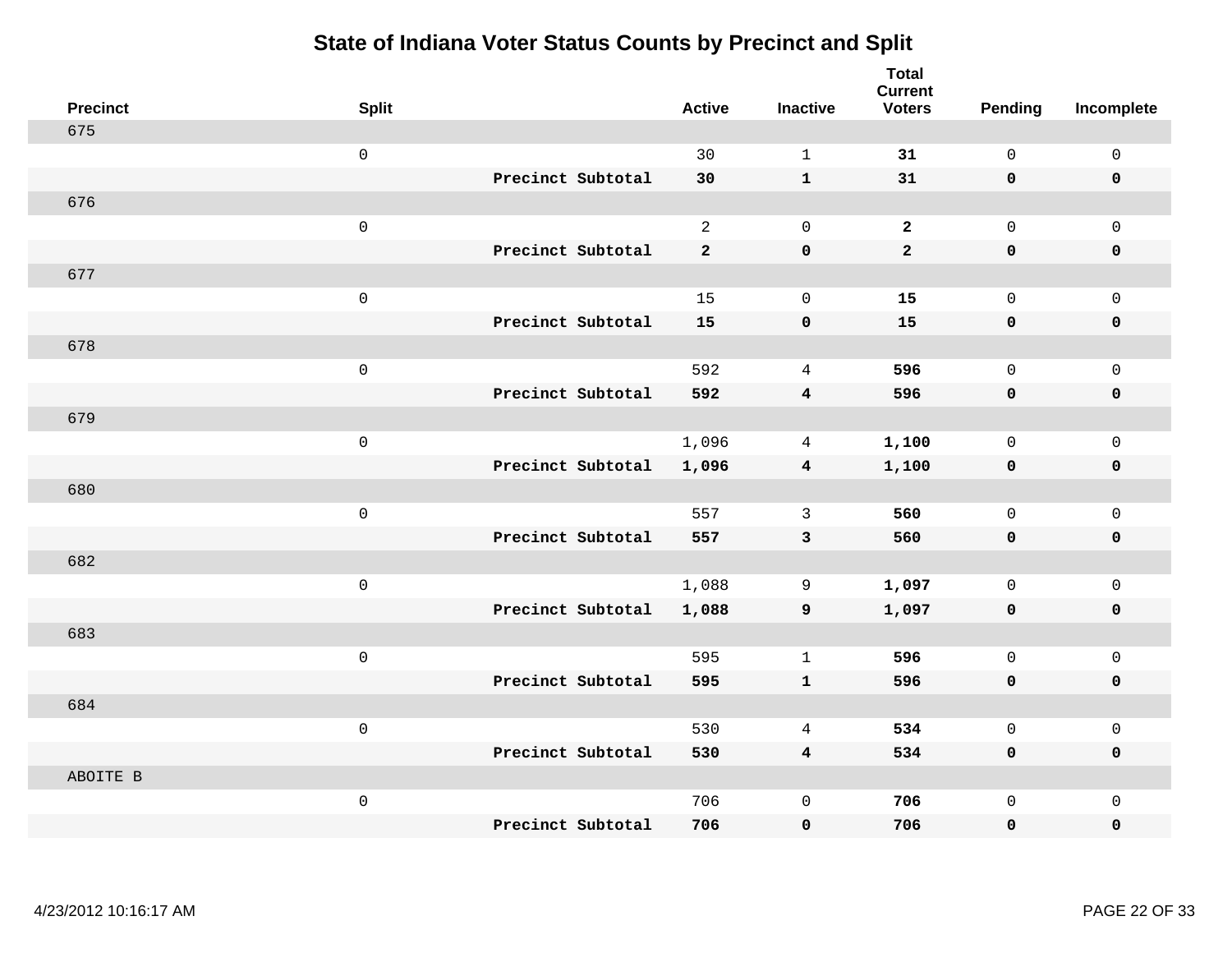| <b>Precinct</b> | <b>Split</b> |                   | <b>Active</b> | <b>Inactive</b> | <b>Total</b><br><b>Current</b><br><b>Voters</b> | Pending     | Incomplete   |
|-----------------|--------------|-------------------|---------------|-----------------|-------------------------------------------------|-------------|--------------|
| ABOITE C        |              |                   |               |                 |                                                 |             |              |
|                 | $\mathsf 0$  |                   | 618           | $\mathbf{1}$    | 619                                             | $\mathbf 0$ | $\mathsf 0$  |
|                 |              | Precinct Subtotal | 618           | $\mathbf{1}$    | 619                                             | 0           | $\mathbf 0$  |
| ABOITE J        |              |                   |               |                 |                                                 |             |              |
|                 | $\mathsf 0$  |                   | 1,425         | $\mathsf{O}$    | 1,425                                           | $\mathbf 0$ | $\mathsf{O}$ |
|                 |              | Precinct Subtotal | 1,425         | 0               | 1,425                                           | $\mathbf 0$ | 0            |
| ABOITE K        |              |                   |               |                 |                                                 |             |              |
|                 | $\mathsf 0$  |                   | 529           | $\mathbf{1}$    | 530                                             | $\mathbf 0$ | $\mathsf{O}$ |
|                 |              | Precinct Subtotal | 529           | $\mathbf{1}$    | 530                                             | 0           | 0            |
| ABOITE N        |              |                   |               |                 |                                                 |             |              |
|                 | $\mathbf 0$  |                   | 885           | $\mathbf 0$     | 885                                             | $\mathbf 0$ | $\mathsf{O}$ |
|                 |              | Precinct Subtotal | 885           | $\mathbf 0$     | 885                                             | 0           | $\mathbf 0$  |
| ABOITE S        |              |                   |               |                 |                                                 |             |              |
|                 | $\mathbf 0$  |                   | 669           | $\mathbf{1}$    | 670                                             | $\Omega$    | $\mathbf 0$  |
|                 |              | Precinct Subtotal | 669           | $\mathbf{1}$    | 670                                             | 0           | $\mathbf 0$  |
| ABOITE T        |              |                   |               |                 |                                                 |             |              |
|                 | $\mathsf{O}$ |                   | 1,259         | $\mathbf 0$     | 1,259                                           | $\mathbf 0$ | $\mathsf{O}$ |
|                 |              | Precinct Subtotal | 1,259         | 0               | 1,259                                           | 0           | 0            |
| ABOITE U        |              |                   |               |                 |                                                 |             |              |
|                 | $\mathsf 0$  |                   | 773           | $\mathbf 0$     | 773                                             | $\mathbf 0$ | $\mathbf 0$  |
|                 |              | Precinct Subtotal | 773           | $\mathbf 0$     | 773                                             | 0           | 0            |
| ABOITE Z        |              |                   |               |                 |                                                 |             |              |
|                 | $\mathbf 0$  |                   | 454           | $\mathbf 0$     | 454                                             | $\mathbf 0$ | $\mathsf{O}$ |
|                 |              | Precinct Subtotal | 454           | $\mathbf 0$     | 454                                             | $\mathbf 0$ | 0            |
| ADAMS B1        |              |                   |               |                 |                                                 |             |              |
|                 | $\mathsf 0$  |                   | 136           | 2               | 138                                             | $\mathbf 0$ | $\mathsf{O}$ |
|                 |              | Precinct Subtotal | 136           | $\overline{2}$  | 138                                             | 0           | 0            |
| ADAMS B2        |              |                   |               |                 |                                                 |             |              |
|                 | $\mathsf 0$  |                   | 27            | $\mathsf 0$     | 27                                              | $\mathbf 0$ | $\mathbf 0$  |
|                 |              | Precinct Subtotal | 27            | 0               | 27                                              | 0           | 0            |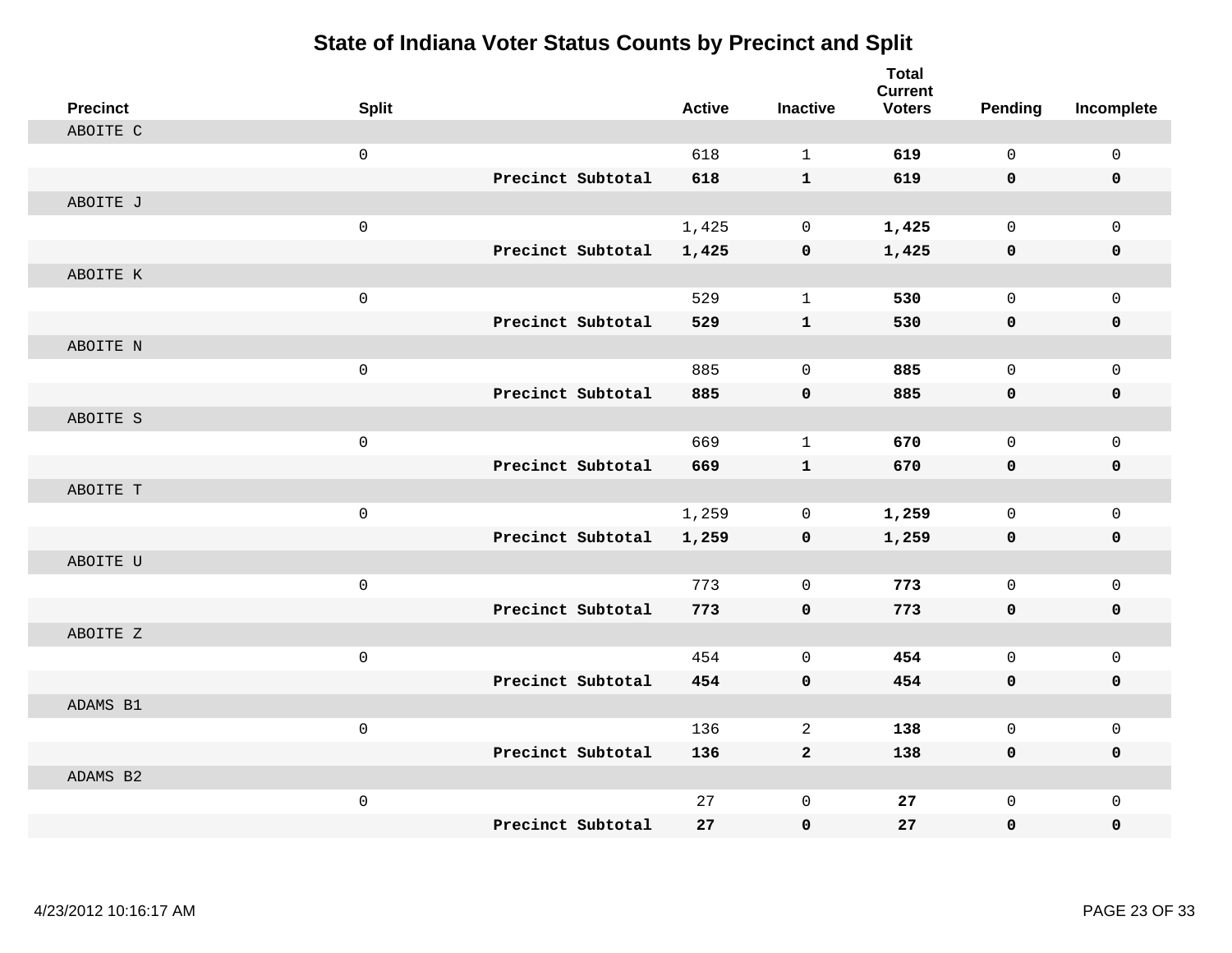| <b>Precinct</b> | <b>Split</b>        |                   | <b>Active</b>  | <b>Inactive</b> | <b>Total</b><br><b>Current</b><br><b>Voters</b> | <b>Pending</b> | Incomplete   |
|-----------------|---------------------|-------------------|----------------|-----------------|-------------------------------------------------|----------------|--------------|
| ADAMS E         |                     |                   |                |                 |                                                 |                |              |
|                 | $\mathsf{O}$        |                   | 278            | $\Omega$        | 278                                             | 0              | $\mathsf{O}$ |
|                 |                     | Precinct Subtotal | 278            | $\mathbf 0$     | 278                                             | 0              | 0            |
| ADAMS F         |                     |                   |                |                 |                                                 |                |              |
|                 | $\mathsf{O}$        |                   | 111            | $\mathbf 0$     | 111                                             | $\mathbf 0$    | $\mathbf{0}$ |
|                 |                     | Precinct Subtotal | 111            | $\pmb{0}$       | 111                                             | 0              | 0            |
| ADAMS G         |                     |                   |                |                 |                                                 |                |              |
|                 | $\mathsf{O}$        |                   | 386            | $\mathbf{1}$    | 387                                             | $\mathbf 0$    | $\mathsf{O}$ |
|                 |                     | Precinct Subtotal | 386            | $\mathbf{1}$    | 387                                             | 0              | 0            |
| ADAMS K         |                     |                   |                |                 |                                                 |                |              |
|                 | $\mathsf{O}$        |                   | 354            | $\mathbf 0$     | 354                                             | $\mathbf 0$    | $\mathsf{O}$ |
|                 |                     | Precinct Subtotal | 354            | $\mathbf 0$     | 354                                             | 0              | 0            |
| ADAMS M         |                     |                   |                |                 |                                                 |                |              |
|                 | $\mathsf{O}$        |                   | 18             | $\mathbf 0$     | 18                                              | $\mathbf 0$    | $\mathbf 0$  |
|                 |                     | Precinct Subtotal | 18             | $\mathbf 0$     | 18                                              | 0              | 0            |
| ADAMS N         |                     |                   |                |                 |                                                 |                |              |
|                 | $\mathbf 0$         |                   | $\overline{2}$ | $\mathbf 0$     | $\overline{2}$                                  | $\mathbf 0$    | $\mathsf{O}$ |
|                 |                     | Precinct Subtotal | $\overline{a}$ | $\mathbf 0$     | $\overline{a}$                                  | 0              | 0            |
| ADAMS O         |                     |                   |                |                 |                                                 |                |              |
|                 | $\mathbf 0$         |                   | $\mathbf{1}$   | $\mathbf 0$     | $\mathbf 1$                                     | 0              | $\mathsf{O}$ |
|                 |                     | Precinct Subtotal | $\mathbf{1}$   | $\mathbf 0$     | $\mathbf{1}$                                    | 0              | $\mathbf 0$  |
| CEDAR CREEK A   |                     |                   |                |                 |                                                 |                |              |
|                 | $\mathsf{O}\xspace$ |                   | 863            | $\mathbf 0$     | 863                                             | $\mathbf 0$    | $\mathbf 0$  |
|                 |                     | Precinct Subtotal | 863            | $\mathbf 0$     | 863                                             | 0              | 0            |
| CEDAR CREEK B   |                     |                   |                |                 |                                                 |                |              |
|                 | $\mathbf 0$         |                   | 950            | $\mathbf 0$     | 950                                             | $\mathbf 0$    | $\mathbf 0$  |
|                 |                     | Precinct Subtotal | 950            | $\mathbf 0$     | 950                                             | 0              | 0            |
| CEDAR CREEK C   |                     |                   |                |                 |                                                 |                |              |
|                 | $\mathsf{O}$        |                   | 742            | $\mathbf 1$     | 743                                             | 0              | $\mathbf 0$  |
|                 |                     | Precinct Subtotal | 742            | $\mathbf{1}$    | 743                                             | 0              | $\mathbf 0$  |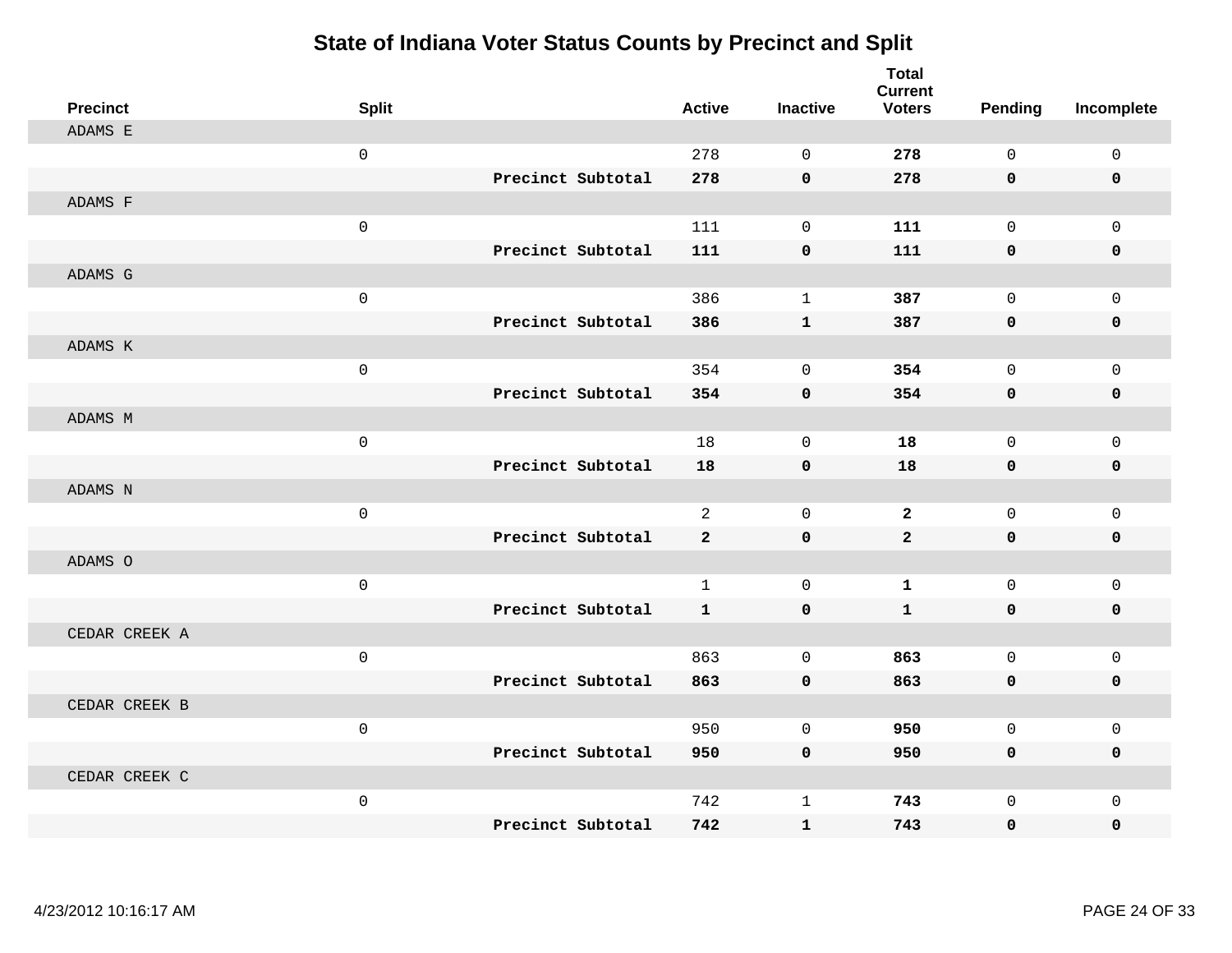| <b>Precinct</b> | <b>Split</b>        |                   | <b>Active</b> | <b>Inactive</b> | <b>Total</b><br><b>Current</b><br><b>Voters</b> | Pending      | Incomplete   |
|-----------------|---------------------|-------------------|---------------|-----------------|-------------------------------------------------|--------------|--------------|
| CEDAR CREEK D   |                     |                   |               |                 |                                                 |              |              |
|                 | $\mathbf 0$         |                   | 1,048         | $\Omega$        | 1,048                                           | $\Omega$     | $\mathsf{O}$ |
|                 |                     | Precinct Subtotal | 1,048         | $\mathbf 0$     | 1,048                                           | $\mathbf 0$  | 0            |
| CEDAR CREEK E   |                     |                   |               |                 |                                                 |              |              |
|                 | $\mathbf 0$         |                   | 1,085         | $\mathbf 0$     | 1,085                                           | $\mathbf 0$  | $\mathbf{0}$ |
|                 |                     | Precinct Subtotal | 1,085         | $\mathbf 0$     | 1,085                                           | 0            | 0            |
| CEDAR CREEK F   |                     |                   |               |                 |                                                 |              |              |
|                 | $\mathbf 0$         |                   | 464           | $\Omega$        | 464                                             | $\Omega$     | $\Omega$     |
|                 |                     | Precinct Subtotal | 464           | $\mathbf 0$     | 464                                             | $\mathbf 0$  | 0            |
| EEL RIVER A     |                     |                   |               |                 |                                                 |              |              |
|                 | $\mathsf{O}\xspace$ |                   | 901           | $\mathbf 0$     | 901                                             | $\mathbf 0$  | $\mathbf{0}$ |
|                 |                     | Precinct Subtotal | 901           | $\mathbf 0$     | 901                                             | $\mathbf{0}$ | 0            |
| EEL RIVER B     |                     |                   |               |                 |                                                 |              |              |
|                 | $\mathbf{0}$        |                   | 1,186         | $\mathbf 0$     | 1,186                                           | $\mathbf 0$  | $\mathbf 0$  |
|                 |                     | Precinct Subtotal | 1,186         | $\mathbf 0$     | 1,186                                           | $\mathbf 0$  | 0            |
| GRABILL         |                     |                   |               |                 |                                                 |              |              |
|                 | $\mathbf 0$         |                   | 636           | 2               | 638                                             | $\Omega$     | $\mathbf 0$  |
|                 |                     | Precinct Subtotal | 636           | $\overline{2}$  | 638                                             | $\mathbf 0$  | 0            |
| HUNTERTOWN A    |                     |                   |               |                 |                                                 |              |              |
|                 | $\mathbf 0$         |                   | 876           | 3               | 879                                             | $\mathbf 0$  | $\mathbf 0$  |
|                 |                     | Precinct Subtotal | 876           | 3               | 879                                             | $\mathbf{0}$ | $\mathbf 0$  |
| HUNTERTOWN B    |                     |                   |               |                 |                                                 |              |              |
|                 | $\mathbf 0$         |                   | 1,384         | $\mathbf 0$     | 1,384                                           | $\mathbf 0$  | $\mathbf 0$  |
|                 |                     | Precinct Subtotal | 1,384         | $\mathbf 0$     | 1,384                                           | 0            | 0            |
| HUNTERTOWN C    |                     |                   |               |                 |                                                 |              |              |
|                 | $\mathbf{0}$        |                   | 504           | $\Omega$        | 504                                             | $\Omega$     | $\mathbf 0$  |
|                 |                     | Precinct Subtotal | 504           | $\mathbf 0$     | 504                                             | 0            | $\mathbf 0$  |
| HUNTERTOWN ER   |                     |                   |               |                 |                                                 |              |              |
|                 | $\mathbf 0$         |                   | 515           | $\mathbf 0$     | 515                                             | $\mathbf 0$  | $\mathbf 0$  |
|                 |                     | Precinct Subtotal | 515           | $\mathbf 0$     | 515                                             | 0            | $\mathbf{0}$ |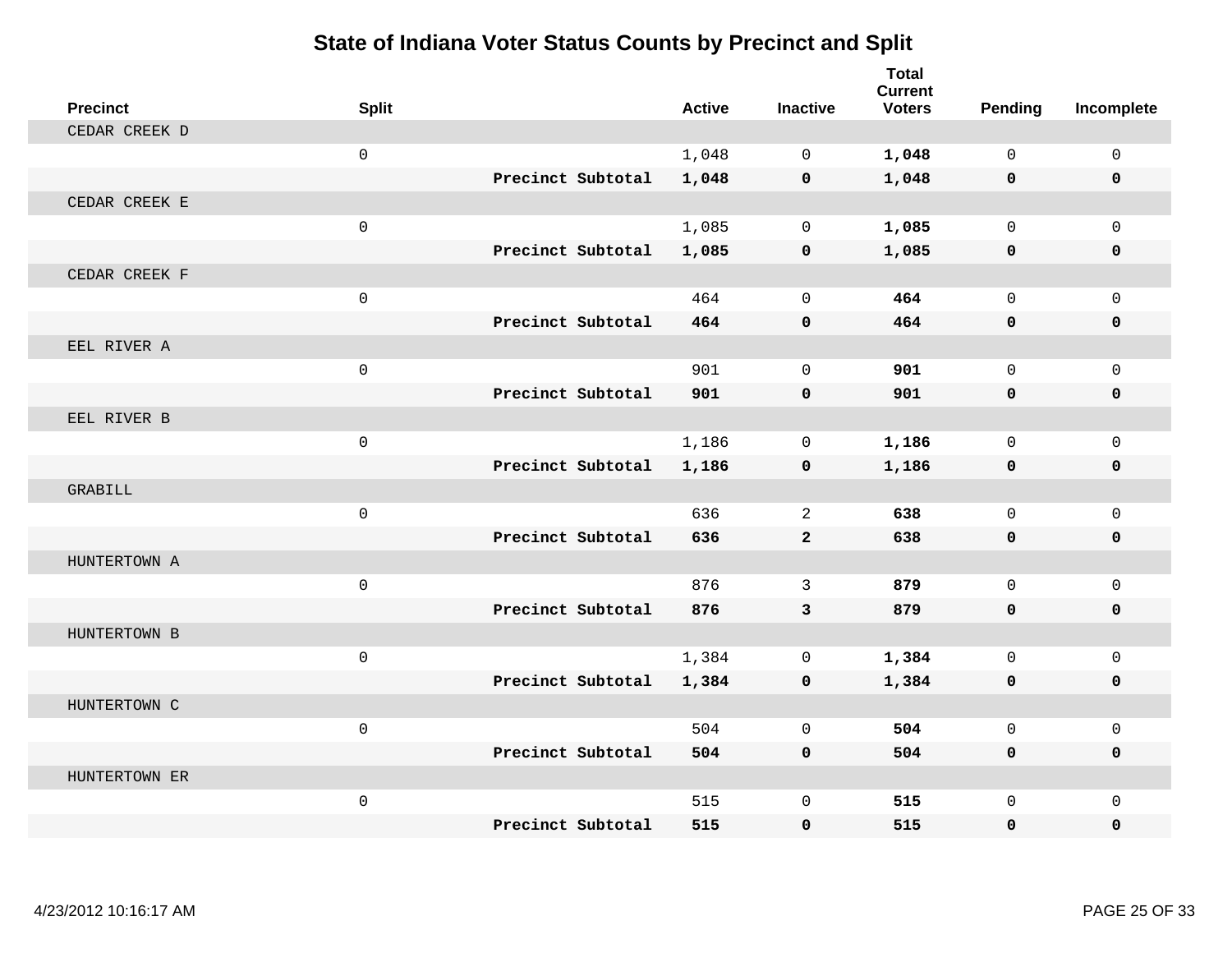| <b>Precinct</b>    | <b>Split</b>        |                   | <b>Active</b> | <b>Inactive</b> | <b>Total</b><br><b>Current</b><br><b>Voters</b> | Pending      | Incomplete   |
|--------------------|---------------------|-------------------|---------------|-----------------|-------------------------------------------------|--------------|--------------|
| <b>JACKSON</b>     |                     |                   |               |                 |                                                 |              |              |
|                    | $\mathbf 0$         |                   | 362           | $\Omega$        | 362                                             | $\Omega$     | $\mathsf{O}$ |
|                    |                     | Precinct Subtotal | 362           | $\mathbf 0$     | 362                                             | 0            | 0            |
| <b>JEFFERSON A</b> |                     |                   |               |                 |                                                 |              |              |
|                    | $\mathsf 0$         |                   | 630           | 2               | 632                                             | $\mathbf 0$  | $\mathbf 0$  |
|                    |                     | Precinct Subtotal | 630           | $\mathbf{2}$    | 632                                             | 0            | 0            |
| <b>JEFFERSON B</b> |                     |                   |               |                 |                                                 |              |              |
|                    | $\mathsf{O}$        |                   | 586           | $\Omega$        | 586                                             | $\Omega$     | $\mathsf{O}$ |
|                    |                     | Precinct Subtotal | 586           | $\mathbf 0$     | 586                                             | 0            | 0            |
| LAFAYETTE A        |                     |                   |               |                 |                                                 |              |              |
|                    | $\mathsf{O}\xspace$ |                   | 810           | $\mathbf 0$     | 810                                             | $\mathbf 0$  | $\mathbf 0$  |
|                    |                     | Precinct Subtotal | 810           | $\mathbf 0$     | 810                                             | 0            | 0            |
| LAFAYETTE B        |                     |                   |               |                 |                                                 |              |              |
|                    | $\mathsf 0$         |                   | 813           | $\mathbf 1$     | 814                                             | $\mathbf 0$  | $\mathbf 0$  |
|                    |                     | Precinct Subtotal | 813           | $\mathbf{1}$    | 814                                             | 0            | 0            |
| LAFAYETTE C        |                     |                   |               |                 |                                                 |              |              |
|                    | $\mathbf 0$         |                   | 660           | $\mathbf{1}$    | 661                                             | $\Omega$     | $\mathsf{O}$ |
|                    |                     | Precinct Subtotal | 660           | $\mathbf{1}$    | 661                                             | 0            | 0            |
| LAKE A             |                     |                   |               |                 |                                                 |              |              |
|                    | $\mathsf 0$         |                   | 708           | $\mathbf 1$     | 709                                             | $\mathbf 0$  | $\mathsf{O}$ |
|                    |                     | Precinct Subtotal | 708           | $\mathbf{1}$    | 709                                             | $\mathbf 0$  | $\mathbf 0$  |
| LAKE B             |                     |                   |               |                 |                                                 |              |              |
|                    | $\mathsf{O}\xspace$ |                   | 946           | $\mathbf{1}$    | 947                                             | $\mathbf 0$  | $\mathbf 0$  |
|                    |                     | Precinct Subtotal | 946           | $\mathbf{1}$    | 947                                             | 0            | 0            |
| LEO-CEDARVILLE A   |                     |                   |               |                 |                                                 |              |              |
|                    | $\mathbf 0$         |                   | 1,001         | $\mathbf{1}$    | 1,002                                           | $\mathbf 0$  | $\mathbf 0$  |
|                    |                     | Precinct Subtotal | 1,001         | $\mathbf{1}$    | 1,002                                           | 0            | $\mathbf 0$  |
| LEO-CEDARVILLE B   |                     |                   |               |                 |                                                 |              |              |
|                    | $\mathsf 0$         |                   | 1,060         | $\mathbf 0$     | 1,060                                           | $\mathbf{0}$ | $\mathbf 0$  |
|                    |                     | Precinct Subtotal | 1,060         | $\mathbf 0$     | 1,060                                           | 0            | $\mathbf 0$  |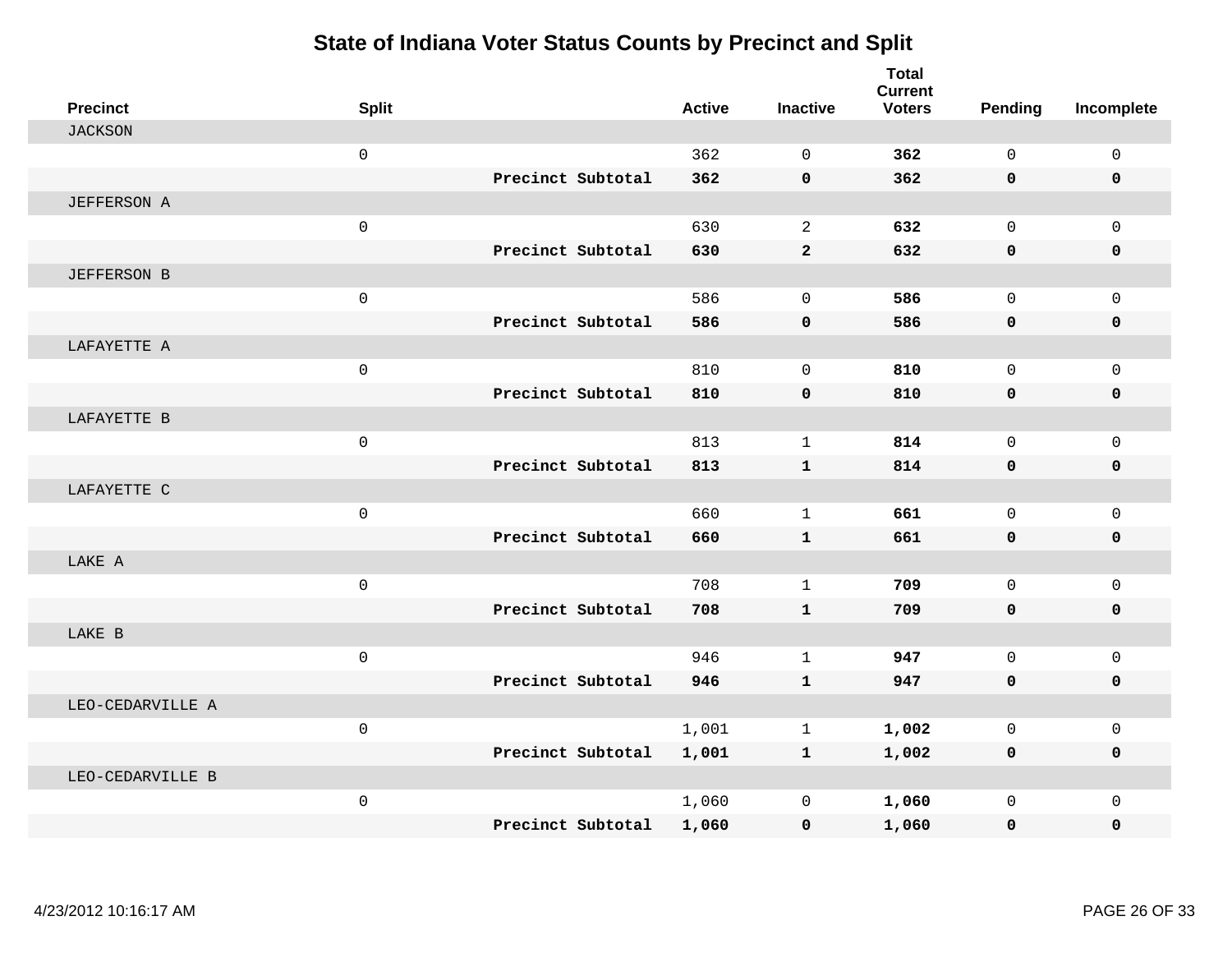| <b>Precinct</b>  | <b>Split</b> |                   | <b>Active</b> | <b>Inactive</b> | <b>Total</b><br><b>Current</b><br><b>Voters</b> | <b>Pending</b>      | Incomplete   |
|------------------|--------------|-------------------|---------------|-----------------|-------------------------------------------------|---------------------|--------------|
| LEO-CEDARVILLE C |              |                   |               |                 |                                                 |                     |              |
|                  | $\mathsf 0$  |                   | 351           | $\mathbf 0$     | 351                                             | $\mathbf 0$         | $\mathsf{O}$ |
|                  |              | Precinct Subtotal | 351           | $\mathbf 0$     | 351                                             | 0                   | 0            |
| MADISON          |              |                   |               |                 |                                                 |                     |              |
|                  | $\mathsf 0$  |                   | 1,270         | $\mathbf 0$     | 1,270                                           | $\mathbf 0$         | $\mathsf{O}$ |
|                  |              | Precinct Subtotal | 1,270         | $\pmb{0}$       | 1,270                                           | $\mathbf 0$         | 0            |
| MARION A         |              |                   |               |                 |                                                 |                     |              |
|                  | $\mathsf 0$  |                   | 924           | $\mathbf 0$     | 924                                             | $\mathbf 0$         | $\mathsf{O}$ |
|                  |              | Precinct Subtotal | 924           | $\mathbf 0$     | 924                                             | 0                   | 0            |
| MARION B         |              |                   |               |                 |                                                 |                     |              |
|                  | $\mathsf 0$  |                   | 846           | $\mathbf 0$     | 846                                             | $\mathbf 0$         | $\mathsf{O}$ |
|                  |              | Precinct Subtotal | 846           | $\mathbf 0$     | 846                                             | 0                   | 0            |
| MARION C         |              |                   |               |                 |                                                 |                     |              |
|                  | $\mathbf 0$  |                   | 967           | $\Omega$        | 967                                             | $\Omega$            | $\mathbf 0$  |
|                  |              | Precinct Subtotal | 967           | $\mathbf 0$     | 967                                             | 0                   | $\mathbf 0$  |
| MAUMEE           |              |                   |               |                 |                                                 |                     |              |
|                  | $\mathsf 0$  |                   | 756           | $\mathbf{1}$    | 757                                             | $\mathbf 0$         | $\mathbf 0$  |
|                  |              | Precinct Subtotal | 756           | ${\bf 1}$       | 757                                             | $\mathbf 0$         | 0            |
| MILAN A          |              |                   |               |                 |                                                 |                     |              |
|                  | $\mathsf 0$  |                   | 835           | $\mathbf 0$     | 835                                             | $\mathbf 0$         | $\mathbf 0$  |
|                  |              | Precinct Subtotal | 835           | $\mathbf 0$     | 835                                             | $\mathbf 0$         | 0            |
| MILAN B          |              |                   |               |                 |                                                 |                     |              |
|                  | $\mathsf 0$  |                   | 791           | $\mathbf{1}$    | 792                                             | $\mathbf 0$         | $\mathsf{O}$ |
|                  |              | Precinct Subtotal | 791           | $\mathbf{1}$    | 792                                             | $\mathbf 0$         | 0            |
| MONROE           |              |                   |               |                 |                                                 |                     |              |
|                  | $\mathsf 0$  |                   | 490           | $\mathbf 0$     | 490                                             | $\mathsf{O}\xspace$ | $\mathbf 0$  |
|                  |              | Precinct Subtotal | 490           | $\mathbf 0$     | 490                                             | 0                   | 0            |
| MONROEVILLE      |              |                   |               |                 |                                                 |                     |              |
|                  | $\mathsf 0$  |                   | 759           | $\mathbf 0$     | 759                                             | $\mathbf 0$         | $\mathbf 0$  |
|                  |              | Precinct Subtotal | 759           | 0               | 759                                             | 0                   | $\mathbf 0$  |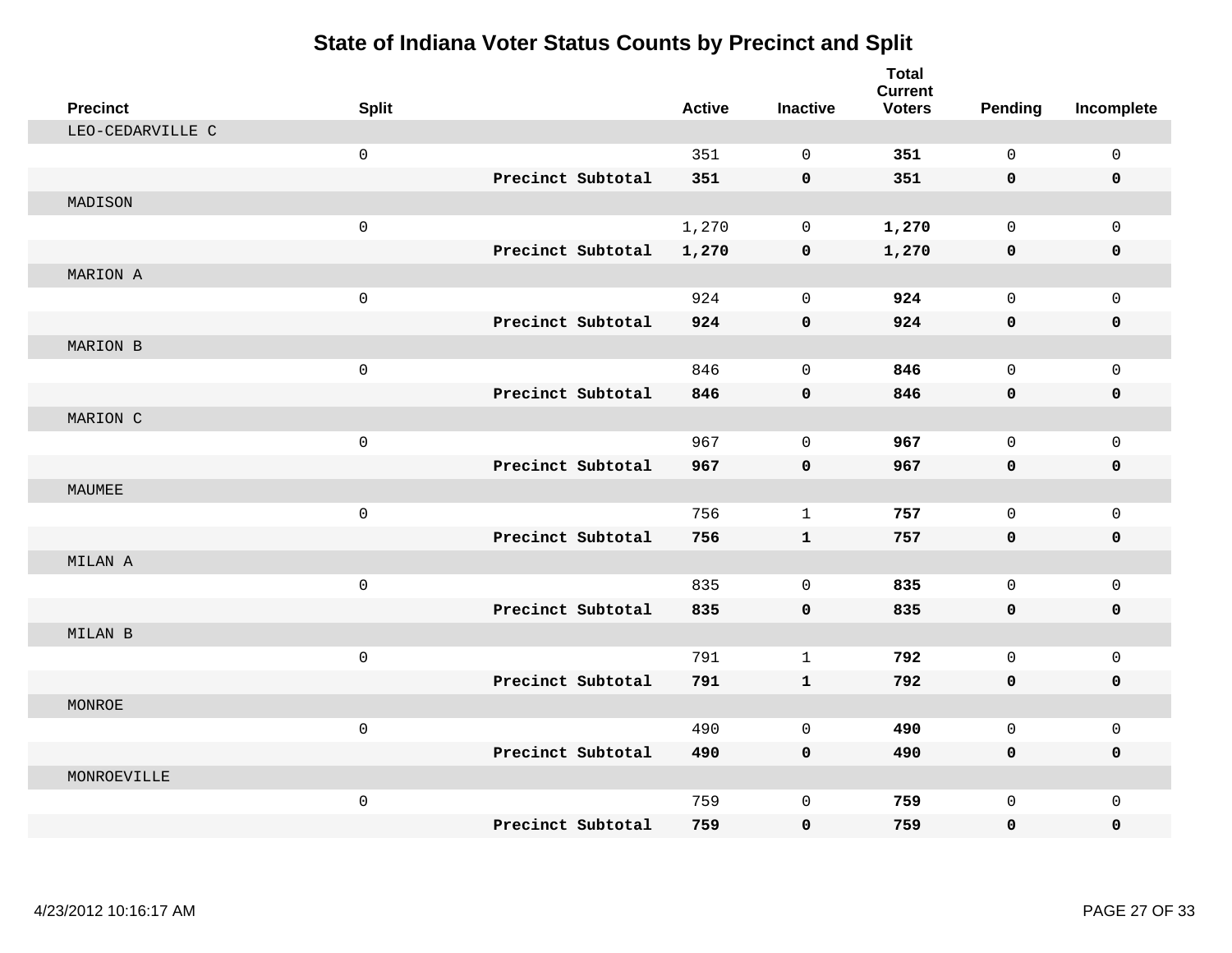| <b>Precinct</b> | <b>Split</b> |                   | <b>Active</b> | <b>Inactive</b>     | <b>Total</b><br><b>Current</b><br><b>Voters</b> | <b>Pending</b>      | Incomplete          |
|-----------------|--------------|-------------------|---------------|---------------------|-------------------------------------------------|---------------------|---------------------|
| NH <sub>1</sub> |              |                   |               |                     |                                                 |                     |                     |
|                 | $\mathsf 0$  |                   | 1,191         | $\mathbf{3}$        | 1,194                                           | $\mathbf 0$         | $\mathsf{O}\xspace$ |
|                 |              | Precinct Subtotal | 1,191         | $\mathbf{3}$        | 1,194                                           | $\mathbf 0$         | $\mathbf 0$         |
| NH 1J           |              |                   |               |                     |                                                 |                     |                     |
|                 | $\mathsf 0$  |                   | 21            | $\mathsf{O}\xspace$ | 21                                              | $\mathbf 0$         | $\mathsf{O}$        |
|                 |              | Precinct Subtotal | 21            | $\pmb{0}$           | 21                                              | $\mathbf 0$         | 0                   |
| NH 1SJ          |              |                   |               |                     |                                                 |                     |                     |
|                 | $\mathsf 0$  |                   | 609           | $\mathbf 0$         | 609                                             | $\mathbf 0$         | $\mathsf{O}\xspace$ |
|                 |              | Precinct Subtotal | 609           | $\pmb{0}$           | 609                                             | 0                   | $\pmb{0}$           |
| NH 2A           |              |                   |               |                     |                                                 |                     |                     |
|                 | $\mathsf 0$  |                   | 937           | $\mathbf{1}$        | 938                                             | $\mathsf{O}$        | $\mathsf{O}$        |
|                 |              | Precinct Subtotal | 937           | $\mathbf{1}$        | 938                                             | $\mathbf 0$         | 0                   |
| NH 2B           |              |                   |               |                     |                                                 |                     |                     |
|                 | $\mathsf 0$  |                   | 1,202         | $\overline{2}$      | 1,204                                           | $\mathbf 0$         | $\mathsf{O}\xspace$ |
|                 |              | Precinct Subtotal | 1,202         | $\mathbf{2}$        | 1,204                                           | $\mathbf 0$         | 0                   |
| $NH 2J-1$       |              |                   |               |                     |                                                 |                     |                     |
|                 | $\mathsf 0$  |                   | 184           | $\mathbf 0$         | 184                                             | $\mathsf{O}\xspace$ | $\mathsf{O}\xspace$ |
|                 |              | Precinct Subtotal | 184           | $\pmb{0}$           | 184                                             | $\mathbf 0$         | 0                   |
| NH 2J-2         |              |                   |               |                     |                                                 |                     |                     |
|                 | $\mathsf 0$  |                   | 39            | $\mathsf{O}\xspace$ | 39                                              | $\mathbf 0$         | $\mathsf{O}$        |
|                 |              | Precinct Subtotal | 39            | $\mathbf 0$         | 39                                              | 0                   | 0                   |
| NH 2J-3         |              |                   |               |                     |                                                 |                     |                     |
|                 | $\mathsf 0$  |                   | 3             | $\mathbf 0$         | 3                                               | $\mathbf 0$         | $\mathsf{O}\xspace$ |
|                 |              | Precinct Subtotal | $\mathbf{3}$  | $\pmb{0}$           | $\mathbf{3}$                                    | $\mathbf 0$         | 0                   |
| NH 3A           |              |                   |               |                     |                                                 |                     |                     |
|                 | $\mathsf 0$  |                   | 1,059         | 5                   | 1,064                                           | $\mathbf 0$         | $\mathsf{O}$        |
|                 |              | Precinct Subtotal | 1,059         | 5                   | 1,064                                           | 0                   | 0                   |
| NH 3B           |              |                   |               |                     |                                                 |                     |                     |
|                 | $\mathsf 0$  |                   | 1,091         | $\mathbf 1$         | 1,092                                           | $\mathbf 0$         | $\mathsf{O}$        |
|                 |              | Precinct Subtotal | 1,091         | $\mathbf{1}$        | 1,092                                           | 0                   | $\mathbf 0$         |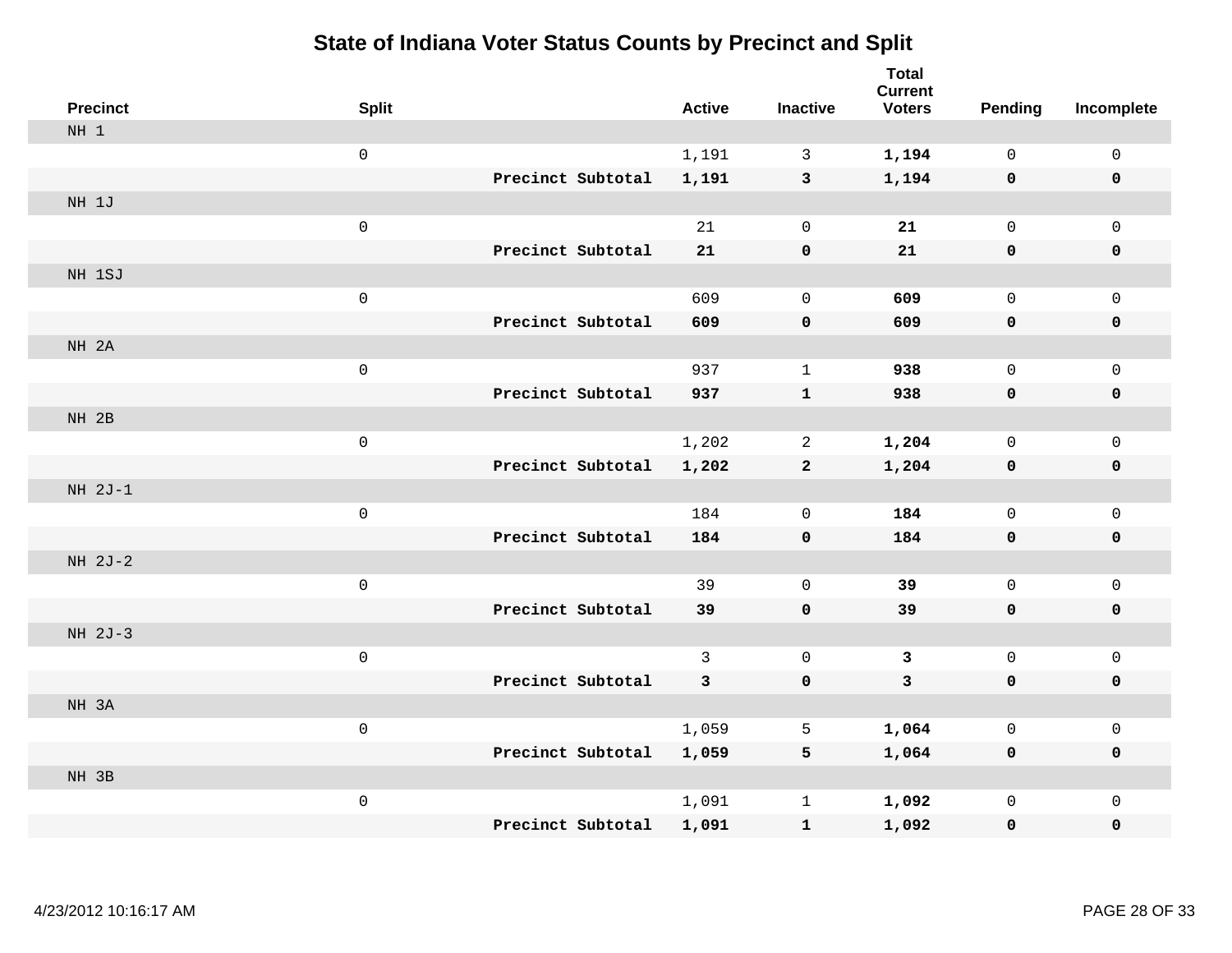| <b>Precinct</b> | <b>Split</b>        |                   | <b>Active</b> | <b>Inactive</b> | <b>Total</b><br><b>Current</b><br><b>Voters</b> | <b>Pending</b> | Incomplete   |
|-----------------|---------------------|-------------------|---------------|-----------------|-------------------------------------------------|----------------|--------------|
| NH 4A           |                     |                   |               |                 |                                                 |                |              |
|                 | $\mathsf{O}\xspace$ |                   | 1,047         | $\mathbf 1$     | 1,048                                           | $\mathsf{O}$   | $\mathsf{O}$ |
|                 |                     | Precinct Subtotal | 1,047         | $\mathbf{1}$    | 1,048                                           | $\mathbf 0$    | $\mathbf 0$  |
| NH 4B           |                     |                   |               |                 |                                                 |                |              |
|                 | $\mathsf{O}\xspace$ |                   | 37            | $\mathbf{1}$    | 38                                              | $\mathsf{O}$   | $\mathbf 0$  |
|                 |                     | Precinct Subtotal | 37            | ${\bf 1}$       | 38                                              | $\mathbf 0$    | $\mathbf 0$  |
| NH 4C           |                     |                   |               |                 |                                                 |                |              |
|                 | $\mathsf{O}\xspace$ |                   | 99            | $\mathbf 0$     | 99                                              | 0              | $\mathbf 0$  |
|                 |                     | Precinct Subtotal | 99            | 0               | 99                                              | $\mathbf 0$    | $\mathbf 0$  |
| NH 4D           |                     |                   |               |                 |                                                 |                |              |
|                 | $\mathsf{O}\xspace$ |                   | 778           | $\mathbf 0$     | 778                                             | 0              | $\mathsf{O}$ |
|                 |                     | Precinct Subtotal | 778           | 0               | 778                                             | $\mathbf 0$    | $\pmb{0}$    |
| NH 5A           |                     |                   |               |                 |                                                 |                |              |
|                 | $\mathsf{O}\xspace$ |                   | 113           | 6               | 119                                             | 0              | $\mathbf 0$  |
|                 |                     | Precinct Subtotal | 113           | 6               | 119                                             | $\mathbf 0$    | $\mathbf 0$  |
| NH 5B           |                     |                   |               |                 |                                                 |                |              |
|                 | $\mathsf{O}\xspace$ |                   | 584           | $\overline{a}$  | 586                                             | 0              | $\mathbf 0$  |
|                 |                     | Precinct Subtotal | 584           | $\mathbf{2}$    | 586                                             | $\mathbf 0$    | $\mathbf 0$  |
| NH 5C           |                     |                   |               |                 |                                                 |                |              |
|                 | $\mathsf{O}\xspace$ |                   | 774           | 3               | 777                                             | $\mathsf{O}$   | $\mathsf{O}$ |
|                 |                     | Precinct Subtotal | 774           | $\mathbf{3}$    | 777                                             | $\mathbf 0$    | 0            |
| NH 5E           |                     |                   |               |                 |                                                 |                |              |
|                 | $\mathsf{O}\xspace$ |                   | 57            | $\mathbf{0}$    | 57                                              | 0              | $\mathsf{O}$ |
|                 |                     | Precinct Subtotal | 57            | 0               | 57                                              | $\mathbf 0$    | $\mathbf 0$  |
| PERRY A         |                     |                   |               |                 |                                                 |                |              |
|                 | $\mathbf 0$         |                   | 990           | $\mathbf 0$     | 990                                             | 0              | $\mathsf{O}$ |
|                 |                     | Precinct Subtotal | 990           | $\mathbf 0$     | 990                                             | 0              | $\mathbf 0$  |
| PERRY B         |                     |                   |               |                 |                                                 |                |              |
|                 | $\mathsf{O}\xspace$ |                   | 1,167         | 0               | 1,167                                           | 0              | $\mathsf{O}$ |
|                 |                     | Precinct Subtotal | 1,167         | $\mathbf 0$     | 1,167                                           | 0              | $\mathbf 0$  |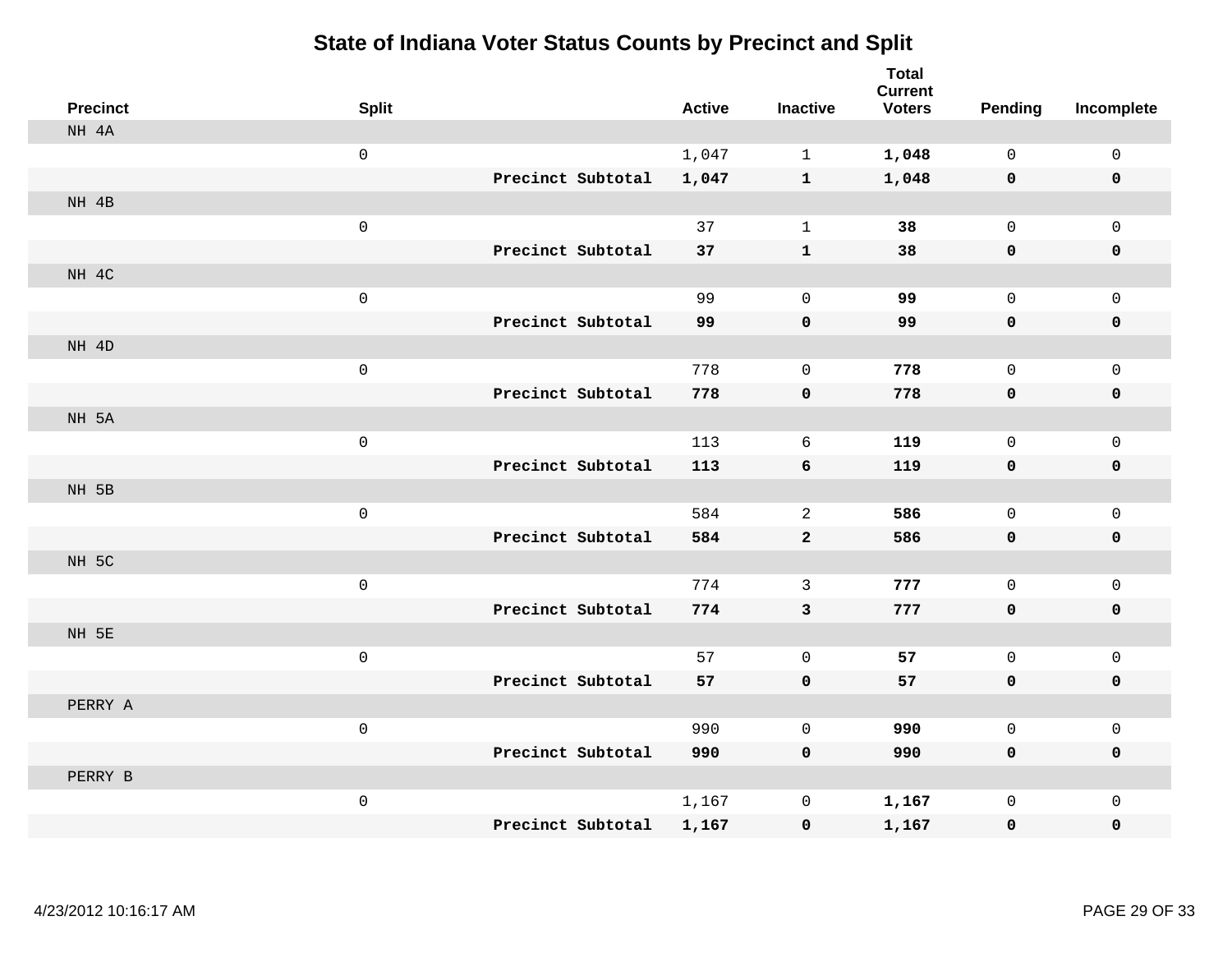| <b>Precinct</b> | <b>Split</b>        | <b>Active</b>  | <b>Inactive</b> | <b>Total</b><br><b>Current</b><br><b>Voters</b> | Pending      | Incomplete   |
|-----------------|---------------------|----------------|-----------------|-------------------------------------------------|--------------|--------------|
| PERRY E         |                     |                |                 |                                                 |              |              |
|                 | $\mathsf{O}\xspace$ | 1,412          | $\mathbf{1}$    | 1,413                                           | $\mathbf 0$  | $\mathbf 0$  |
|                 | Precinct Subtotal   | 1,412          | $\mathbf{1}$    | 1,413                                           | $\mathbf 0$  | $\mathbf 0$  |
| PERRY H         |                     |                |                 |                                                 |              |              |
|                 | $\mathsf 0$         | 1,215          | $\mathbf{1}$    | 1,216                                           | $\mathbf 0$  | $\mathbf 0$  |
|                 | Precinct Subtotal   | 1,215          | ${\bf 1}$       | 1,216                                           | $\mathbf 0$  | 0            |
| PERRY J         |                     |                |                 |                                                 |              |              |
|                 | $\mathsf 0$         | 628            | $\mathbf 1$     | 629                                             | $\Omega$     | $\mathbf 0$  |
|                 | Precinct Subtotal   | 628            | $\mathbf{1}$    | 629                                             | $\mathbf 0$  | 0            |
| PERRY K         |                     |                |                 |                                                 |              |              |
|                 | $\mathsf 0$         | 779            | $\mathbf 0$     | 779                                             | $\mathbf 0$  | $\mathbf 0$  |
|                 | Precinct Subtotal   | 779            | $\mathbf 0$     | 779                                             | $\mathbf 0$  | 0            |
| PERRY L         |                     |                |                 |                                                 |              |              |
|                 | $\mathbf 0$         | 1,068          | $\overline{a}$  | 1,070                                           | $\mathbf 0$  | $\mathsf 0$  |
|                 | Precinct Subtotal   | 1,068          | $\mathbf{2}$    | 1,070                                           | 0            | 0            |
| PERRY M         |                     |                |                 |                                                 |              |              |
|                 | $\mathsf 0$         | $\overline{2}$ | $\mathbf 0$     | $\overline{2}$                                  | $\mathbf 0$  | $\mathbf 0$  |
|                 | Precinct Subtotal   | $\mathbf{2}$   | $\mathbf 0$     | $\overline{a}$                                  | 0            | 0            |
| PERRY N         |                     |                |                 |                                                 |              |              |
|                 | $\mathsf 0$         | 1,097          | $\mathbf 0$     | 1,097                                           | $\mathbf 0$  | $\mathbf 0$  |
|                 | Precinct Subtotal   | 1,097          | $\mathbf 0$     | 1,097                                           | 0            | 0            |
| PERRY O         |                     |                |                 |                                                 |              |              |
|                 | $\mathsf 0$         | 840            | $\mathbf 0$     | 840                                             | $\mathbf 0$  | $\mathbf{0}$ |
|                 | Precinct Subtotal   | 840            | $\mathbf 0$     | 840                                             | 0            | 0            |
| PERRY R         |                     |                |                 |                                                 |              |              |
|                 | $\mathsf 0$         | 556            | $\mathbf 0$     | 556                                             | $\mathsf{O}$ | $\mathbf 0$  |
|                 | Precinct Subtotal   | 556            | $\mathbf 0$     | 556                                             | $\mathbf 0$  | 0            |
| PERRY S         |                     |                |                 |                                                 |              |              |
|                 | $\mathsf 0$         | 506            | $\mathbf 0$     | 506                                             | $\mathbf 0$  | $\mathbf{0}$ |
|                 | Precinct Subtotal   | 506            | 0               | 506                                             | 0            | 0            |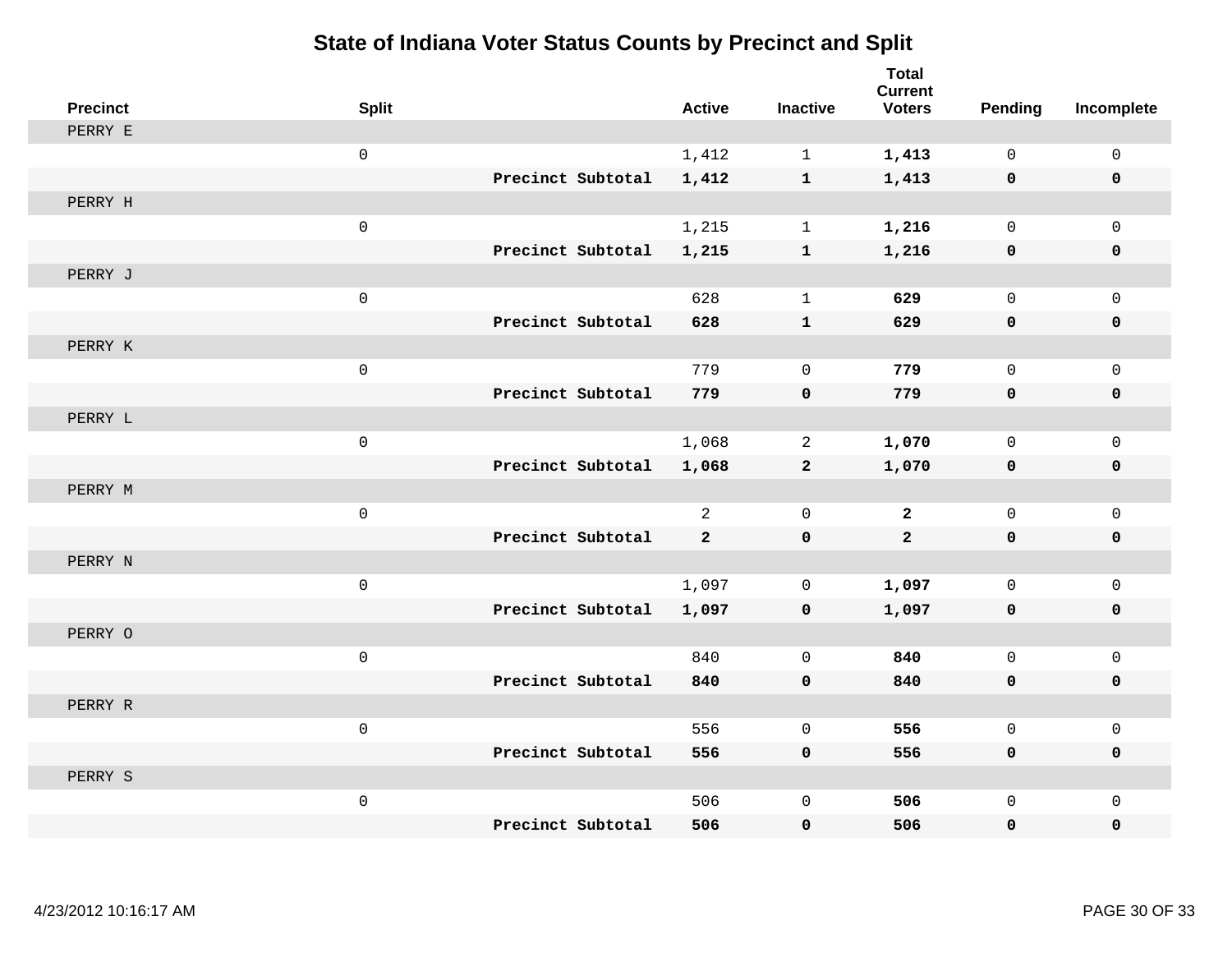| <b>Precinct</b> | <b>Split</b> |                   | <b>Active</b> | <b>Inactive</b> | <b>Total</b><br><b>Current</b><br><b>Voters</b> | Pending     | Incomplete   |
|-----------------|--------------|-------------------|---------------|-----------------|-------------------------------------------------|-------------|--------------|
| PERRY T         |              |                   |               |                 |                                                 |             |              |
|                 | $\mathbf 0$  |                   | 455           | $\Omega$        | 455                                             | $\Omega$    | $\mathsf 0$  |
|                 |              | Precinct Subtotal | 455           | $\mathbf 0$     | 455                                             | $\mathbf 0$ | $\mathbf 0$  |
| PLEASANT A      |              |                   |               |                 |                                                 |             |              |
|                 | $\mathsf 0$  |                   | 430           | $\mathbf{1}$    | 431                                             | $\mathbf 0$ | $\mathbf{0}$ |
|                 |              | Precinct Subtotal | 430           | $\mathbf{1}$    | 431                                             | $\mathbf 0$ | $\mathbf 0$  |
| PLEASANT B      |              |                   |               |                 |                                                 |             |              |
|                 | $\mathsf 0$  |                   | 918           | $\Omega$        | 918                                             | $\Omega$    | $\mathbf 0$  |
|                 |              | Precinct Subtotal | 918           | $\mathbf 0$     | 918                                             | $\mathbf 0$ | $\mathbf 0$  |
| PLEASANT C      |              |                   |               |                 |                                                 |             |              |
|                 | $\mathsf 0$  |                   | 875           | $\mathbf 0$     | 875                                             | $\mathbf 0$ | $\mathbf{0}$ |
|                 |              | Precinct Subtotal | 875           | $\mathbf 0$     | 875                                             | $\mathbf 0$ | $\mathbf 0$  |
| SCIPIO          |              |                   |               |                 |                                                 |             |              |
|                 | $\mathsf 0$  |                   | 314           | $\mathbf{1}$    | 315                                             | $\mathbf 0$ | $\mathbf 0$  |
|                 |              | Precinct Subtotal | 314           | $\mathbf{1}$    | 315                                             | $\mathbf 0$ | $\mathbf 0$  |
| SPRINGFIELD A   |              |                   |               |                 |                                                 |             |              |
|                 | $\mathsf 0$  |                   | 902           | $\mathbf 0$     | 902                                             | $\mathbf 0$ | $\mathbf 0$  |
|                 |              | Precinct Subtotal | 902           | $\mathbf 0$     | 902                                             | $\mathbf 0$ | 0            |
| SPRINGFIELD B   |              |                   |               |                 |                                                 |             |              |
|                 | $\mathsf 0$  |                   | 1,014         | $\mathbf 1$     | 1,015                                           | $\mathbf 0$ | $\mathsf 0$  |
|                 |              | Precinct Subtotal | 1,014         | $\mathbf{1}$    | 1,015                                           | $\mathbf 0$ | $\mathbf 0$  |
| ST JOE A        |              |                   |               |                 |                                                 |             |              |
|                 | $\mathsf 0$  |                   | 927           | 2               | 929                                             | $\mathbf 0$ | $\mathbf{0}$ |
|                 |              | Precinct Subtotal | 927           | $\mathbf{2}$    | 929                                             | $\mathbf 0$ | 0            |
| ST JOE B1       |              |                   |               |                 |                                                 |             |              |
|                 | $\mathbf{0}$ |                   | 930           | 2               | 932                                             | $\mathbf 0$ | $\mathbf 0$  |
|                 |              | Precinct Subtotal | 930           | $\overline{a}$  | 932                                             | $\mathbf 0$ | 0            |
| ST JOE B2       |              |                   |               |                 |                                                 |             |              |
|                 | $\mathsf 0$  |                   | 770           | $\mathbf{1}$    | 771                                             | $\mathbf 0$ | $\mathbf 0$  |
|                 |              | Precinct Subtotal | 770           | $\mathbf{1}$    | 771                                             | $\mathbf 0$ | 0            |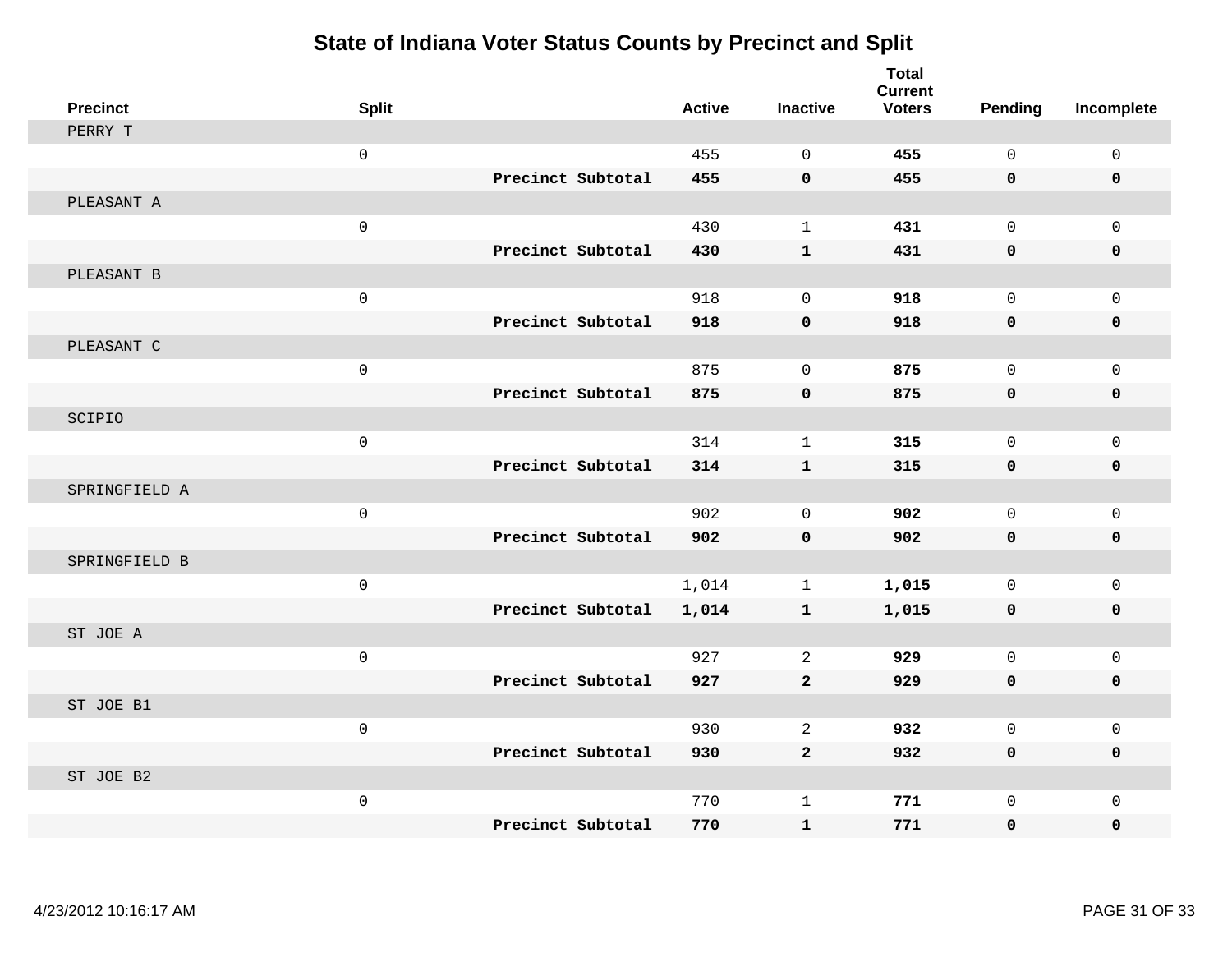| <b>Precinct</b> | <b>Split</b> |                   | <b>Active</b> | <b>Inactive</b> | <b>Total</b><br><b>Current</b><br><b>Voters</b> | Pending     | Incomplete   |
|-----------------|--------------|-------------------|---------------|-----------------|-------------------------------------------------|-------------|--------------|
| ST JOE C        |              |                   |               |                 |                                                 |             |              |
|                 | $\mathsf 0$  |                   | 18            | $\Omega$        | 18                                              | $\Omega$    | $\mathsf 0$  |
|                 |              | Precinct Subtotal | 18            | $\mathbf 0$     | 18                                              | $\mathbf 0$ | $\mathbf 0$  |
| ST JOE D        |              |                   |               |                 |                                                 |             |              |
|                 | $\mathsf 0$  |                   | 6             | $\mathbf{1}$    | 7                                               | $\mathbf 0$ | $\mathbf{0}$ |
|                 |              | Precinct Subtotal | 6             | $\mathbf{1}$    | $\overline{7}$                                  | $\mathbf 0$ | $\mathbf 0$  |
| ST JOE E        |              |                   |               |                 |                                                 |             |              |
|                 | $\mathbf 0$  |                   | 94            | $\Omega$        | 94                                              | $\Omega$    | $\mathbf 0$  |
|                 |              | Precinct Subtotal | 94            | $\pmb{0}$       | 94                                              | $\mathbf 0$ | $\mathbf 0$  |
| ST JOE F        |              |                   |               |                 |                                                 |             |              |
|                 | $\mathsf 0$  |                   | 345           | $\mathbf{1}$    | 346                                             | $\mathbf 0$ | $\mathbf{0}$ |
|                 |              | Precinct Subtotal | 345           | $\mathbf{1}$    | 346                                             | $\mathbf 0$ | $\mathbf 0$  |
| ST JOE G        |              |                   |               |                 |                                                 |             |              |
|                 | $\mathsf 0$  |                   | 668           | $\mathbf{1}$    | 669                                             | $\mathbf 0$ | $\mathbf 0$  |
|                 |              | Precinct Subtotal | 668           | $\mathbf{1}$    | 669                                             | $\mathbf 0$ | $\mathbf 0$  |
| ST JOE V1       |              |                   |               |                 |                                                 |             |              |
|                 | $\mathsf{O}$ |                   | 108           | $\mathbf 0$     | 108                                             | $\mathbf 0$ | $\mathbf 0$  |
|                 |              | Precinct Subtotal | 108           | $\mathbf 0$     | 108                                             | $\mathbf 0$ | $\mathbf 0$  |
| WASHINGTON E    |              |                   |               |                 |                                                 |             |              |
|                 | $\mathsf 0$  |                   | 981           | 2               | 983                                             | $\mathbf 0$ | $\mathsf 0$  |
|                 |              | Precinct Subtotal | 981           | $\overline{2}$  | 983                                             | $\mathbf 0$ | $\mathbf 0$  |
| WASHINGTON F    |              |                   |               |                 |                                                 |             |              |
|                 | $\mathsf 0$  |                   | 913           | 2               | 915                                             | $\mathbf 0$ | $\mathbf{0}$ |
|                 |              | Precinct Subtotal | 913           | $\mathbf{2}$    | 915                                             | $\mathbf 0$ | $\mathbf 0$  |
| WASHINGTON G    |              |                   |               |                 |                                                 |             |              |
|                 | $\mathbf 0$  |                   | 346           | $\mathbf 0$     | 346                                             | $\mathbf 0$ | $\mathbf 0$  |
|                 |              | Precinct Subtotal | 346           | $\mathbf 0$     | 346                                             | $\mathbf 0$ | 0            |
| WAYNE A         |              |                   |               |                 |                                                 |             |              |
|                 | $\mathsf 0$  |                   | 493           | $\mathbf 0$     | 493                                             | $\mathbf 0$ | $\mathbf 0$  |
|                 |              | Precinct Subtotal | 493           | $\mathbf 0$     | 493                                             | $\mathbf 0$ | 0            |